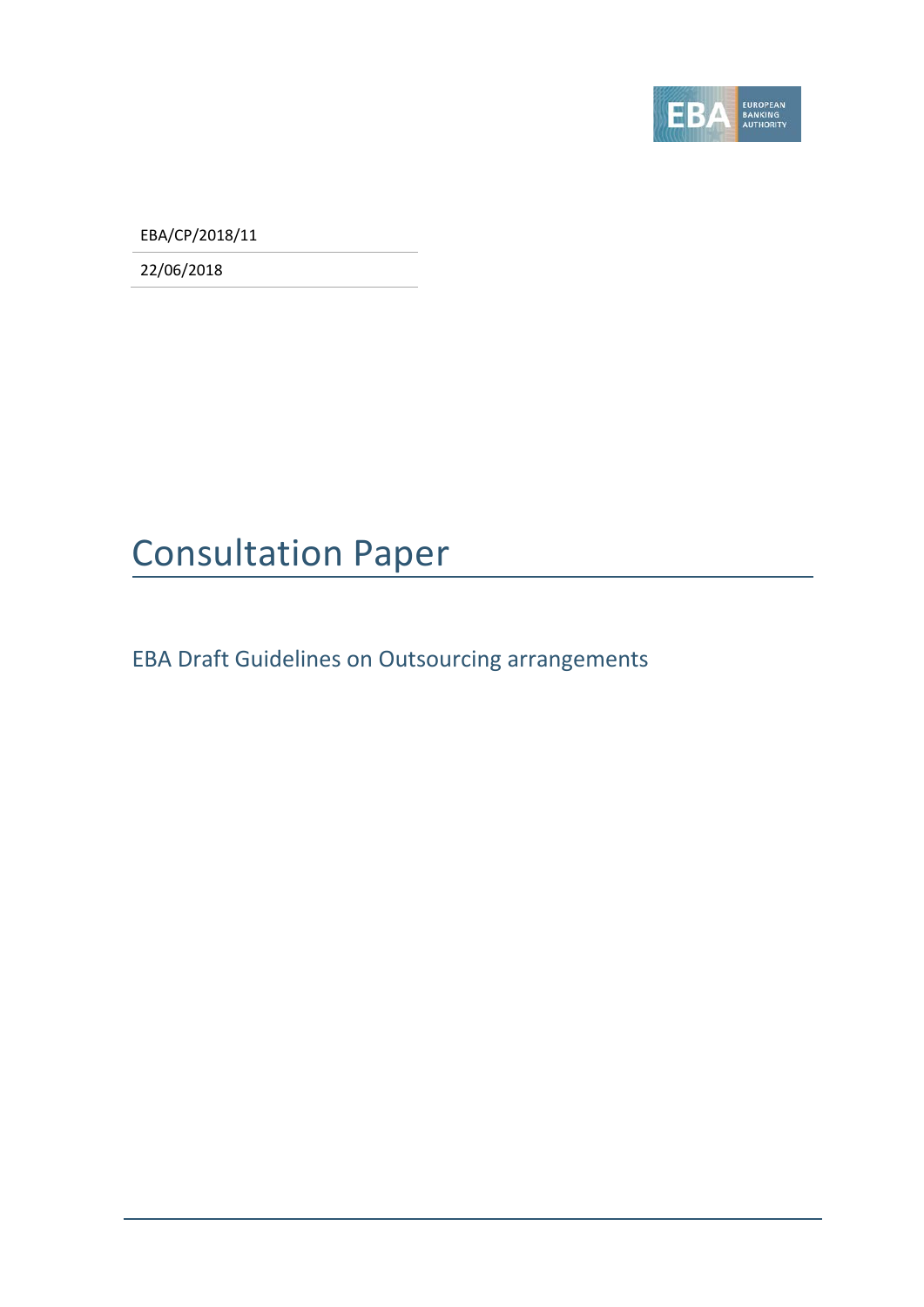

## **Contents**

| <b>Responding to this consultation</b>                       |                                                                          |    |
|--------------------------------------------------------------|--------------------------------------------------------------------------|----|
| <b>Draft Consultation Paper on Guidelines on Outsourcing</b> |                                                                          |    |
|                                                              | 1. Compliance and reporting obligations                                  | 16 |
|                                                              | 2. Subject matter, scope and definitions                                 | 17 |
| Subject matter                                               |                                                                          |    |
| Addressees                                                   |                                                                          |    |
| Scope of application                                         |                                                                          | 18 |
| Definitions                                                  |                                                                          | 18 |
|                                                              | 3. Implementation                                                        | 19 |
| Date of application                                          |                                                                          |    |
|                                                              | <b>Transitional provisions</b>                                           | 20 |
| Repeal                                                       |                                                                          | 20 |
|                                                              | 4. Guidelines on Outsourcing                                             | 20 |
|                                                              | Title I - Proportionality and group application                          | 20 |
| 1                                                            | Proportionality                                                          | 20 |
| $\overline{2}$                                               | Outsourcing within group application and institutional protection scheme | 21 |
|                                                              | Title II - Outsourcing arrangements                                      | 22 |
| Title III - Governance framework                             |                                                                          | 24 |
| 3                                                            | Governance requirements                                                  | 24 |
| 4                                                            | <b>Outsourcing Policy</b>                                                | 26 |
| 5                                                            | Conflicts of interest                                                    | 28 |
| 6                                                            | <b>Business continuity plans</b>                                         | 29 |
| 7                                                            | Internal audit function                                                  | 29 |
| 8                                                            | Documentation requirements                                               | 30 |
| Title IV - Outsourcing process                               |                                                                          | 32 |
| 9                                                            | Pre - outsourcing analysis                                               | 32 |
| 9.1                                                          | Assessment of the criticality or importance                              | 33 |
| 9.2                                                          | Due diligence                                                            | 34 |
| 9.3                                                          | Risk assessment of outsourcing arrangements                              | 35 |
| 10                                                           | Contractual phase                                                        | 37 |
|                                                              | 10.1 Sub-outsourcing of critical or important functions                  | 39 |
|                                                              | 10.2 Security of data and system                                         | 40 |
|                                                              | 10.3 Access, information and audit rights                                | 40 |
|                                                              | 10.4 Termination rights                                                  | 42 |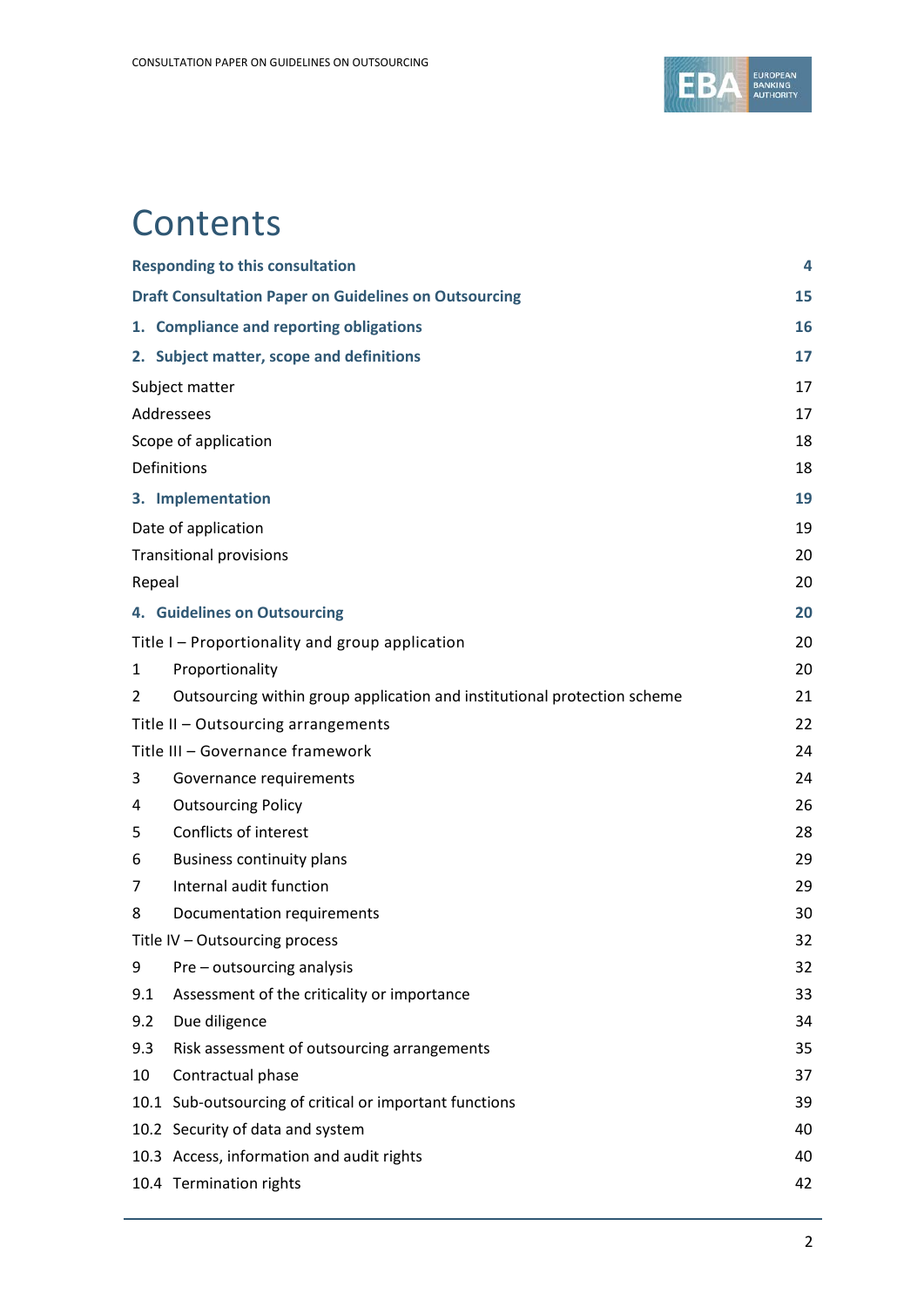

| 11                                                                     | Oversight of outsourced functions     | 43 |
|------------------------------------------------------------------------|---------------------------------------|----|
| 12                                                                     | Exit strategies                       | 44 |
| 13                                                                     | Duty to adequately inform supervisors | 45 |
| Title V – Guidelines on outsourcing addressed to competent authorities |                                       | 46 |
| Annex 1 – Documentation of outsourcing                                 |                                       |    |
|                                                                        | 5. Accompanying documents             | 50 |
| 5.1 Draft cost-benefit analysis / impact assessment                    |                                       | 50 |
| 5.2 Overview of questions for consultation                             |                                       |    |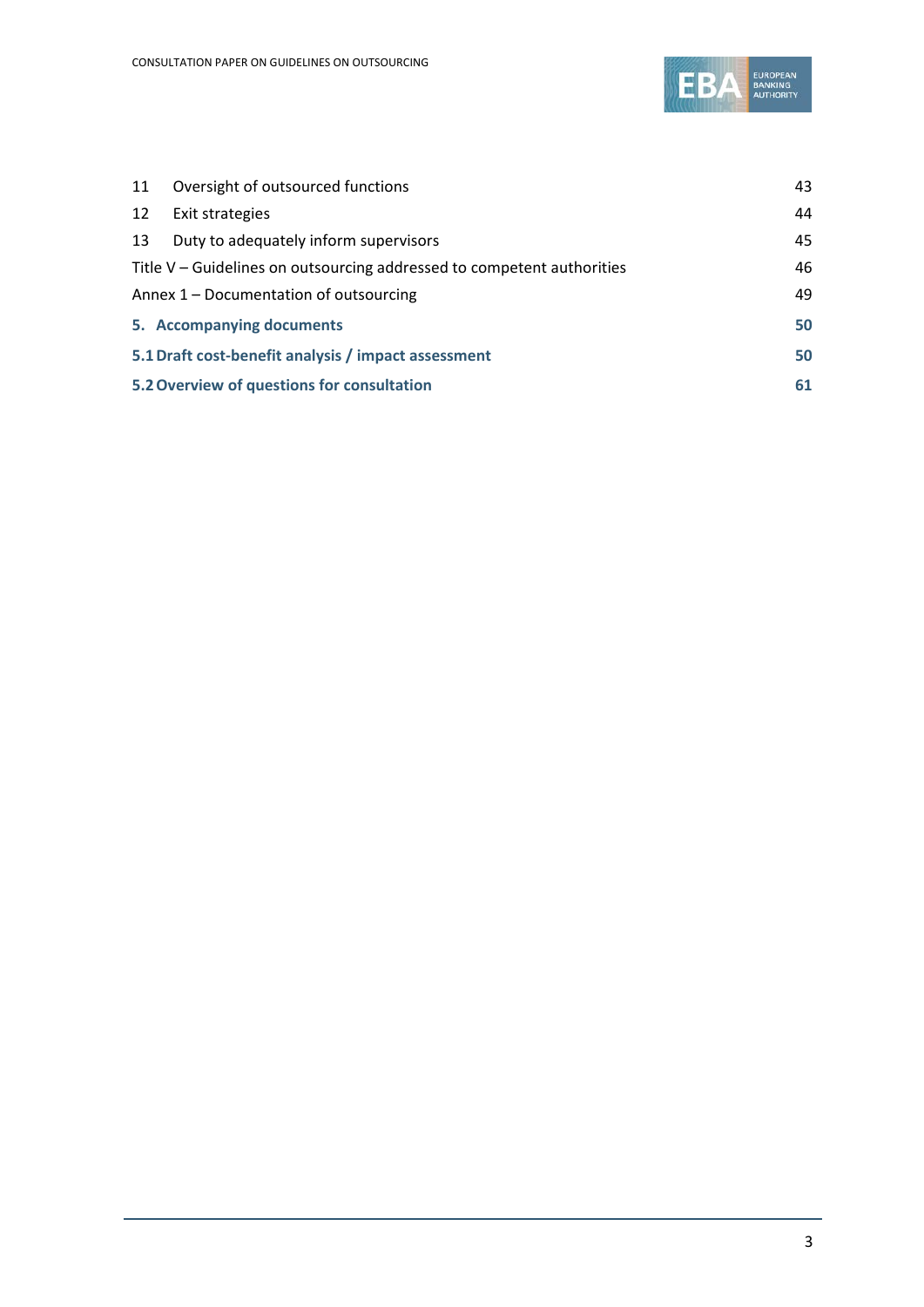

## Responding to this consultation

The EBA invites comments on all proposals put forward in this paper and in particular on the specific questions summarised in 5.2.

Comments are most helpful if they:

respond to the question stated; indicate the specific point to which a comment relates; contain a clear rationale; provide evidence to support the views expressed/ rationale proposed; and describe any alternative regulatory choices the EBA should consider.

#### **Submission of responses**

To submit your comments, click on the 'send your comments' button on the consultation page by 24.09.2018. Please note that comments submitted after this deadline, or submitted via other means may not be processed.

#### **Publication of responses**

Please clearly indicate in the consultation form if you wish your comments to be disclosed or to be treated as confidential. A confidential response may be requested from us in accordance with the EBA's rules on public access to documents. We may consult you if we receive such a request. Any decision we make not to disclose the response is reviewable by the EBA's Board of Appeal and the European Ombudsman.

#### **Data protection**

The protection of individuals with regard to the processing of personal data by the EBA is based on Regulation (EC) N° 45/2001 of the European Parliament and of the Council of 18 December 2000 as implemented by the EBA in its implementing rules adopted by its Management Board. Further information on data protection can be found under the [Legal notice section](http://eba.europa.eu/legal-notice) of the EBA website.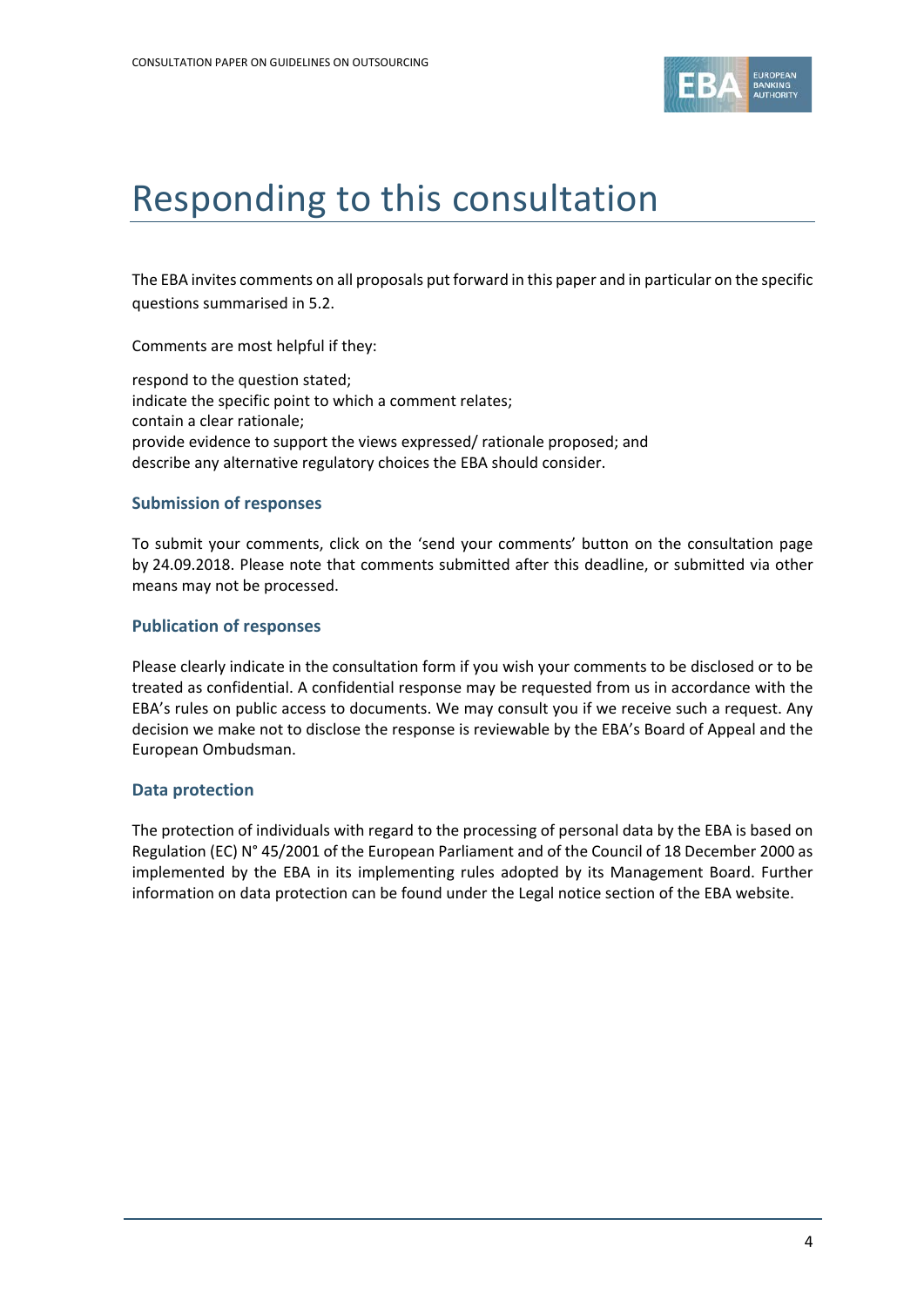

# Executive Summary

Trust in the reliability of the financial system is crucial for its proper functioning and a prerequisite if it is to contribute to the economy as a whole. Consequently, effective internal governance arrangements are fundamental if institutions individually and the financial system they form are to operate well.

Over recent years, there has been an increasing interest of financial institutions to outsource business activities in order to reduce costs and improve their flexibility and efficiency. In a context of digitalisation and increasing importance of new financial technology (fintech) providers, financial institutions are adapting their business models to embrace such technologies. Some have increased the use of fintech solutions and have launched respective projects to improve their cost efficiency as the intermediation margins from the traditional banking business model are put under pressure by the low interest rate environment. Outsourcing is a way to get relatively easy access to new technologies and to achieve economies of scale.

Directive 2013/36/EU (CRD) strengthens the governance requirements for institutions and its Article 74 (3) mandates the EBA to develop Guidelines on their governance arrangements. Outsourcing is one of the specific aspects of institutions governance arrangements. Directive 2014/65 (MiFID) and Directive 2015/2366/EU (PSD2) contain explicit provisions regarding outsourcing by investment firms and payment institutions.

The EBA is updating the CEBS guidelines on outsourcing issued in 2006 that applied only to credit institutions, in order to establish a more harmonised framework for all financial institutions that are within the scope of EBA's mandate, namely credit institutions and investment firms subject to CRD, payment and electronic money institutions. The guidelines set out specific provisions for these financial institutions' governance framework with regard to their outsourcing arrangements and the respective supervisory expectations and processes. The recommendation on outsourcing to cloud service providers, published in December 2017, has been integrated in the guidelines.

The financial institution's management body remains responsible at all times; to this end the management body should ensure that sufficient resources are available that appropriately support and ensure the performance of those responsibilities, including to oversee the risks and to manage the outsourcing arrangements. Outsourcing must not lead to a situation where an institution becomes a so called "empty shell" that lacks the substance to remain authorised.

With regard to outsourcing to services providers located in third countries, financial institutions must take particular care that compliance with EU legislations and regulatory requirements (e.g. professional secrecy, access to information and data, protection of personal data) are ensured and that the competent authority is able to effectively supervise financial institutions, including, in particular the critical or important functions outsourced to service providers.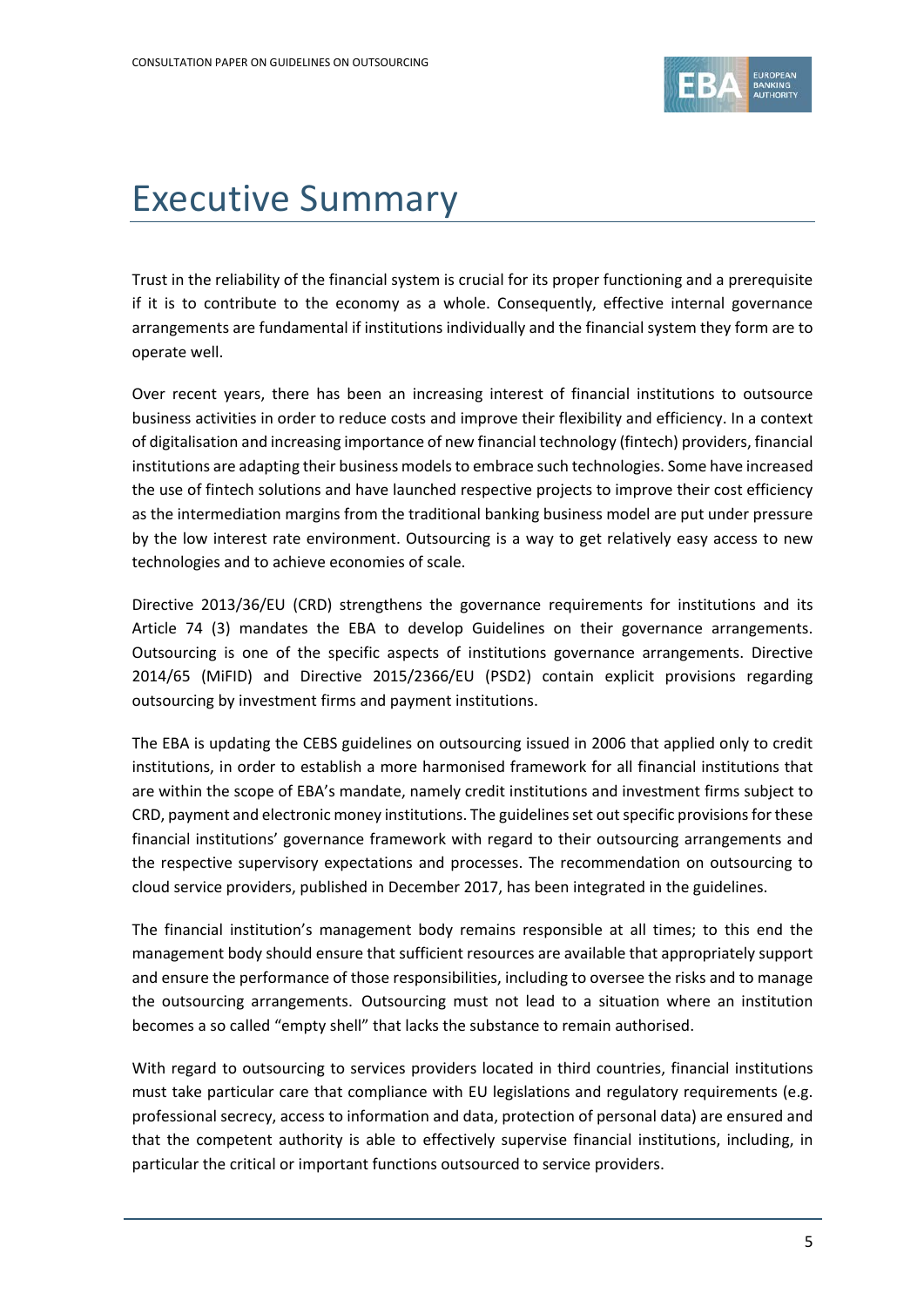

The guidelines define which arrangements with third parties are considered as outsourcing and provide criteria for the identification of critical or important functions, which have a stronger impact on the financial institution's risk profile or on its internal control framework. If such critical or important functions are outsourced, stricter and stronger requirements apply as compared to other outsourcing arrangements.

Competent authorities are required to effectively supervise financial institutions' outsourcing arrangements, including the identification and monitoring of risk concentration at single service providers and to assess whether or not these could pose a risk to the stability of the financial system. To identify such risk concentration, competent authorities should be able to rely on a comprehensive documentation of outsourcing arrangements of financial institutions.

#### Next steps

The EBA will finalise these guidelines subsequent to the public consultation. The 2006 guidelines on outsourcing will be repealed after the EBA guidelines come into force.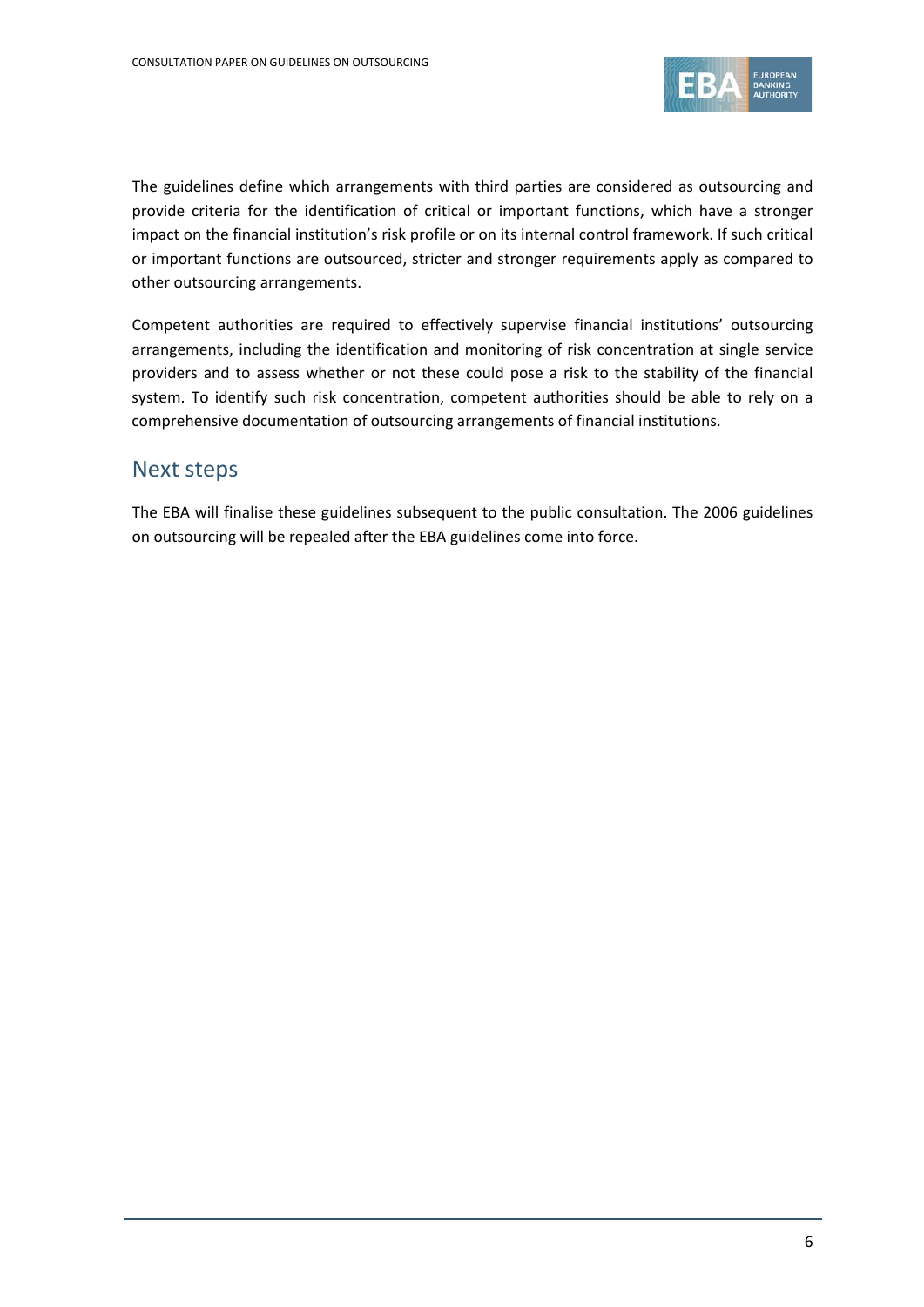

## Background

- 1. Trust in the reliability of the financial system is crucial for its proper functioning and a prerequisite if it is to contribute to the economy as a whole. Consequently, effective internal governance arrangements are fundamental if credit institutions and investment firms subject to Directive 2013/36/EU (both referred to as "institutions"), payment institutions and electronic money institutions (both referred to as "payment institutions") and the financial system they form part of.
- 2. Over recent years there has been an increasing tendency by institutions and payment institutions to outsource activities in order to reduce costs and improve flexibility and efficiency. In the context of digitalisation and increasing importance of information technology (IT) and financial technologies (fintech), institutions and payment institutions are adapting their business models, processes and systems to embrace such technologies. IT has become one of the most prevalent outsourced activities. Notwithstanding its benefits, outsourcing of IT services and data poses security issues and challenges to institutions and payment institutions governance framework, in particular to internal controls as well as to data management and data protection.
- 3. Some institutions and payment institutions have increased the use of IT and fintech solutions and have launched respective projects to improve their cost efficiency as the intermediation margins from the traditional banking lending model are put under pressure by the low interest rate environment. Outsourcing is a way to get relatively easy access to new technologies and to achieve economies of scale.
- 4. Outsourcing to cloud service providers gained rapidly importance in many industries. In 2017, the EBA addressed the specificities of outsourcing to the cloud by developing recommendations on outsourcing to cloud service providers<sup>1</sup>, which were based on the 2006 CEBS outsourcing guidelines. The recommendations aimed to overcome the high level of uncertainty regarding supervisory expectations that applied to outsourcing to the cloud and that this uncertainty was forming a barrier to institutions using cloud services. The recommendations have been integrated in the present guidelines and will be repealed when the guidelines enter into force.
- 5. Outsourcing arrangements, in particular when the service provider is located outside the EU, create specific risks both for institutions and payment institutions and their competent authorities and must be subject to appropriate oversight. Any outsourcing that would result in the delegation by the management of its responsibility, altering the relationship and obligations of the institution and the payment institution towards their clients, undermining the conditions of their authorisation or removing or modifying any of the conditions subject to which the institution's and payment institution's authorisation was granted is not allowed. Outsourcing arrangements should not create undue operational risks or impair the quality and independence

<span id="page-6-0"></span><sup>&</sup>lt;sup>1</sup>The recommendation is available on the EBA's website under the following link: [https://www.eba.europa.eu/regulation](https://www.eba.europa.eu/regulation-and-policy/internal-governance/recommendations-on-outsourcing-to-cloud-service-providers)[and-policy/internal-governance/recommendations-on-outsourcing-to-cloud-service-providers.](https://www.eba.europa.eu/regulation-and-policy/internal-governance/recommendations-on-outsourcing-to-cloud-service-providers)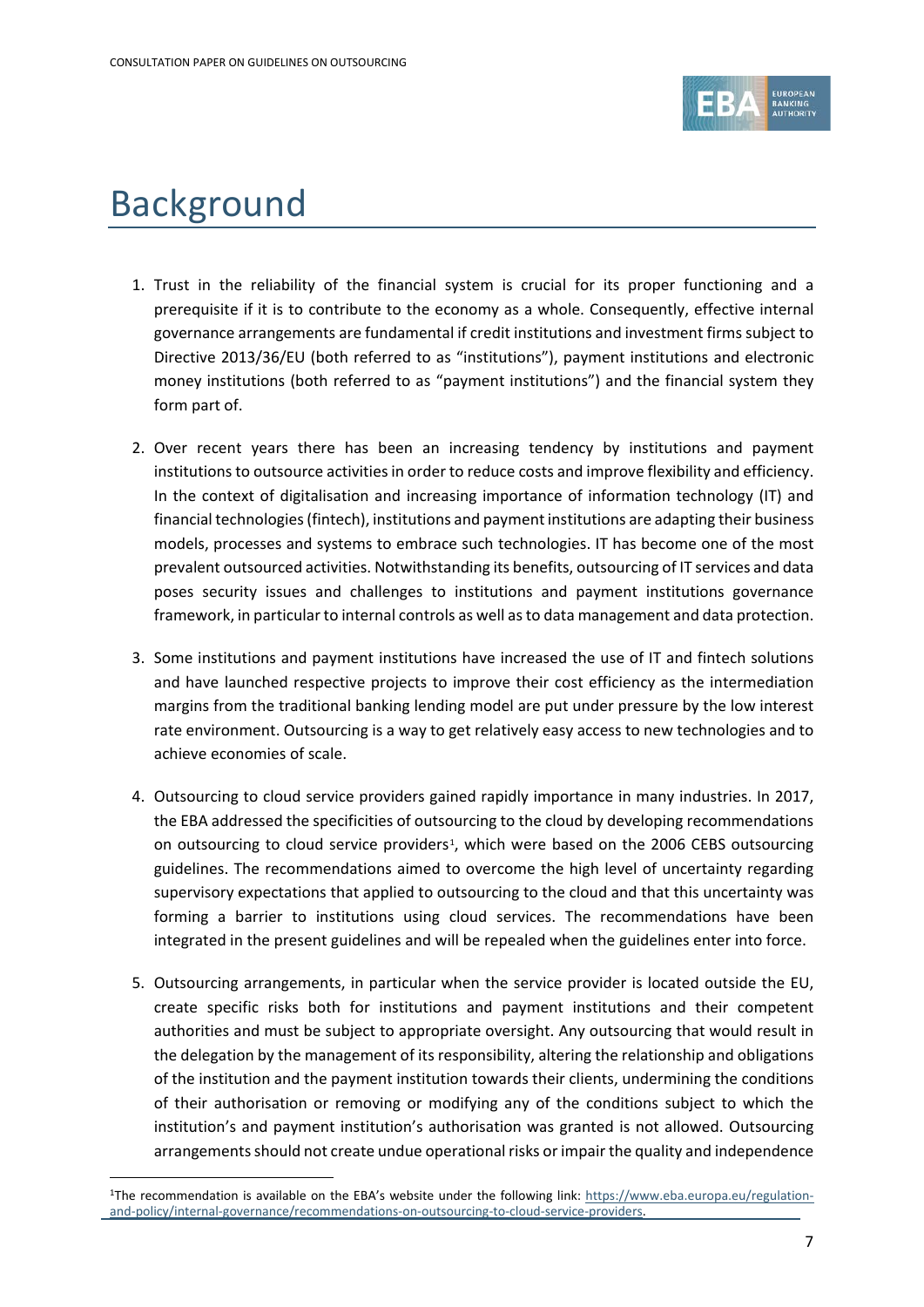

of institutions and payment institutions internal controls or the ability of those and the competent authorities to supervise compliance with regulatory requirements.

- 6. The responsibility of the institutions' and payment institutions' management body can never be outsourced. Outsourcing must not lead to a situation where an institution or a payment institution becomes a so called "empty shell" that lacks the substance to remain authorised. To this end the management body should ensure that sufficient resources that appropriately support and ensure the performance of those responsibilities, including to oversee the risks and to manage the outsourcing arrangements, are available.
- 7. Outsourcing is also relevant in the context of gaining or maintaining access to the EU financial market. Third countries institutions and payment institutions may wish to set up subsidiaries or branches in the EU in order to get or maintain access to EU financial markets and infrastructures. In this context, third country institutions and payment institutions may seek to minimise the transfer of the effective performance of business activities to the EU, e.g. by relying on the outsourcing of processes, services or activities to the third country parent institution or other third country group entities.
- 8. Competent authorities must grant authorisation in full compliance with Union law, should set a strict framework in line with these guidelines for the outsourcing from institutions and payment institutions in the EU to third country entities and ensure consistent and effective supervision. Competent authorities should also ensure that institutions and payment institutions have policies and procedures in place in order to comply with the relevant framework at all times.
- 9. Institutions and payment institutions should be able to effectively control and challenge the quality and performance of outsourced processes, services and activities and carry out their own ongoing monitoring and risk assessment. It is not sufficient for institutions and payment institutions to only undertake formal assessments of whether or not functions provided meet regulatory requirements.
- 10.The guidelines should be read in conjunction with and without prejudice to the EBA guidelines on internal governance, which already include requirements on institutions outsourcing policies, the EBA guidelines on common procedures and methodologies for the supervisory review and evaluation process and the EBA guidelines on ICT risk assessment under the SREP.
- 11.For payment institutions, these guidelines should be read in conjunction with the EBA guidelines on the information to be provided for the authorisation of payment institutions under Directive 2015/2366/EU (PSD2), EBA guidelines on security measures for operational and security risks under PSD2 and EBA guidelines on major incident reporting under PSD2.
- 12.All requirements within the guidelines are subject to the principle of proportionality, meaning that they are to be applied in a manner that is appropriate, taking into account in particular the institution's and payment institution's size, internal organisation and the nature, scope and complexity of their activities.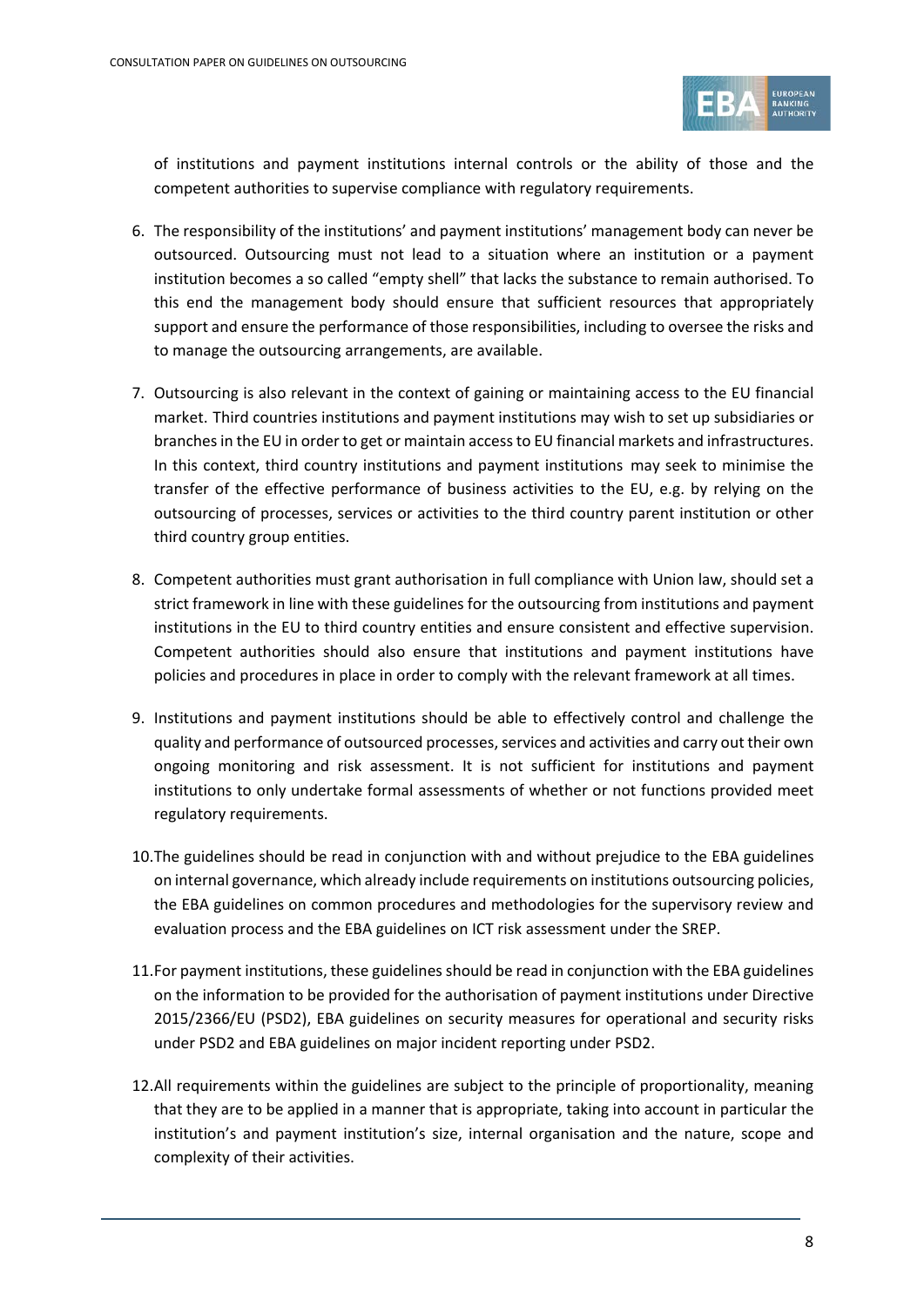

## Rationale and objective of the guidelines

- 13.The EBA is updating the CEBS guidelines on outsourcing issued in 2006, which only applied to credit institutions, in order to establish a more harmonised framework for the outsourcing arrangements of financial institutions. The scope of application covers not only credit institutions and investment firms subject to Directive 2013/36/EU (referred to as "institutions") but also payment and electronic money institutions (referred to as "payment institutions"). The guidelines are not directly addressed to credit intermediaries and non-bank creditors that are subject to Directive  $2014/17/EU^2$  $2014/17/EU^2$  and to account information service providers that are only registered for the provision of service 8 of Annex I to PSD2. Outsourcing arrangements between institutions, payment institutions and such entities are within the scope of the guidelines, when they act as outsourcing service providers.
- 14.The update of the Guidelines takes into account and is consistent with the current requirements under Directives 2013/36/EU (CRD), 2014/65/EU (MiFID), 2009/110/EC (e-money Directive) and 2015/2366/EU (PSD2), 2014/59/EU (BRRD) and the respective delegated Regulations adopted by the European Commission. In addition, international developments in this area, such as the revised corporate governance principles for banks and guidelines on step-in risk published by the Basel Committee on Banking Supervision (BCBS), have been taken into account.
- 15.Under Article 16 of Regulation (EU) No 1093/2010 (the EBA Regulation), the EBA is required to issue guidelines and recommendations addressed to competent authorities and financial institutions with a view to establishing consistent, efficient and effective supervisory practices and ensuring the common, uniform and consistent application of European Union law. In particular, requirements regarding outsourcing of banking activities by institution are not harmonised to the same extent as for institutions and payment institutions subject to MiFID II and PSD2.
- 16.Divergent regulatory approaches carry a risk of regulatory arbitrage, which may expose the European Union to financial stability risks. Those risks are particularly acute in relation to institutions and payment institutions outsourcing processes, services or activities (referred to as "functions") to third countries where supervisory authorities may lack the necessary powers and tools to adequately and effectively supervise service providers that provide such critical or important functions to EU institutions and payment institutions.
- 17.It is necessary to provide a clear definition of what is considered outsourcing. The definition provided in the guidelines is in line with the related Commission delegated regulation (EU) 2017/565 supplementing MiFID II.
- 18.Article 109(2) of Directive 2013/36/EU requires parent undertakings and subsidiaries subject to this Directive to meet the governance requirements not only on a solo basis, but also on a consolidated or sub-consolidated basis, unless waivers have been granted under Article 21 of

<span id="page-8-0"></span><sup>&</sup>lt;sup>2</sup> Directive 2014/17/EU of the European Parliament and of the Council of 4 February 2014 on credit agreements for consumers relating to residential immovable property and amending Directives 2008/48/EC and 2013/36/EU and Regulation (EU) No 1093/2010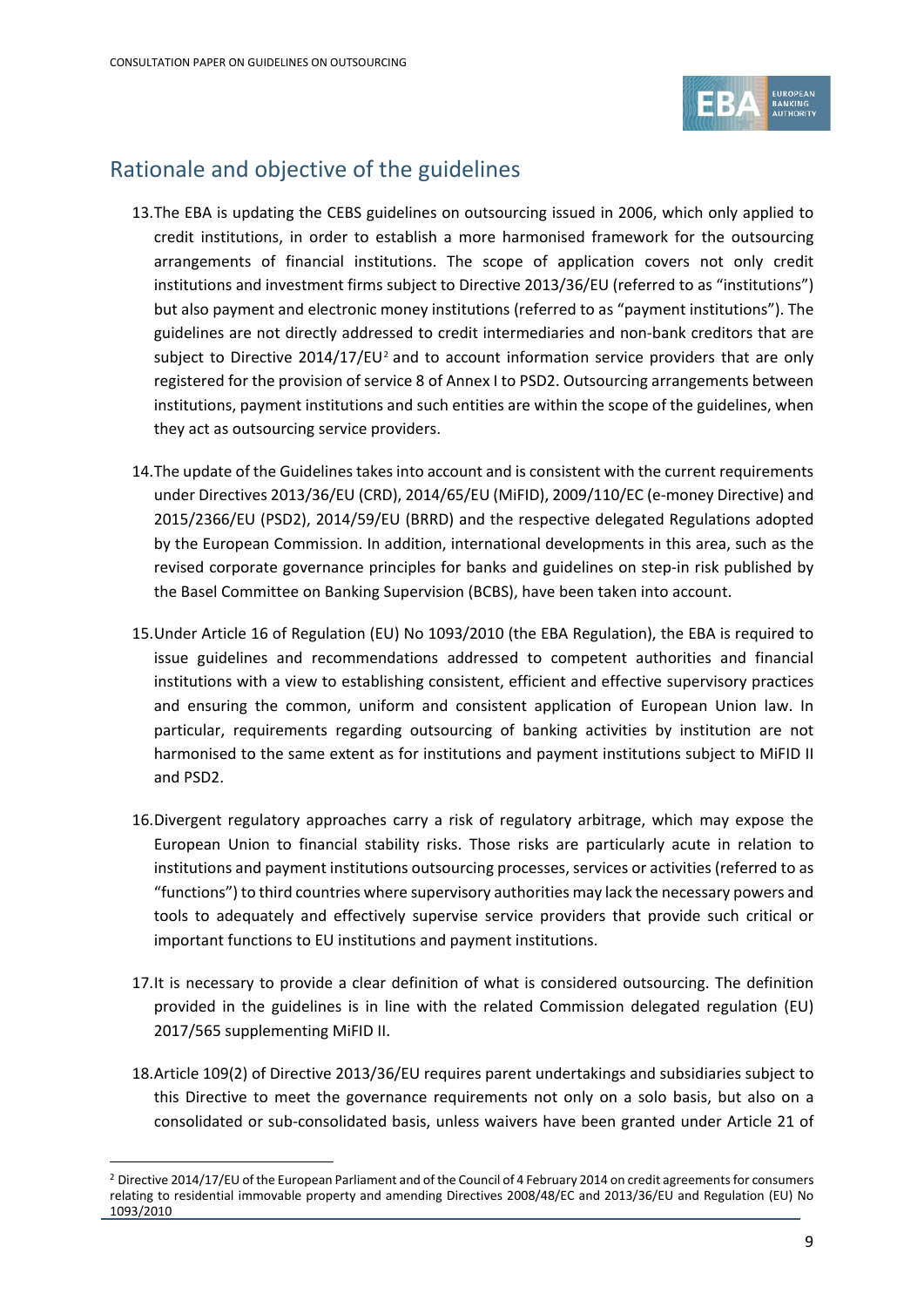

Directive 2013/36/EU. It should be ensured that parent undertakings and subsidiaries subject to this Directive implement such arrangements, processes and mechanisms in their subsidiaries not subject to this Directive (e.g. payment institutions, e-money institutions, AIFMD and UCITS firms). Governance arrangements, processes and mechanisms must be consistent and wellintegrated and those subsidiaries not subject to this Directive must also be able to produce any data and information relevant for the purpose of supervision.

#### **Governance of outsourcing arrangements**

- 19.Institutions and payment institutions should have sound internal governance arrangements, which include a clear organisational structure. Outsourcing arrangements are one aspect of institutions' and payment institutions' organisational structure. The guidelines include requirements that aim at ensuring that:
	- a. there is effective day to day management by the management body<sup>3</sup>;
	- b. there is effective oversight by the management body;
	- c. there are a sound outsourcing policy and outsourcing processes;
	- d. institutions and payment institutions have an effective and efficient internal control framework, including with regard to their outsourced functions;
	- e. all the risks associated with the outsourcing of critical or important functions are identified, assessed, monitored, managed, reported and, as appropriate, mitigated;
	- f. there are appropriate plans for the exit from outsourcing arrangements of critical or important functions, e.g. by migrating to another service provider or by reintegration of the critical or important outsourced function; and
	- g. competent authorities remain able to effectively supervise institutions and payment institutions, including the functions that have been outsourced.
- 20.Institutions and payment institutions must determine whether the function to be outsourced is considered critical or important. The guidelines provide for criteria to ensure a more harmonised assessment of the criticality or importance of functions. Outsourcing of critical and important functions can have a strong impact on the institution's or payment institution's risk profile. To this end, additional requirements apply for the outsourcing of critical or important functions, aiming at ensuring the soundness of their governance arrangements and that competent authorities can exercise effective supervision.
- 21.Institutions and payment institutions use outsourcing based on business requirements and to achieve their strategic objectives. When outsourcing processes, services or activities to service

<span id="page-9-0"></span><sup>&</sup>lt;sup>3</sup> Payment institutions should refer to definition of "management body" under the Guidelines on the security measures for operational and security risks of payment services under Directive (EU) 2015/2366 (PSD2) published in December 2017in the EBA website[: https://www.eba.europa.eu/-/eba-publishes-final-guidelines-on-security-measures-under-psd2](https://www.eba.europa.eu/-/eba-publishes-final-guidelines-on-security-measures-under-psd2)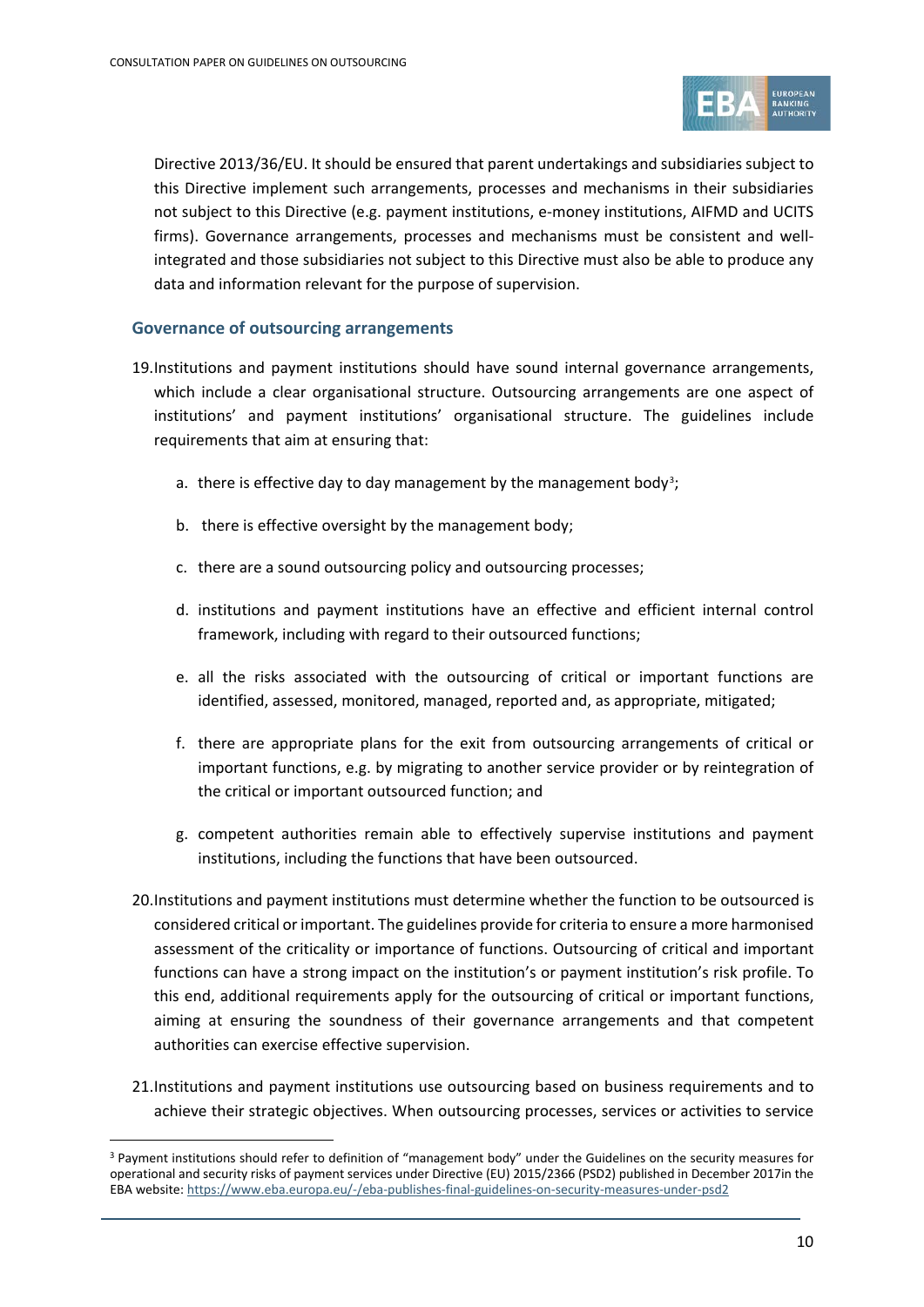

providers, institutions and payment institutions must not only consider the ongoing costs, but also the need to oversee and control outsourced processes, services or activities and the risks that result from outsourcing.

- 22.While the guidelines focusses on outsourcing arrangements, institutions and payment institutions need to consider that receiving services, including IT services, from third parties creates risks, even when those arrangements are not considered to be outsourcing arrangements or when the outsourcing arrangements would concern functions that are not critical or important. In order to manage all risks, institutions and payment institutions should assess the risks that result or may result from those arrangements, in particular their operational and reputational risk.
- 23.The risks to be considered include those associated with the institution's or the payment institution's relationship with the service provider, the risk caused by allowing for suboutsourcing, the concentration risk posed by multiple outsourcings to the same service provider and/or the concentration risks posed by the outsourcing of critical or important functions to a limited number of service providers. The latter is in particular relevant for competent authorities when supervising the impact of outsourcing on the stability of the financial market. In addition, overreliance on outsourcing of critical or important functions is likely to impact the conditions for authorisation and to heighten concentration risks as well as the risk of creating empty shells that would lack the substance to remain authorised.
- 24.Similarly, outsourcing arrangements with long or complex operational chains and/or with a large number of parties involved are likely to result in additional challenges both, for institutions and payment institutions and competent authorities.
- 25.Institutions need to consider also the likelihood that they might be obliged to bail out service providers, if they depend heavily on their services. In this context, the Guidelines reflect the BCBS work on the step-in risk<sup>[4](#page-10-0)</sup> that apply to large internationally active banks.
- 26.Each form of outsourcing has its specific risks and advantages. Intra-group outsourcing is subject to the same regulatory framework as outsourcing to service providers outside the group. Intragroup outsourcing is not necessarily less risky than outsourcing to an entity outside the group. In particular, with regard to intragroup outsourcing, institutions and payment institutions need to take into account conflicts of interests that may be caused by outsourcing arrangements, e.g. between different entities within the scope of consolidation.
- 27.Where institutions and payment institutions intend to outsource functions to entities within the same group, they should ensure that the selection of a group entity is based on objective reasons, the conditions of the outsourcing arrangement are set at arm's length and explicitly deal with conflicts of interest that such an outsourcing arrangement may entail. Institutions and payment institutions should clearly identify all relevant risks and detail the mitigation measures and controls to ensure that the outsourcing arrangements with affiliated entities do not impair the institution's or payment institution's ability to comply with the relevant regulatory

<span id="page-10-0"></span><sup>&</sup>lt;sup>4</sup> The guidelines are available under the following link[: https://www.bis.org/bcbs/publ/d398.htm](https://www.bis.org/bcbs/publ/d398.htm)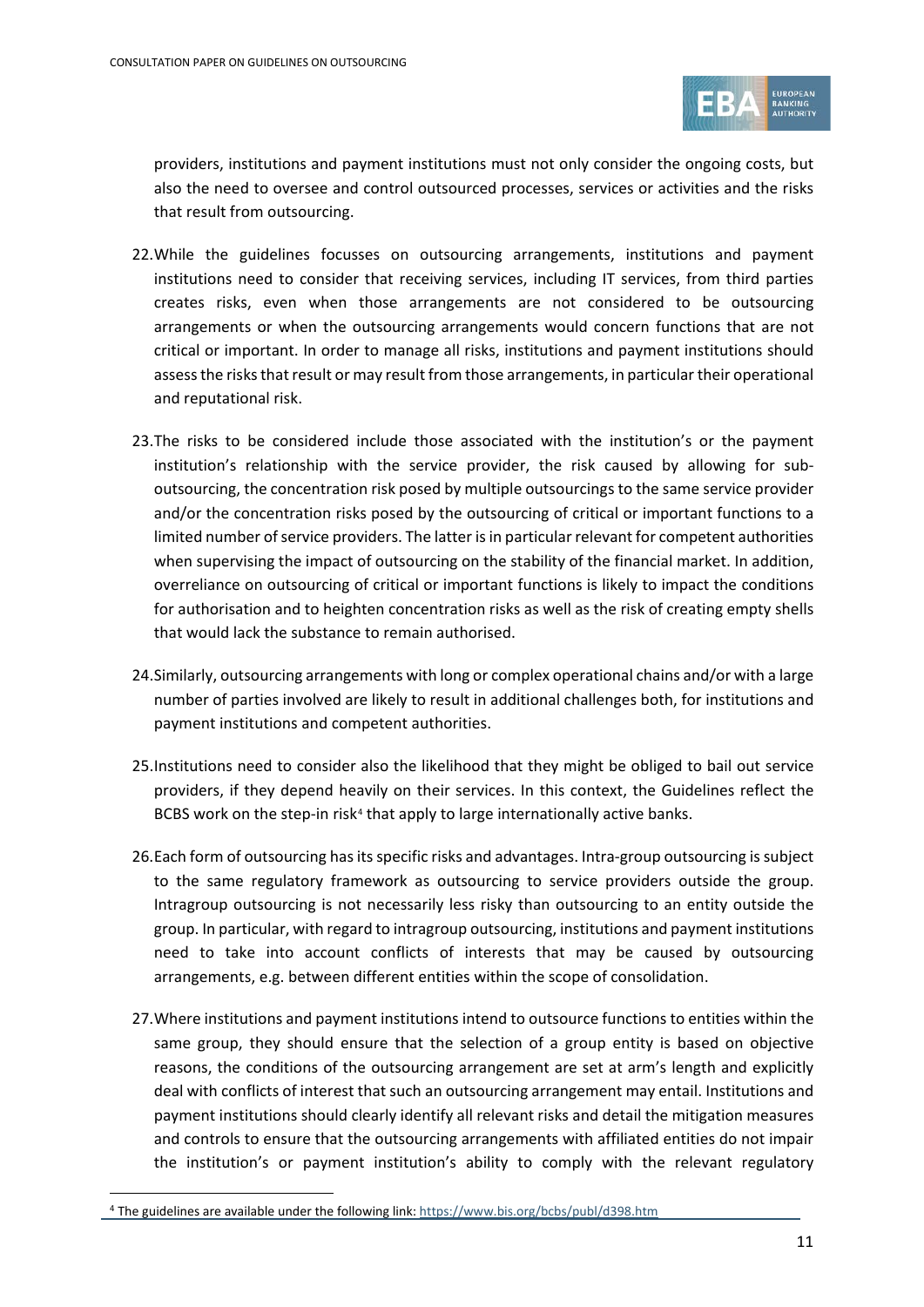

framework. However, when outsourcing within the same group, institutions and payment institutions may have a higher level of control over the outsourced function which they could take into account in their risk assessment.

- 28.Outsourcing to service providers located in third countries must be subject to additional safeguards that ensure that they do not lead to an undue increase of risks or impair the ability of competent authorities to effectively supervise institutions and payment institutions.
- 29.Outsourcing does not lower institutions and payment institutions obligation to comply with regulatory requirements and internal corporate values, e.g. set out within a code of conduct. When selecting service providers, institutions and payment institutions should carefully pay attention to human rights and take into account the impact of their outsourcing on all stakeholders; this includes taking into account their social and environmental responsibilities. Such aspects are of particular relevance when services providers are located in third countries.
- 30.Institutions and payment institutions need to manage the contractual relationship; this includes evaluating and monitoring the ability of the service provider to fulfil the conditions included in the written outsourcing agreement. Indeed, increased reliance on the service provider regarding the outsourced functions, in particular with regards to critical or important ones, may impact institutions' and payment institutions' ability to manage their risks, such as operational risks, including compliance and reputational risks.
- 31.Specific guidance is provided on the relationship between institutions, payment institutions and service providers, including on their rights and obligations. The guidelines specify a set of aspects that should be encoded within the written outsourcing agreement.
- 32.Outsourcing arrangements also need to be considered in the context of institutions recovery and resolution planning, including their ability to continually have access to outsourced critical or important function while being in financial distress, restructuring or resolution. Business decision to outsource any functions should not in any way impede the resolvability of the institution.
- 33.The institutions', payment institutions' and competent authorities' right to inspections and access to information, accounts and premises should be ensured within the written outsourcing agreement. The right to audit is key to provide appropriate assurance that outsourced functions are provided as contractually agreed and in line with regulatory requirements. Further guidance is provided on how institutions and payment institutions can exercise to the audit rights in a riskbased manner, taking account of concerns regarding the organisational burden for both, the outsourcing institution and payment institution and the service provider, as well as of practical, security and confidentiality concerns regarding physical access to certain types of business premises and access to data in multi-tenant environments.

#### **IT outsourcing, including fintech and outsourcing to cloud service providers**

34.Institutions and payment institutions must ensure that sensitive data, including personal data, are adequately protected and kept confidential. Institutions must comply with the Regulation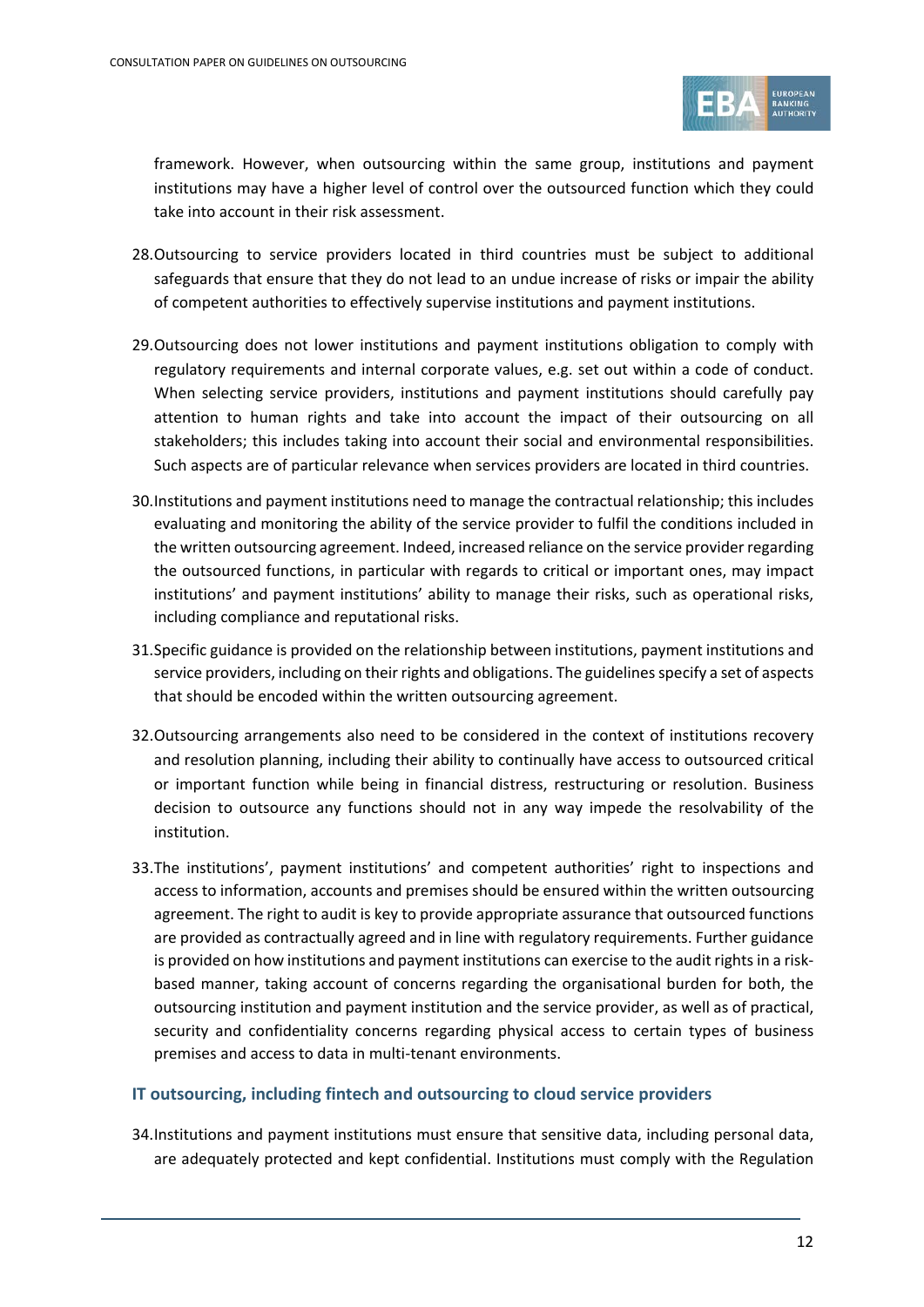

(EU) 2016/679[5\(](#page-12-0)GDPR). When outsourcing information technologies (IT) or data it is imperative that business continuity and data protection aspects are appropriately considered. Such considerations are not limited to the outsourcing of IT, but apply in general. Institutions and payment institutions must ensure that they meet internationally accepted information security standards, this includes also outsourced IT infrastructures and services.

- 35.Institutions and payment institutions need to have business continuity and contingency arrangements in place to ensure that their material business activities can be performed on a continuous basis. This triggers the need to require such arrangements also from some service providers and in particular regarding outsourced critical or important functions<sup>6</sup>.
- 36.The EBA identified differences in national regulatory and supervisory frameworks for cloud outsourcing, for example with regard to the information requirements that institutions needed to comply with, and therefore issued in 2017 recommendations for outsourcing to cloud service providers. The recommendations were designed to feed into these revised guidelines to ensure that institutions have one single framework for all their outsourcing arrangements. Indeed, several aspects of the recommendations apply in general and are relevant beyond outsourcing to cloud service providers and have been reflected accordingly in these guidelines. However, where appropriate and relevant, a few sections of these guidelines specify requirements applicable solely for cloud outsourcing.
- 37.The performance and quality of the cloud service provider's service delivery and the level of operational risk that it may cause to the outsourcing institution or payment institution are largely determined by the ability of the cloud service provider to appropriately protect the confidentiality, integrity and availability of data (in transit or at rest) and of the systems and processes that are used to process, transfer or store those data. Appropriate traceability mechanisms aimed at keeping records of technical and business operations are also key to detecting malicious attempts to breach the security of data and systems. Security expectations should take into account the need, on a risk based approach, to protect the respective data and systems.
- 38.As cloud service providers often operate a geographically dispersed computing infrastructure that entails the regional and/or global distribution of data storage and processing, the guidelines set out specific requirements for data and data processing. Notwithstanding this guidance, Union and national laws apply in this respect, and, in particular with respect to any obligations or contractual rights referred to in these guidelines, attention should be paid to data protection rules and professional secrecy requirements.

<span id="page-12-0"></span><sup>5</sup> REGULATION (EU) 2016/679 of the European Parliament and of the Council of 27 April 2016 on the protection of natural persons with regard to the processing of personal data and on the free movement of such data, and repealing Directive 95/46/EC (General Data Protection Regulation)

<span id="page-12-1"></span><sup>6</sup> The term critical or important is used in line with MiFID and PSD2 and replaces the term "material" that has been used in the previous guidelines.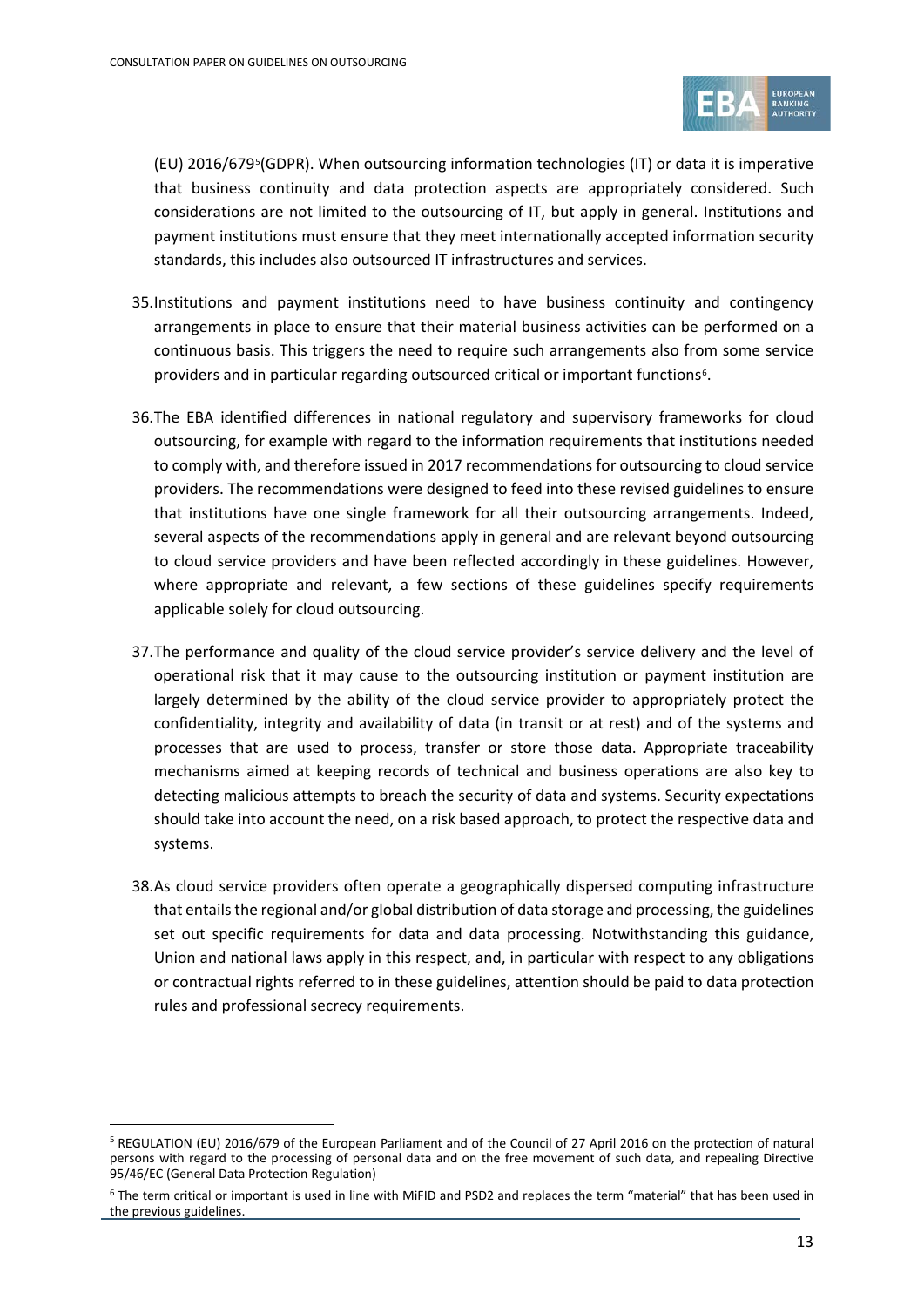

- 39.With regard to sub-outsourcing, cloud outsourcing is more dynamic in nature than traditional outsourcing. There is a need for greater certainty about the conditions under which subcontracting can take place, in particular in the case of cloud outsourcing.
- 40.The guidelines specify that sub-outsourcing requires ex ante notification to institutions and payment institutions in case of outsourcing of critical or important functions. When the outsourcing affects personal data, the consent of the institution and payment institution to suboutsourcing is mandatory under the GDPR. Institutions and payment institutions should always have the right to terminate the contract if planned changes to services, including such changes caused by sub-outsourcing, would have an adverse effect on the risk assessment of the outsourced services.

#### **Supervision and concentration risks**

- 41.It is of particular importance that competent authorities have a comprehensive overview on outsourcing arrangements of institutions and payment institutions, to be able to exercise their supervisory powers. Institutions and payment institutions should therefore adequately inform competent authorities about planned outsourcing of critical or important function. In addition, institutions and payment institutions should also document all their outsourcings. To this end, the guidelines set out specific documentation requirements for institutions and payment institutions outsourcing arrangements.
- 42.Competent authorities need to identify concentrations of outsourcing arrangements at service providers. Concentration of outsourcing at important service providers or with regard to critical or important functions may in extreme cases lead to disruptions of the provision of financial services by multiple institutions. If important service providers, e.g. in the area of information technology or financial technology, fail or are not any longer able to provide their services, including in the cases of severe business disruptions caused by external events, this may cause even systemic risks to the financial markets.
- 43.The need to monitor and manage concentration risk is particularly relevant to certain forms of IT outsourcing, including cloud outsourcing, which are dominated by a small number of highly dominant service providers. For instance, compared with more traditional forms of outsourcing offering tailor-made solutions to clients, cloud outsourcing services are much more standardised, which allows the services to be provided to a larger number of different clients in a much more automated manner and on a larger scale. Although cloud services can offer a number of advantages, such as economies of scale, flexibility, operational efficiencies and costeffectiveness, they also raise challenges in terms of data protection and location, security issues and concentration risk, not only from the point of view of individual institutions, but also at industry level, as large suppliers of IT and cloud services can become a single point of failure when many institutions rely on them. Likewise, the development and increased use of financial technology providers requires specific attention.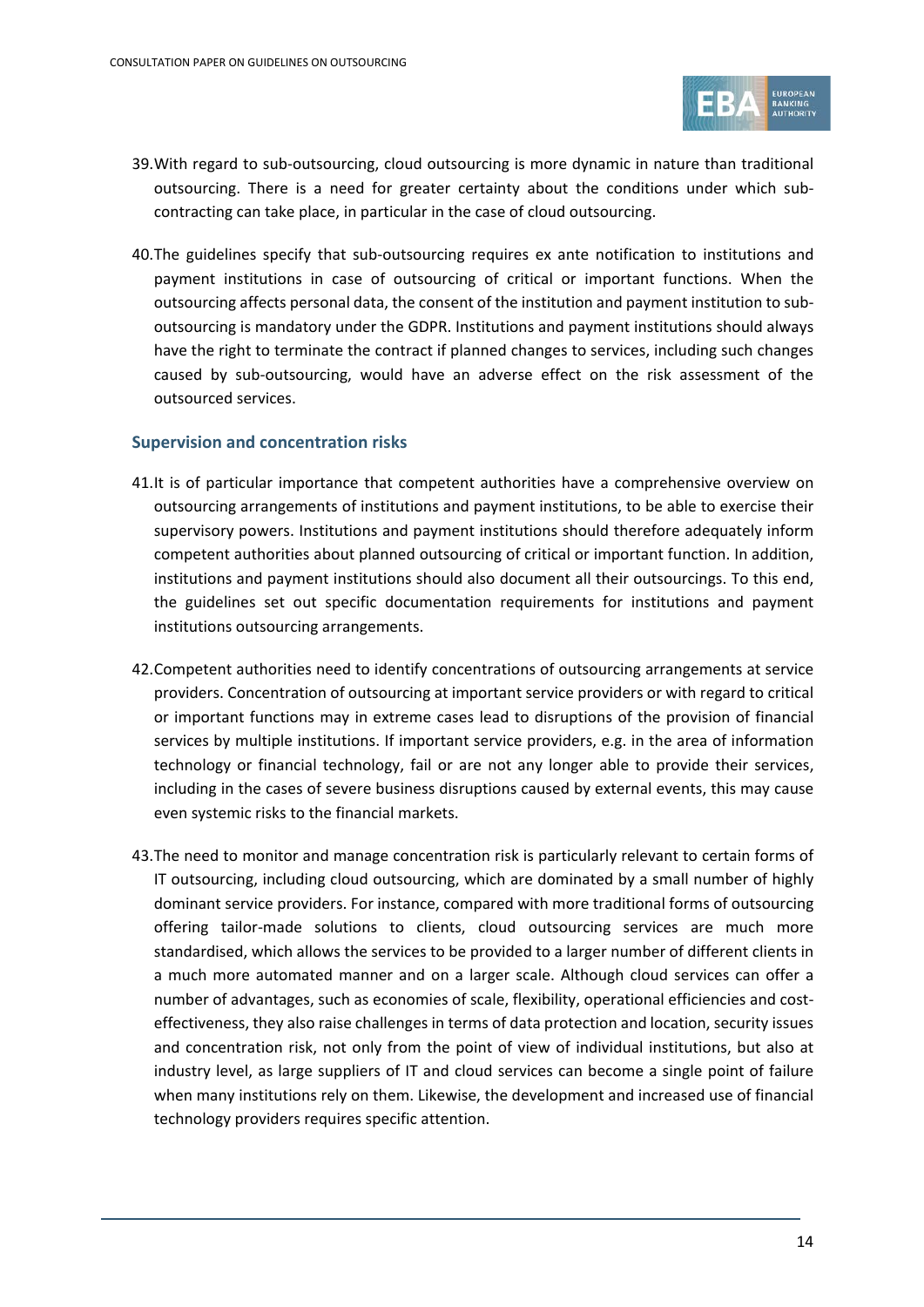

EBA/GL-REC/20XX/XX

DD Month YYYY

# Draft Consultation Paper on Guidelines on Outsourcing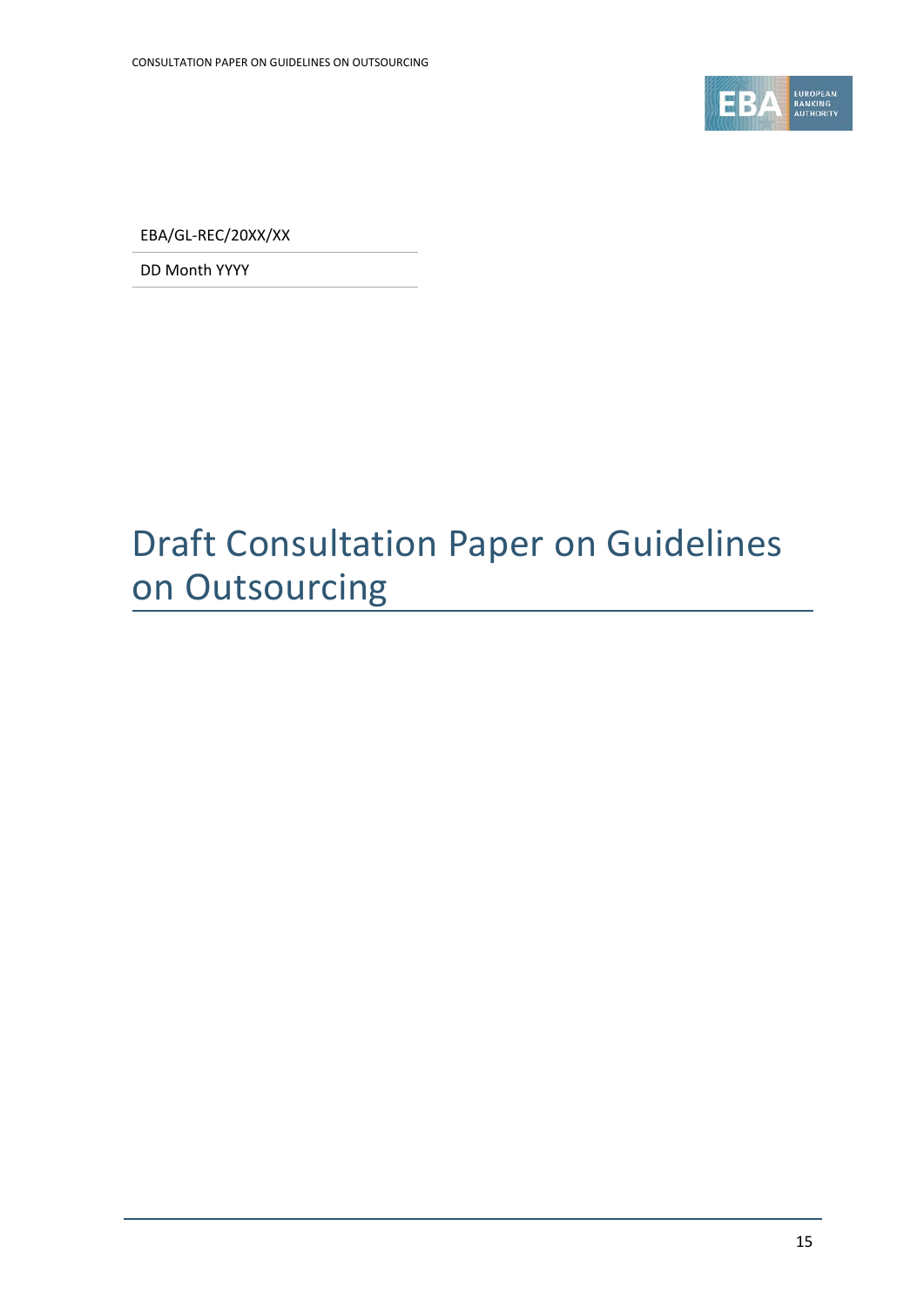

# 1. Compliance and reporting obligations

## Status of these guidelines

- 1. This document contains guidelines issued pursuant to Article 16 of Regulation (EU) No 1093/2010[7](#page-15-0). In accordance with Article 16(3) of Regulation (EU) No 1093/2010, competent authorities and financial institutions must make every effort to comply with the guidelines.
- 2. Guidelines set the EBA view of appropriate supervisory practices within the European System of Financial Supervision or of how Union law should be applied in a particular area. Competent authorities as defined in Article 4(2) of Regulation (EU) No 1093/2010 to whom guidelines apply should comply by incorporating them into their practices as appropriate (e.g. by amending their legal framework or their supervisory processes), including where guidelines are directed primarily at institutions and payment institutions.

### Reporting requirements

- 3. According to Article 16(3) of Regulation (EU) No 1093/2010, competent authorities must notify the EBA as to whether they comply or intend to comply with these guidelines, or otherwise with reasons for non-compliance, by ([dd.mm.yyyy]). In the absence of any notification by this deadline, competent authorities will be considered by the EBA to be non-compliant. Notifications should be sent by submitting the form available on the EBA website to [compliance@eba.europa.eu](mailto:compliance@eba.europa.eu) with the reference 'EBA/GL/201x/xx'. Notifications should be submitted by persons with appropriate authority to report compliance on behalf of their competent authorities. Any change in the status of compliance must also be reported to EBA.
- 4. Notifications will be published on the EBA website, in line with Article 16(3).

<span id="page-15-0"></span><sup>7</sup> Regulation (EU) No 1093/2010 of the European Parliament and of the Council of 24 November 2010 establishing a European Supervisory Authority (European Banking Authority), amending Decision No 716/2009/EC and repealing Commission Decision 2009/78/EC, (OJ L 331, 15.12.2010, p.12).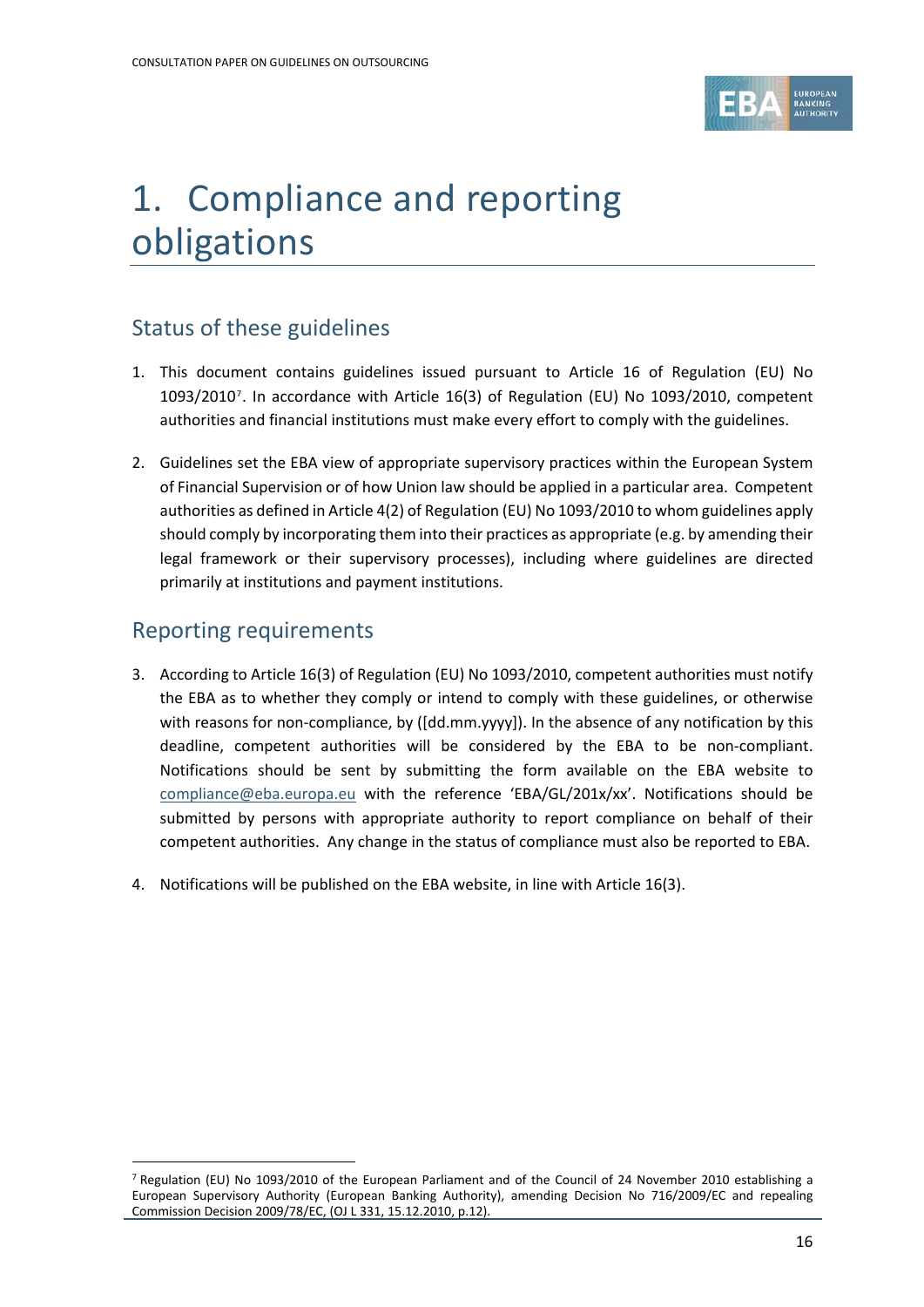

# 2. Subject matter, scope and definitions

### Subject matter

5. These guidelines specify the internal governance arrangements that institutions, payment institutions and electronic money institutions should implement when they outsource functions and in particular with regard to the outsourcing of critical or important functions.

The wording "criticial or important functions" is based on the wording used under Directive 2014/65/EU (MiFID II) and the Commission delegated regulation (EU) 2017/565 supplementing MiFID II and is used only for the purpose of identifying services, activities or functions under outsourcing arrangement; this definition is without prejudice to the definition of "critical functions" under Article 2(1)(35) of 2014/59/EU (BRRD). In particular the delegated regulation (EU) 2017/565 specifies under its Article 30 that an operational function shall be regarded as critical or important where a defect or failure in its performance would materially impair the continuing compliance of an investment firm with the conditions and obligations of its authorisation or its other obligations under Directive 2014/65/EU, or its financial performance, or the soundness or the continuity of its investment services and activities. The same approach exists under Directive 2009/138/EC (Solvency II), while Directive 2015/366 (PSD2) uses in the context of outsourcing "important function" for the purpose of identifying activities, services or functions under outsourcing arrangements for which specific requirements apply. Hence, to embrace all existing legislation and ensure a level playing field for credit institutions, investment firms, payment institutions and electronic money institutions, the wording used under MiFID II is therefore used within the guidelines.

6. The guidelines specify how the arrangements referred to in paragraph 5 of these guidelines should be reviewed and monitored by competent authorities in the context of Article 97 of Directive 2013/36/EU<sup>[8](#page-16-0)</sup> (SREP assessment), Article [9](#page-16-1) (3) of Directive (EU) 2015/2366<sup>9</sup>, Article 5 (5) of Directive 2009/1[10](#page-16-2)/EC<sup>10</sup> by fulfilling their duty to monitor the continuous compliance of entities to which these guidelines are addressed with the conditions of their authorisation.

#### Addressees

 $\overline{a}$ 

7. These guidelines are addressed to competent authorities as defined in point 40 of Article 4(1) of Regulation (EU) No 575/2013, including the European Central Bank with regards to matters

<span id="page-16-0"></span><sup>8</sup> Directive 2013/36/EU of the European Parliament and of the Council of 26 June 2013 on access to the activity of credit institutions and the prudential supervision of credit institutions and investment firms, amending Directive 2002/87/EC and repealing Directives 2006/48/EC and 2006/49/EC

<span id="page-16-1"></span><sup>9</sup> Directive (EU) 2015/2366 of the European Parliament and of the Council of 25 November 2015 on payment services in the internal market, amending Directives 2002/65/EC, 2009/110/EC and 2013/36/EU and Regulation (EU) No 1093/2010, and repealing Directive 2007/64/EC

<span id="page-16-2"></span><sup>&</sup>lt;sup>10</sup> Directive 2009/110/EC of the European Parliament and of the Council of 16 September 2009 on the taking up, pursuit and prudential supervision of the business of electronic money institutions amending Directives 2005/60/EC and 2006/48/EC and repealing Directive 2000/46/EC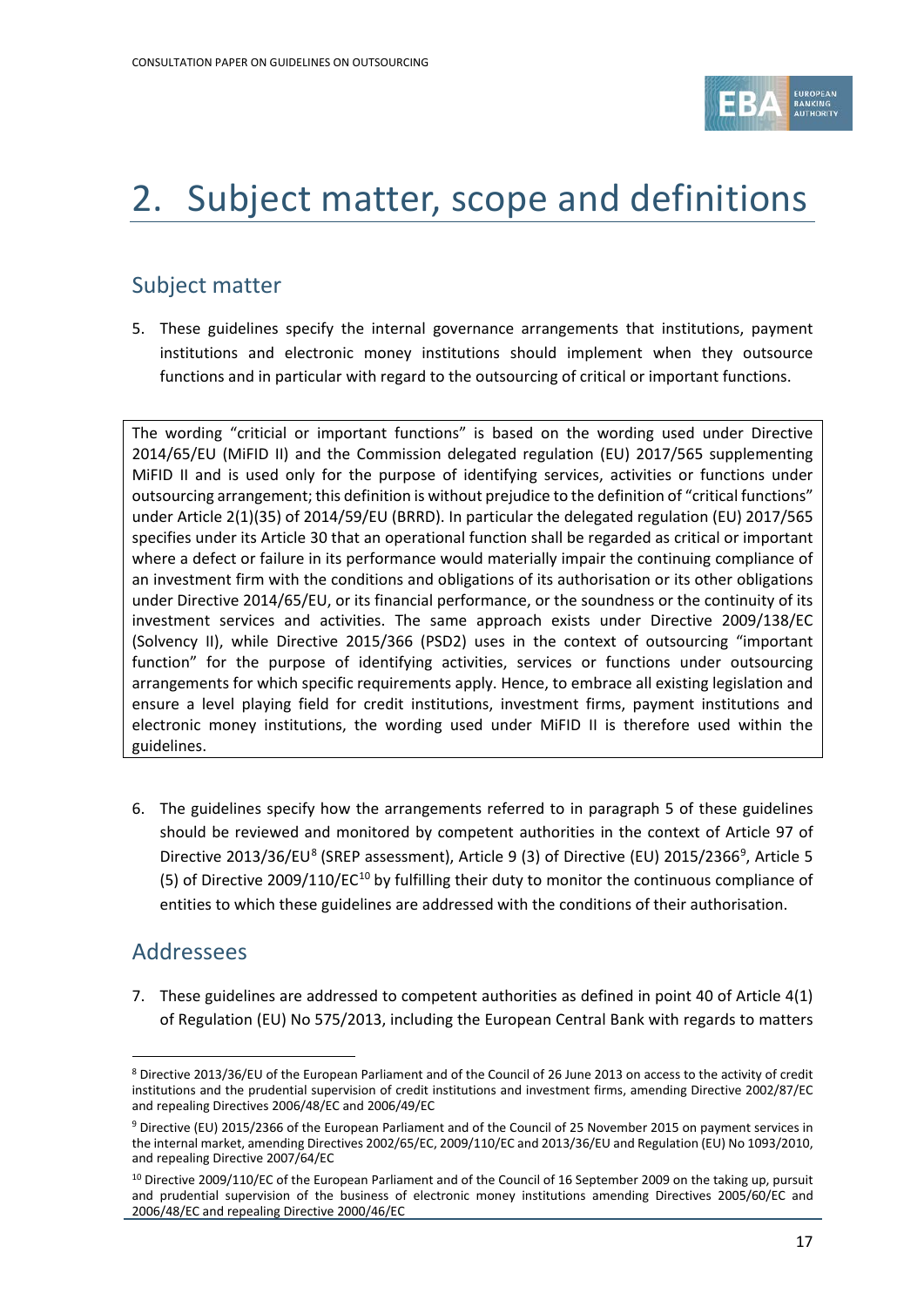

relating to the tasks conferred on it by Regulation (EU) No 1024/2013, to institutions as defined in point 3 of Article 4(1) of Regulation (EU) No 575/2013, to payment institutions as defined in Article 4(4) of Directive (EU) 2015/2366 and to electronic money institution within the meaning of point Article 2 (1) of Directive 2009/110/EC. Account information service providers that only provide the service in point 8 of Annex I of Directive (EU) 2015/2366 are not included in the scope of application of these guidelines in accordance with Article 33 of that Directive.

8. For the purpose of these guidelines, any reference to "payment institutions" includes "electronic money institutions" and any reference to "payment services" includes "issuing of electronic money".

## Scope of application

- 9. Without prejudice to Directive 2014/65/EU (MiFID II), the Commissions delegated Regulation (EU) 2017/565 containing requirements regarding the outsourcing for institutions providing investment services and performing investment activities and respective guidance issued by the European Securities and Markets Authority regarding investment services and activities, institutions referred to in Directive 2013/36/EU should also comply with these guidelines on a solo basis, sub-consolidated basis and consolidated basis as set out in Articles 21, and Articles 108 to 110 of Directive 2013/36/EU.
- 10. Without prejudice to Article 8 (3) of Directive (EU) 2015/2366 and Article 5 (7) of Directive 2009/110/EC, payment institutions and electronic money institutions should comply with these guidelines. Competent authorities responsible for the supervision of institutions, payment institutions and electronic money institutions should comply with these guidelines.

### **Definitions**

11. Unless otherwise specified, terms used and defined in Directive 2013/36/EU, Regulation (EU) No 575/2013, Directive 2009/110/EC, Directive (EU) 2015/2366 and the EBA Guidelines on internal governance have the same meaning in these guidelines. In addition, for the purposes of these guidelines, the following definitions apply:

| Outsourcing     | means an arrangement of any form between an<br>institution, a payment institution or an<br>electronic money institution and a service<br>provider by which that service provider performs<br>a process, a service or an activity, or parts<br>thereof that would otherwise be undertaken by<br>the institution, the payment institutions or the<br>electronic money institution itself. |
|-----------------|-----------------------------------------------------------------------------------------------------------------------------------------------------------------------------------------------------------------------------------------------------------------------------------------------------------------------------------------------------------------------------------------|
| <b>Function</b> | means any processes, services or activities, or<br>parts thereof.                                                                                                                                                                                                                                                                                                                       |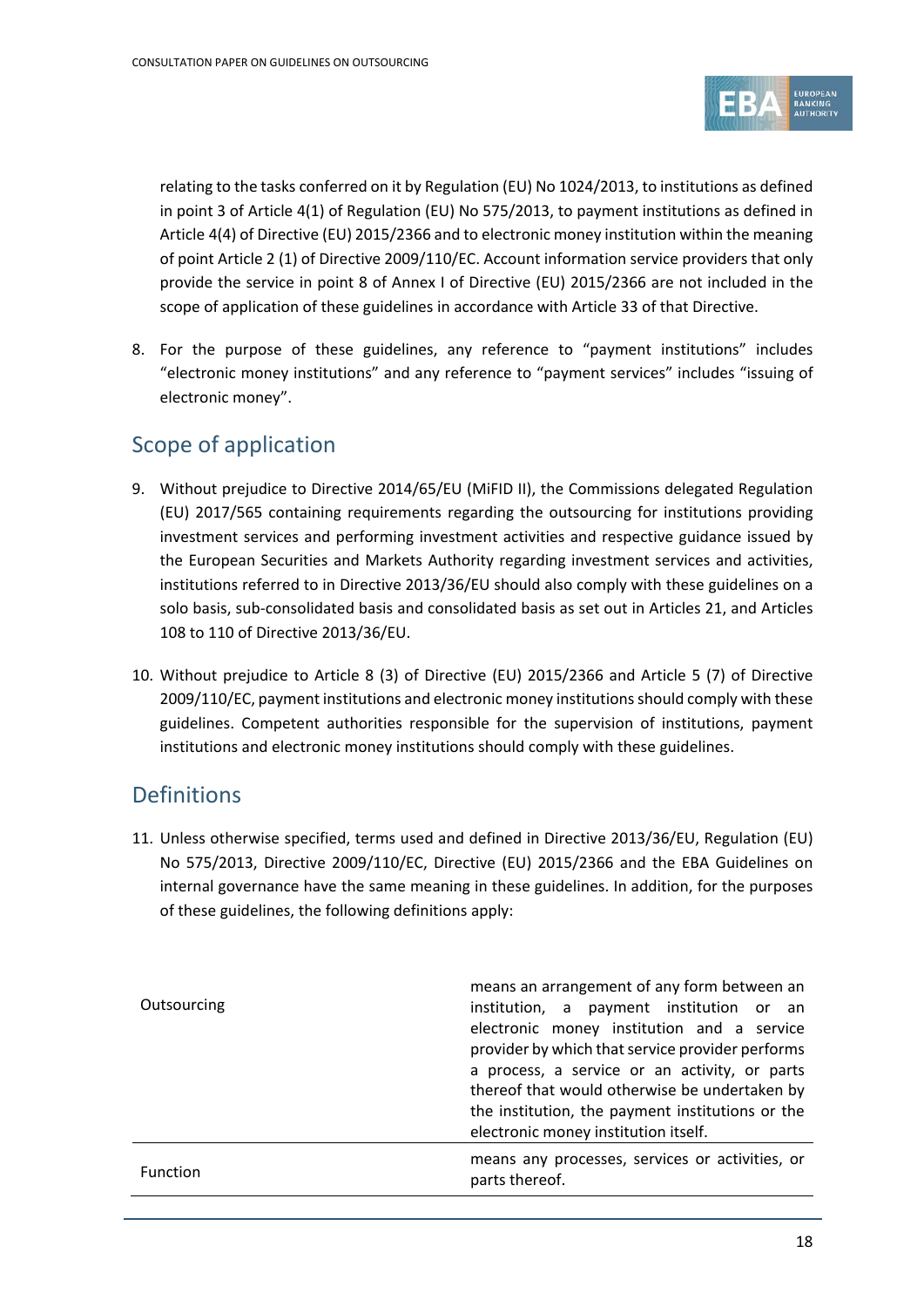

| Critical or important function <sup>11</sup> | means any outsourcing of a function which is<br>considered as critical or important including any<br>operational tasks performed by the internal<br>control functions. |
|----------------------------------------------|------------------------------------------------------------------------------------------------------------------------------------------------------------------------|
|                                              | means a situation where the service provider                                                                                                                           |
| Sub-outsourcing                              | under an outsourcing arrangement further                                                                                                                               |
|                                              | transfers a process, a service or an activity, or                                                                                                                      |
|                                              | parts thereof, to another service provider. <sup>12</sup>                                                                                                              |
|                                              | means a third party entity that is undertaking an                                                                                                                      |
| Service provider                             | outsourced process, service or activity, or parts                                                                                                                      |
|                                              | thereof, under an outsourcing arrangement.                                                                                                                             |
| Cloud services                               | means services provided using cloud computing,                                                                                                                         |
|                                              | that is, a model for enabling ubiquitous,                                                                                                                              |
|                                              | convenient, on-demand network access to a                                                                                                                              |
|                                              | pool of configurable<br>shared<br>computing                                                                                                                            |
|                                              | resources (e.g. networks, servers, storage,                                                                                                                            |
|                                              | applications and services) that can be rapidly                                                                                                                         |
|                                              | provisioned<br>and<br>released<br>with<br>minimal                                                                                                                      |
|                                              | management effort or<br>provider<br>service                                                                                                                            |
|                                              | interaction.                                                                                                                                                           |
| Public cloud                                 | means cloud infrastructure available for open                                                                                                                          |
|                                              | use by the general public.                                                                                                                                             |
| Private cloud                                | means cloud infrastructure available for the                                                                                                                           |
|                                              | exclusive use by a single institution.                                                                                                                                 |
| Community cloud                              | means cloud infrastructure available for the                                                                                                                           |
|                                              | exclusive use by a specific community of                                                                                                                               |
|                                              | institutions, including several institutions of a                                                                                                                      |
|                                              | single group.                                                                                                                                                          |
| Hybrid cloud                                 | means cloud infrastructure that is composed of                                                                                                                         |
|                                              | two or more distinct cloud infrastructures.                                                                                                                            |

# 3. Implementation

## Date of application

 $\overline{a}$ 

12. These guidelines apply from 30 June 2019 [indicative date]. These guidelines apply to outsourcing arrangements entered into on or after [30 June 2019]. Institutions, payment institutions and electronic money institutions should use the next scheduled review or renewal date following the entry into force of these guidelines to revise and, if necessary, amend

<span id="page-18-0"></span><sup>&</sup>lt;sup>11</sup> The wording "criticial or important functions" is based on the wording used under Directive 2014/65/EU (MiFID II) and the Commission delegated regulation (EU) 2017/565 supplementing MiFID II and is used only for the purpose of outsourcing; it is not related to the definition of "critical functions" for the purpose of recovery and resolution framework as defined under Article 2(1)(35) of 2014/59/EU (BRRD).

<span id="page-18-1"></span><sup>&</sup>lt;sup>12</sup> Sub-outsourcing has been referred to in other EBA documents also as chain of outsourcing or chain-outsourcing.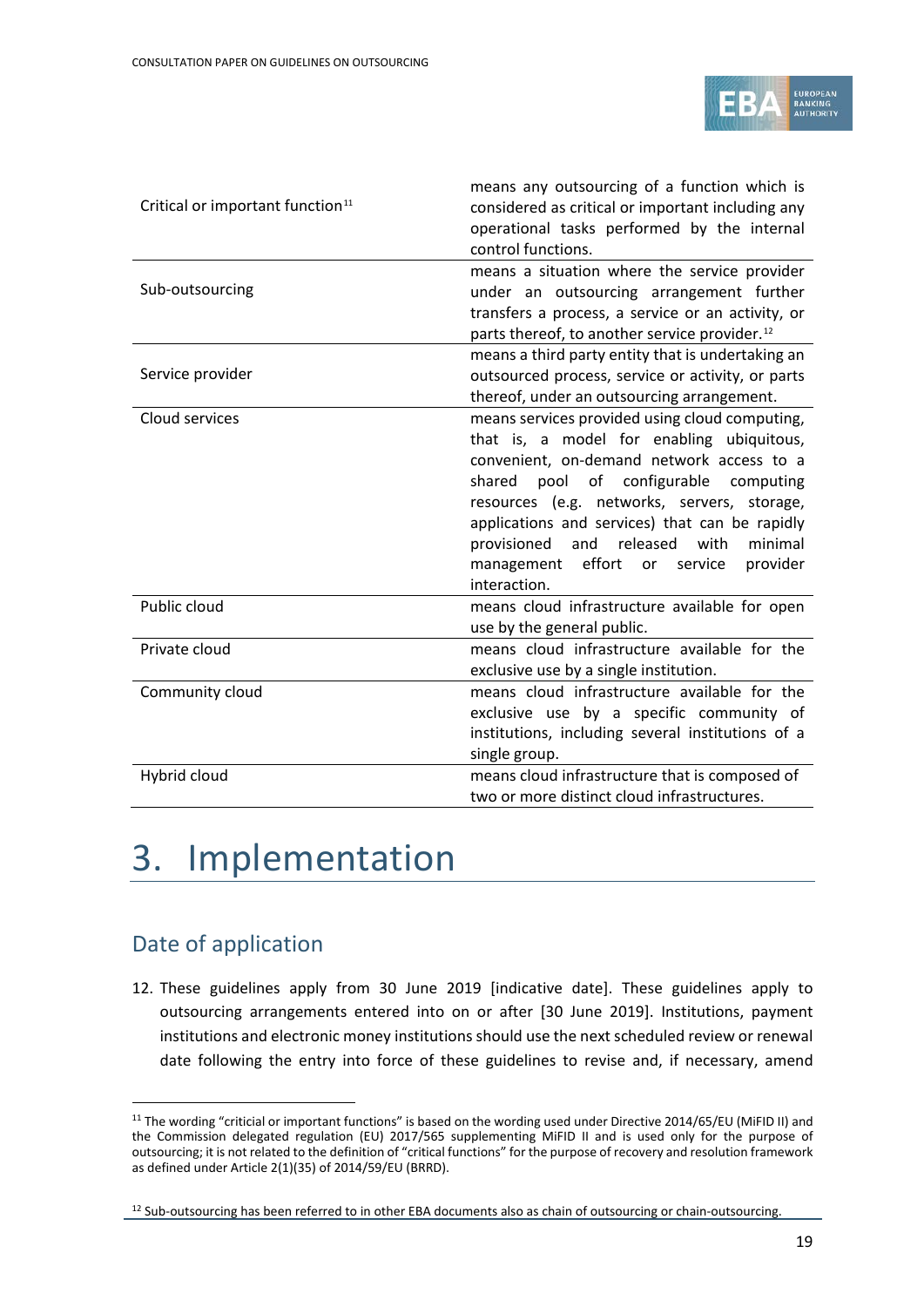

outsourcing agreements entered into before 30 June 2019 to ensure they are compliant with the Guidelines. The Guidelines will apply to these agreements from the point they are reviewed or renewed.

### Transitional provisions

13. Institutions, payment institutions and electronic money institutions should complete the documentation of all existing outsourcing arrangements, other than outsourcing arrangements to cloud services providers<sup>[13](#page-19-0)</sup>, in line with these guidelines following the first renewal date of each existing outsourcing arrangement, but not later than by 31 December 2020.

### Repeal

14. The CEBS Guidelines on Outsourcing of 14 December 2006 and the EBA Recommendation on outsourcing to cloud service providers<sup>[14](#page-19-1)</sup> are repealed with effect from 30 June 2019 [indicative date].

Q1: Are the guidelines regarding the subject matter, scope, including the application of the guidelines to electronic money institutions and payment institutions, definitions and implementation appropriate and sufficiently clear?

# 4. Guidelines on Outsourcing

## Title I – Proportionality and group application

### 1 Proportionality

- 15. Institutions, payment institutions and competent authorities should, when complying or monitoring compliance with these guidelines, have regard to the principle of proportionality. The proportionality principle aims at ensuring that institution's and payment institution's governance arrangements, including those related to outsourcing, are consistent with the nature, scale and complexity of their activities, so that the objectives of the regulatory requirements are effectively achieved.
- 16. When applying the principle of proportionality, institutions and competent authorities should take into account the criteria specified in Title I of the EBA Guidelines on Internal Governance

<span id="page-19-0"></span><sup>&</sup>lt;sup>13</sup> Outsourcing to cloud service providers should be documented by 01 July 2018 in line with the recommendation on outsourcing to cloud service providers, that is available under the following link[: https://www.eba.europa.eu/regulation](https://www.eba.europa.eu/regulation-and-policy/internal-governance/recommendations-on-outsourcing-to-cloud-service-providers)[and-policy/internal-governance/recommendations-on-outsourcing-to-cloud-service-providers.](https://www.eba.europa.eu/regulation-and-policy/internal-governance/recommendations-on-outsourcing-to-cloud-service-providers)

<span id="page-19-1"></span><sup>&</sup>lt;sup>14</sup> Recommendations on outsourcing to cloud service providers (EBA/REC/2017/03).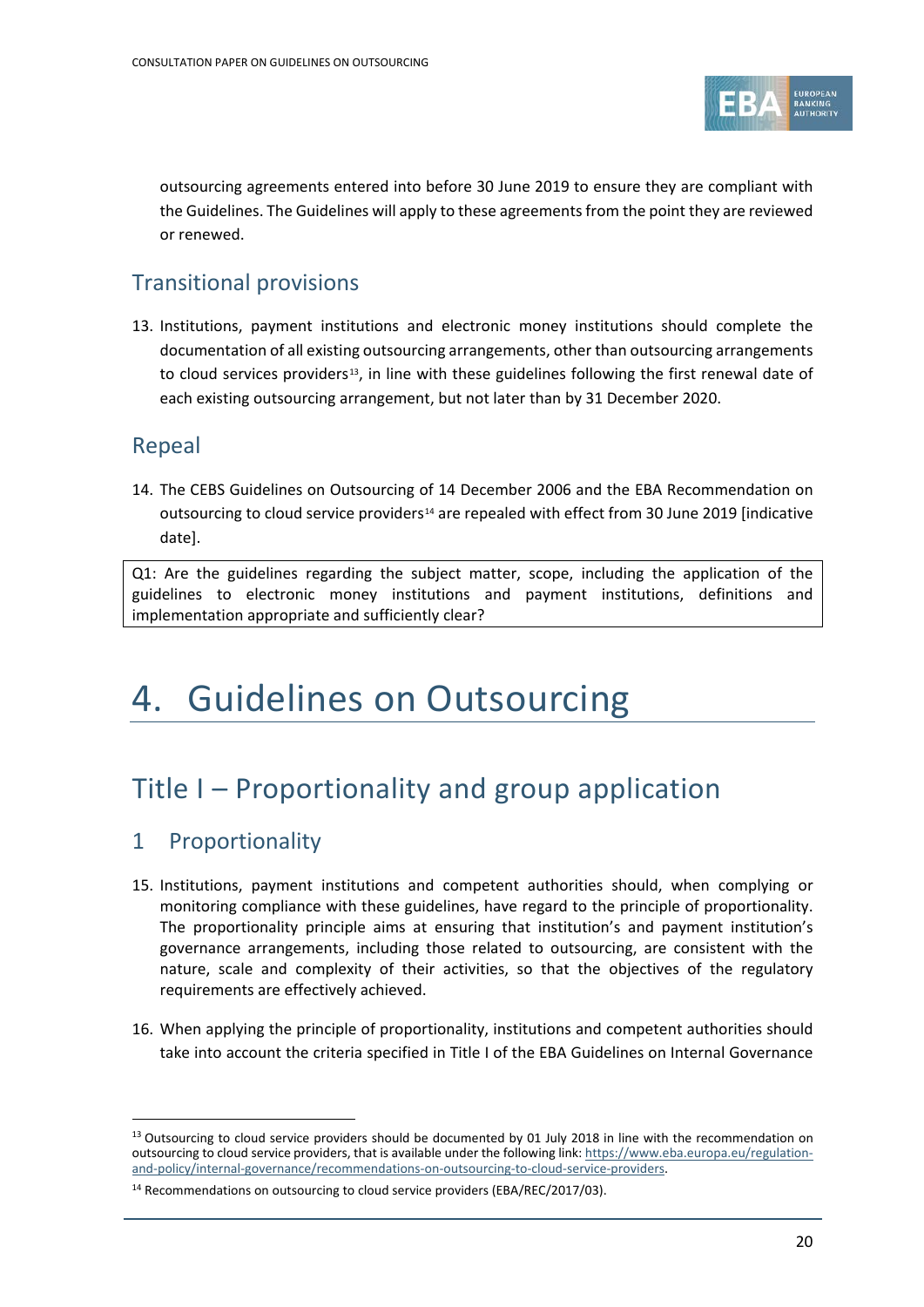

in line with Article 74 (2) of Directive 2013/36/EU. Those criteria should be used mutatis mutandis also by payment institutions when applying the principle of proportionality<sup>[15](#page-20-0)</sup>.

## 2 Outsourcing within group application and institutional protection scheme

- 17. Institutions and payment institutions which are subsidiaries of an EU parent undertaking or of a parent undertaking in a Member State to whom no waivers have been granted on the basis of Articles 7 and 10 of Regulation (EU) No 575/2013 or of Article 21 of Directive 2013/36/EU should ensure that they comply with these Guidelines on an individual basis in accordance with Article 109 (1) of that Directive.
- 18. In accordance with Article 109(2) of Directive2013/36/EU, these Guidelines should apply on the sub-consolidated and consolidated basis. For this purpose, the EU parent undertakings and the parent undertaking in a Member State should ensure that internal governance arrangements, processes and mechanisms in their subsidiaries, including payment institutions are consistent, well-integrated, and adequate for the effective application of these Guidelines at all relevant levels.
- 19. In accordance with paragraph 18:

- a. where those institutions and payment institutions have outsourcing arrangements with service providers within the group or the institutional protection scheme, the management body of those institutions and payment institutions retains also for these outsourcing arrangements the full responsibility for the compliance with all regulatory requirements and the effective application of these Guidelines;
- b. where the register of all existing outsourcing arrangements as referred to in Section 8, is established and maintained centrally within a group, the competent authorities, all institutions and payment institutions should be able to obtain their respective individual register without undue delay and it should be ensured by the institution or payment institution that all outsourcing arrangements, including outsourcing arrangements with service providers inside the group, are included in their individual register.
- c. where those institutions or payment institutions outsource the operational tasks of internal control functions to a service provider within the group for the monitoring and auditing of outsourcing arrangements, institutions should ensure that those operational tasks are effectively performed, including by receiving appropriate reports.

<span id="page-20-0"></span><sup>15</sup> Payment institutions should also refer to EBA Guidelines under PSD2 on the information to be provided for the authorisation of payment institutions and e-money institutions and the registration of account information service providers available on the EBA's website under the following link: [https://www.eba.europa.eu/regulation-and](https://www.eba.europa.eu/regulation-and-policy/payment-services-and-electronic-money/guidelines-on-security-measures-for-operational-and-security-risks-under-the-psd2)[policy/payment-services-and-electronic-money/guidelines-on-security-measures-for-operational-and-security-risks](https://www.eba.europa.eu/regulation-and-policy/payment-services-and-electronic-money/guidelines-on-security-measures-for-operational-and-security-risks-under-the-psd2)[under-the-psd2](https://www.eba.europa.eu/regulation-and-policy/payment-services-and-electronic-money/guidelines-on-security-measures-for-operational-and-security-risks-under-the-psd2)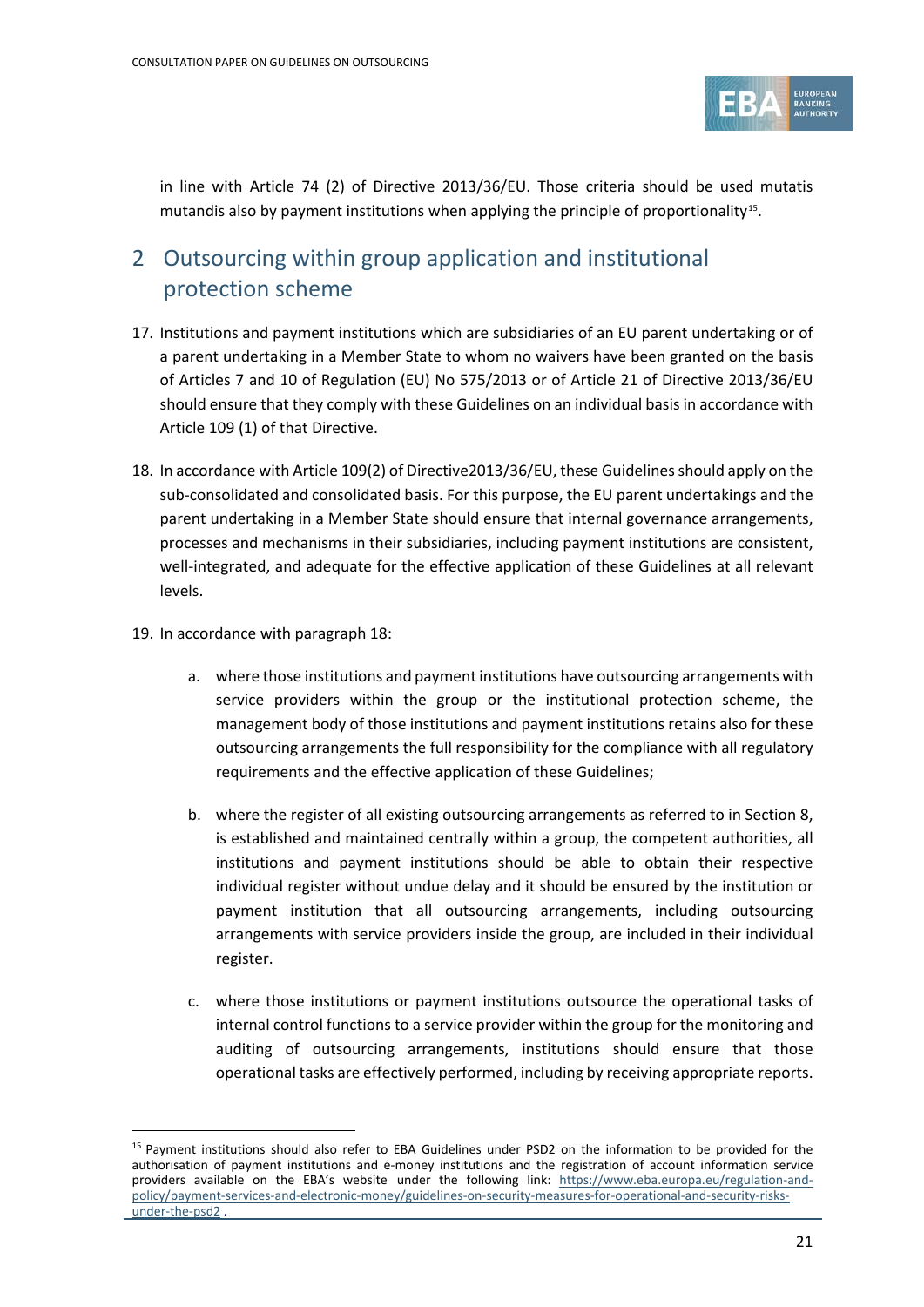

- 20. In addition to points (a),(b),(c) of paragraph 19, institutions and payment institutions within a group, institutions that are a central body or that are permanently affiliated to a central body for which no waivers have been granted on the basis of Article 21 of Directive 2013/36/EU, or institutions that are members of an institutional protection scheme, should take into account the following:
	- a. where the operational monitoring of outsourcing arrangements within the same group or institutional protection scheme is being centralised (e.g. as part of a master agreement for the outsourcing arrangements), those institutions and payment institutions should ensure that there is independent monitoring of the service provider and an appropriate oversight by each institution or payment institution, including by receiving from the centralised monitoring function reports covering the institution's or payment institution's outsourcings. Those institutions and payment institutions should also ensure that their management body will be duly informed of relevant changes being planned regarding the centralised service providers in order for them to assess the impact of these changes and ensure compliance with all regulatory requirements;
	- b. where those institutions and payment institutions within the group, institutions affiliated to a central body or part of an institutional protection scheme rely on a central pre-outsourcing assessment of the outsourcing arrangements as referred to in Section 9, each institution and payment institution should receive the respective assessment and ensure it takes into consideration its specific structure and risks within their decision making.
	- c. where those institutions and payment institutions rely on an exit plan that has been established within the group, institutional protection scheme or the central body, all institutions and payment institutions should receive the respective plan, be satisfied that the plan can be effectively executed and consider it in their decision to make use of the outsourcing arrangement.
- 21. Where waivers have been granted on an individual basis on the basis of Articles 7 and 10 of Regulation (EU) No 575/2013 or of Article 21 of Directive 2013/36/EU, the provisions of these guidelines should be applied by the parent undertaking in a Member State for it and its subsidiaries or by the central body and its affiliates as a whole.

Q2: Are the guidelines regarding Title I appropriate and sufficiently clear?

## Title II – Outsourcing arrangements

22. Institutions and payment institutions should establish whether an arrangement with a third party falls under the definition of outsourcing and, if so, whether or not it is an outsourcing of a critical or important function in accordance with Section 9.1 of the guidelines. When conducting the assessment w a, it is not relevant whether or not the institution or the payment institution has performed that function in the past or it would be able to perform it by itself.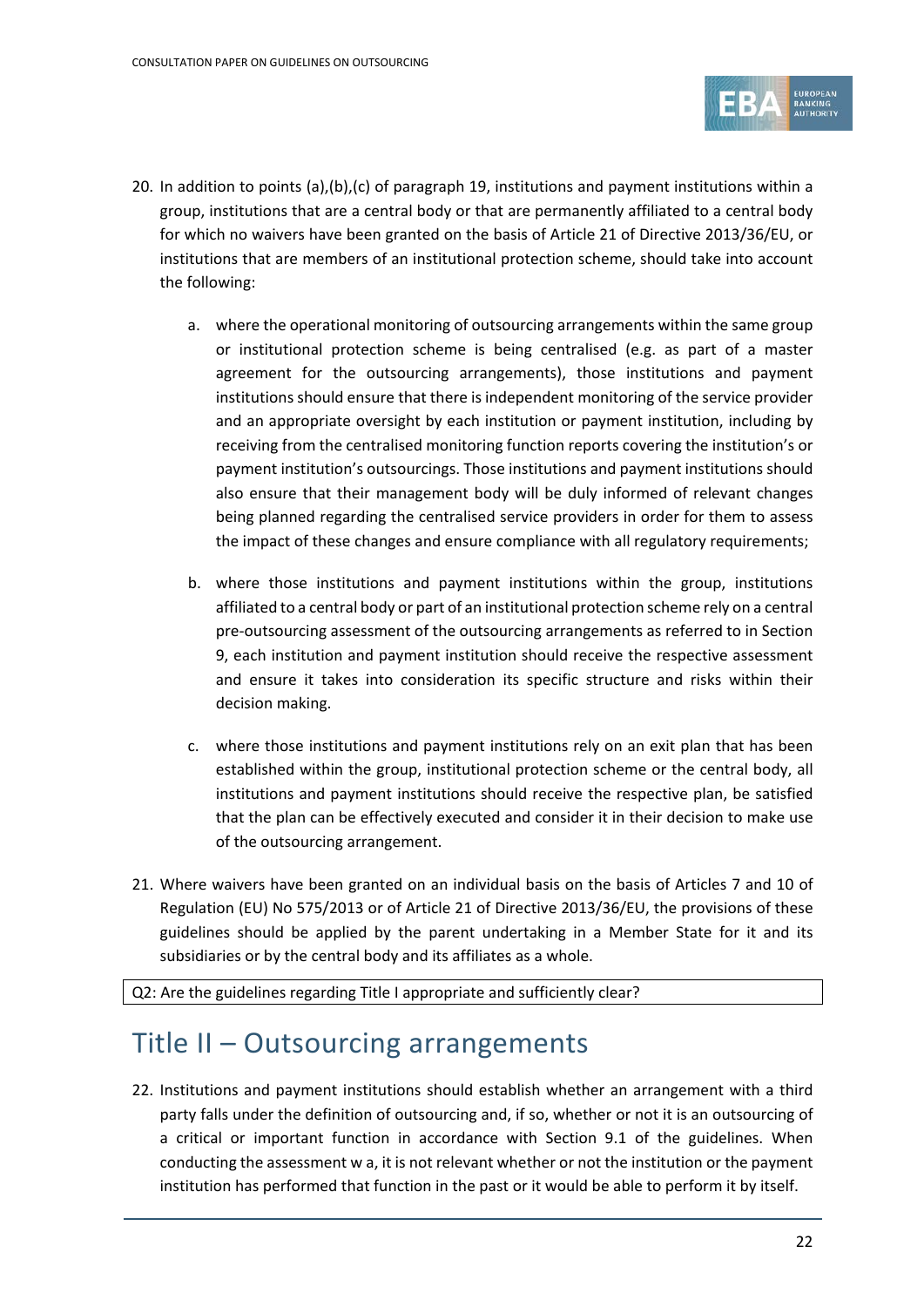

- 23. The acquisition of services (e.g. advice of an architect regarding the premises, legal representation in front of the court and administrative bodies, servicing of company cars, catering), goods (e.g. purchase of office supplies, or furniture) or utilities (e.g. electricity, gas, water, telephone line) that are not normally performed by the institutions or payment institutions are not considered outsourcing.
- 24. The risks, including in particular the operational risks, of all arrangements with third parties, including the ones referred to in paragraph 22 and 23, should be assessed in line with paragraphs 53 and 55 and Section 9.3, taking into account the application of the proportionality principle as referred in Section 1.
- 25. Without prejudice to the requirements within Title III, institutions and payment institutions should ensure that banking activities  $16$  or payment services that require authorisation or registration by a competent authority in the Member State where they are authorised are only outsourced to a service provider located in the same Member State or in another Member State, if one of the following conditions is met:
	- a. the service provider is authorised or registered by a competent authority to perform such banking activities or payment services ; or
	- b. the service provider is otherwise allowed to carry out those services or activities in accordance with the relevant national legal framework.
- 26. Without prejudice to the requirements within Title III, institutions and payment institutions should ensure that banking activities or payment services that require authorisation or registration by a competent authority in the Member State where they are authorised are only outsourced to a service provider located in a third country if the following conditions are met:
	- a. the service provider is authorised to provide that banking activity, or payment service in the third country and is effectively supervised by a relevant competent authority in that third country;
	- b. there is an appropriate cooperation agreement in the form of a memorandum of understanding between the competent authorities responsible for the supervision of the institution and the supervisory authorities responsible for the supervision of the service provider;
	- c. the cooperation agreement referred to in point b. shall ensure that the competent authorities are able, at least, to:
		- i. obtain on request the information necessary to carry out their supervisory tasks pursuant to Directive 2013/36/EU, Regulation (EU) No 575/2013, Directive (EU) 2015/2366 and Directive 2009/110/EC;

<span id="page-22-0"></span> $16$  See also Article 9 of Directive 2013/36/EU with regard to the prohibition against persons or undertakings other than credit institutions from carrying out the business of taking deposits or other repayable funds from the public.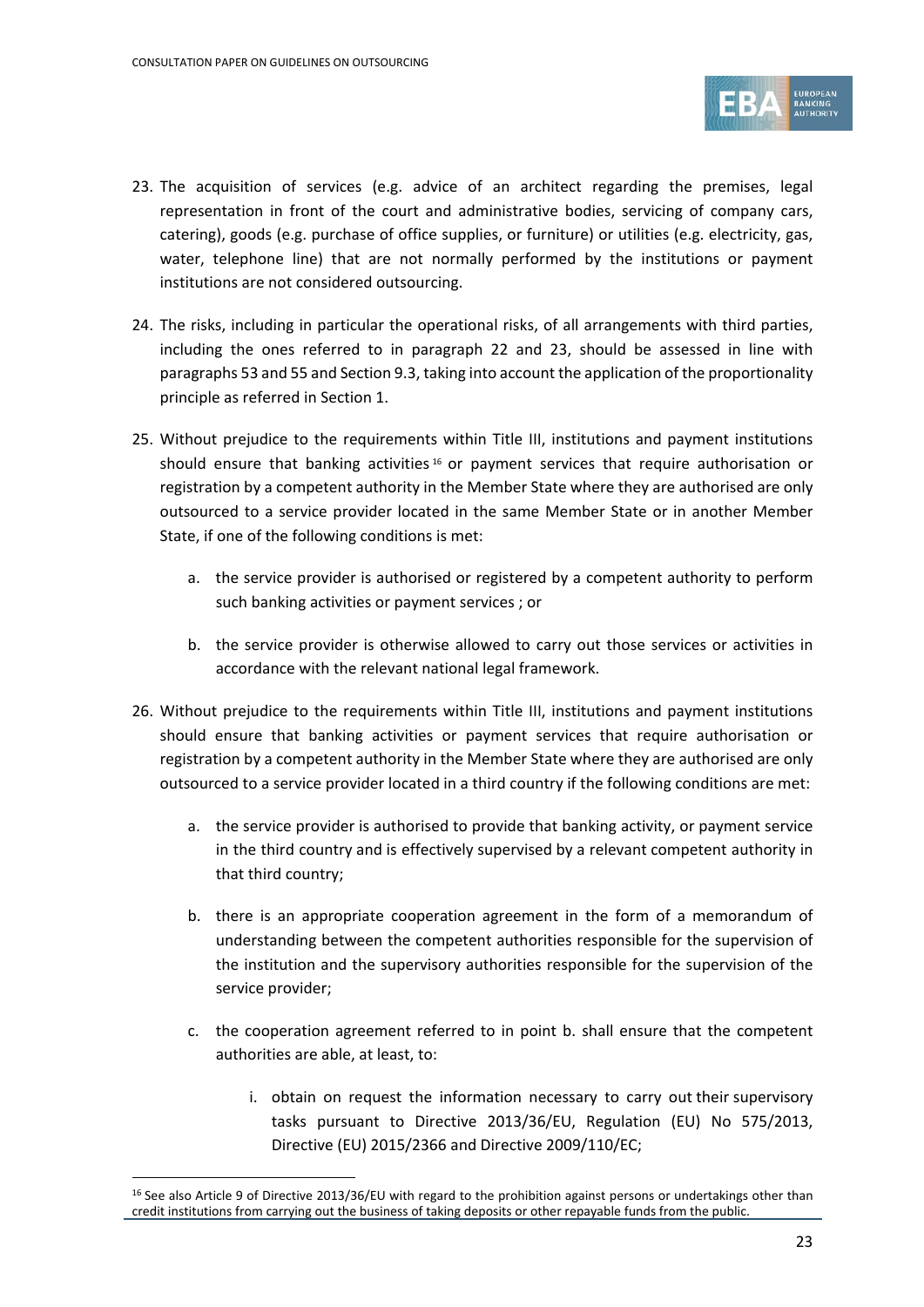

- ii. obtain appropriate and prompt access to any data, documents, premises or personnel in the third country which are relevant for the performance of its supervisory powers;
- iii. receive as soon as possible information from the supervisory authority in the third country for the purpose of investigating apparent breaches of the requirements of Directive 2013/36/EU, Regulation (EU) No 575/2013, Directive (EU) 2015/2366 and Directive 2009/110/EC;
- iv. cooperate with the relevant supervisory authorities in the third country on enforcement in case of breach of applicable regulatory requirements and national law in the Member State. Cooperation should include but not necessarily be limited to receiving information on potential breaches of applicable regulatory requirements from the supervisory authorities in the third country as soon as practicable.

Q3: Are the guidelines in Title II and, in particular, the safeguards ensuring that competent authorities are able to effectively supervise activities and services of institutions and payment institutions that require authorisation or registration (i.e. the activities listed in Annex I of Directive 2013/36/EU and the payment services listed in Annex I of Directive (EU) 2366/2015) appropriate and sufficiently clear or should additional safeguards be introduced?

## Title III – Governance framework

### 3 Governance requirements

- 27. Outsourcing of functions cannot result in the delegation of the management body's or bodies' responsibilities. Institutions and payment institutions remain fully responsible and accountable for complying with all of their regulatory obligations. In particular, the ability to oversee the outsourcing of critical or important function must always be retained by the institution and the payment institution.
- 28. The management body is at all times fully responsible and accountable for at least:
	- a. ensuring that the institution or the payment institution meets on an ongoing basis the conditions with which it must comply in order to remain authorised, including any conditions imposed by the competent authority;
	- b. the internal organisation of the institution or the payment institution;
	- c. the identification, assessment and management of conflicts of interest;
	- d. the setting of the institution's or payment institution's strategies and policies (e.g. the business model, the risk appetite, the risk management framework);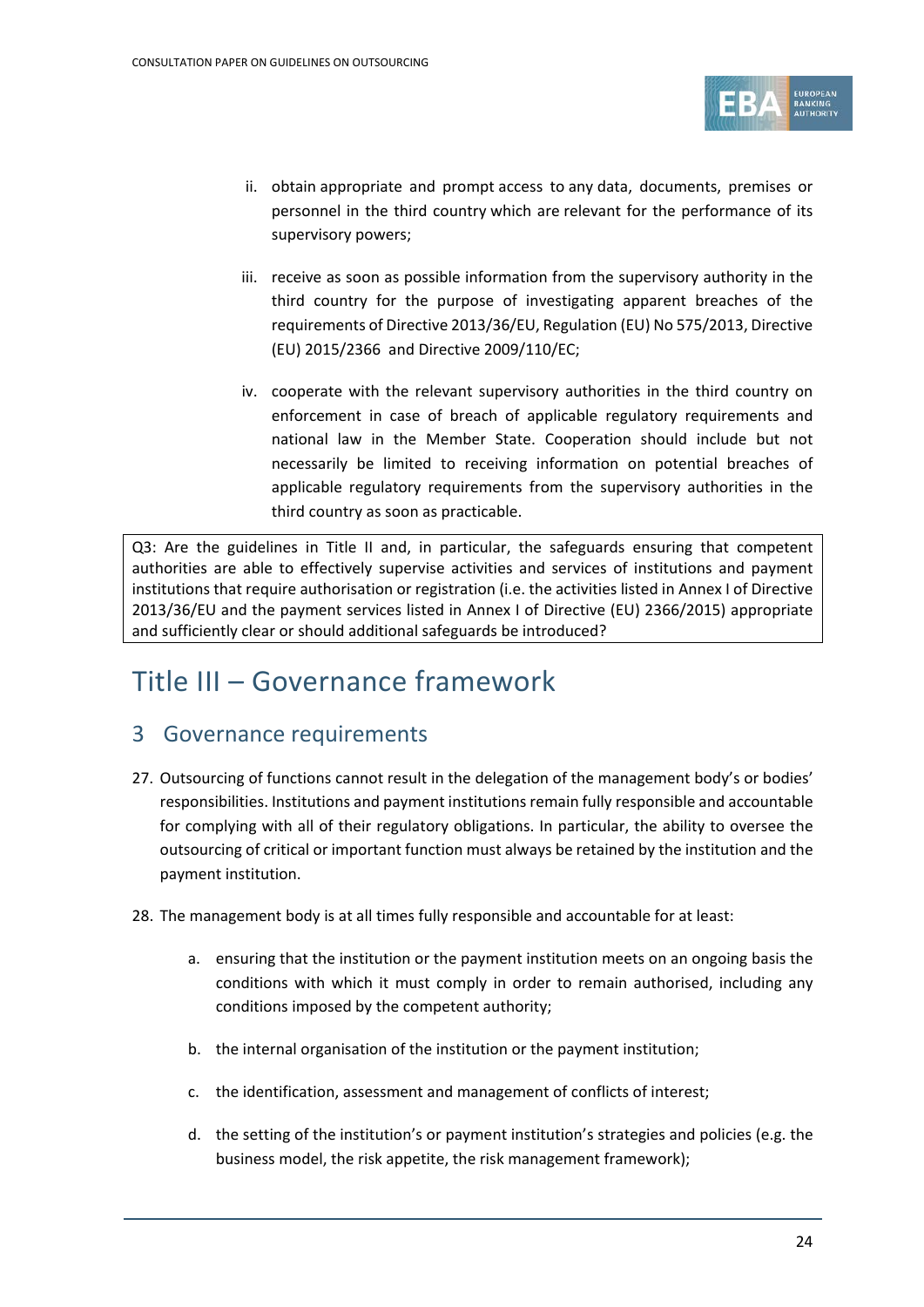

- e. the day to day management of the institution or payment institution, including the management of risks associated with the outsourcing; and
- f. the oversight role of the management body in its supervisory function.
- 29. Outsourcing should not lower the suitability requirements applied to the members of an institution or payment's institution's management body, persons responsible for the management of the payment institution and its key functions holders. Institutions and payment institutions should retain adequate competence and sufficient skilled resources to ensure appropriate management and oversight of outsourcing arrangements.
- 30. Institutions and payment institutions should:

j

- a. clearly assign the responsibilities for the documentation and control of outsourcing arrangements;
- b. allocate sufficient resources to ensure compliance with the regulatory requirements, including these guidelines, the documentation and monitoring of all outsourcing arrangements; and
- c. taking into account Section I of these Guidelines, should establish an outsourcing function or designate a senior staff member (e.g. Key Function Holders) who is directly accountable to the management body or at least ensure a clear division of task and responsibilities for the monitoring of outsourcing arrangement.
- 31. Institutions and payment institutions should maintain at all times a sufficient retained organisation and not be "empty shells" or "letter-box entities". To this end they should:
	- a. meet all the conditions of their authorisation  $17$  at all times, including for the management body to carry out effectively its responsibilities;
	- b. retain a clear and transparent organisational framework and structure that enables them to ensure compliance with their regulatory requirements;
	- c. where operational task of internal control functions are outsourced (e.g. in the case of intragroup outsourcing or outsourcing within groups or institutional protection schemes), exercise appropriate oversight and be able to manage the risks that are created by outsourcing arrangements of critical or important functions; and
	- d. retain sufficient resources and capacities to ensure compliance with points (a) to (c).

<span id="page-24-0"></span><sup>&</sup>lt;sup>17</sup> Regulatory technical standards (RTS) under Article 8(2) of Directive 2013/36/EU on the information to be provided for the authorisation of credit institutions; the implementing technical standards (ITS) under Article 8(3) of Directive 2013/36/EU on standard forms, templates and procedures for the provision of the information required for the authorisation of credit institutions.

For payment institutions, guidelines on the information to be provided for the authorisation of payment institutions under Directive 2015/2366/EU (PSD2).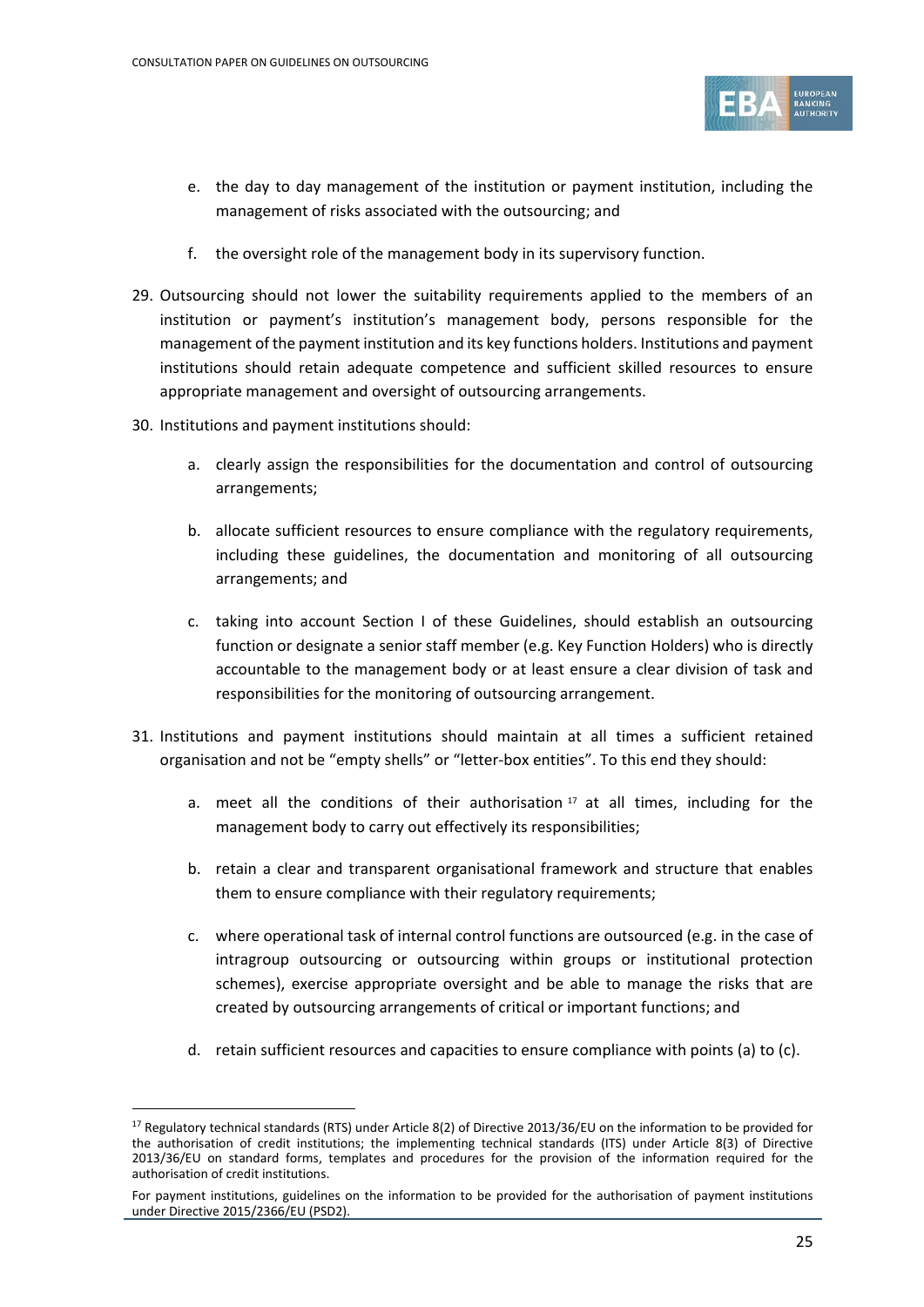

- 32. When outsourcing, institutions and payment institutions should ensure at least that:
	- a. outsourcing arrangements do not impair the ability of the management body, including any specialised committees thereof, to carry out its duties;
	- b. they can take and implement decisions related to their business activities and functions, including with regard to those which have been outsourced;
	- c. they maintain the orderliness of the conduct of their business and the banking and payment services they provide;
	- d. internal control functions have sufficient authority, stature, resources and access to the management body to perform their tasks, including with regards to outsourcing arrangements;
	- e. the risks related to current and planned outsourcing arrangements are adequately identified, assessed, managed and mitigated, including risks related to information and communication technologies (ICT) and financial technology (fintech);
	- f. an appropriate flow of relevant information with service providers is maintained;
	- g. they retain with regard to the outsourcing of critical or important function at least one of the following abilities under going concern conditions, within an appropriate timeframe:
		- i. transfer the critical or important function to alternative service providers; or
		- ii. reintegrate the critical important or important function;
	- h. where sensitive data, including personal data, is processed or transferred to service providers located in both the European Union and/or third countries, appropriate measures are implemented and data is stored and processed in accordance with Regulation 2016/679.

#### 4 Outsourcing Policy

j

33. The management body of institutions and payment institutions<sup>[18](#page-25-0)</sup> should approve and maintain a written outsourcing policy and ensure its implementation, where applicable, on a consolidated, sub-consolidated and individual basis. For institutions, the outsourcing policy should be in accordance with Section 4 of the EBA's Guidelines on Internal Governance and

<span id="page-25-0"></span><sup>&</sup>lt;sup>18</sup> See also EBA Guidelines on the security measures for operational and security risks of payment services under Directive (EU) 2015/2366 (PSD2), available under: [https://www.eba.europa.eu/regulation-and-policy/payment-services-and](https://www.eba.europa.eu/regulation-and-policy/payment-services-and-electronic-money/guidelines-on-security-measures-for-operational-and-security-risks-under-the-psd2)[electronic-money/guidelines-on-security-measures-for-operational-and-security-risks-under-the-psd2](https://www.eba.europa.eu/regulation-and-policy/payment-services-and-electronic-money/guidelines-on-security-measures-for-operational-and-security-risks-under-the-psd2)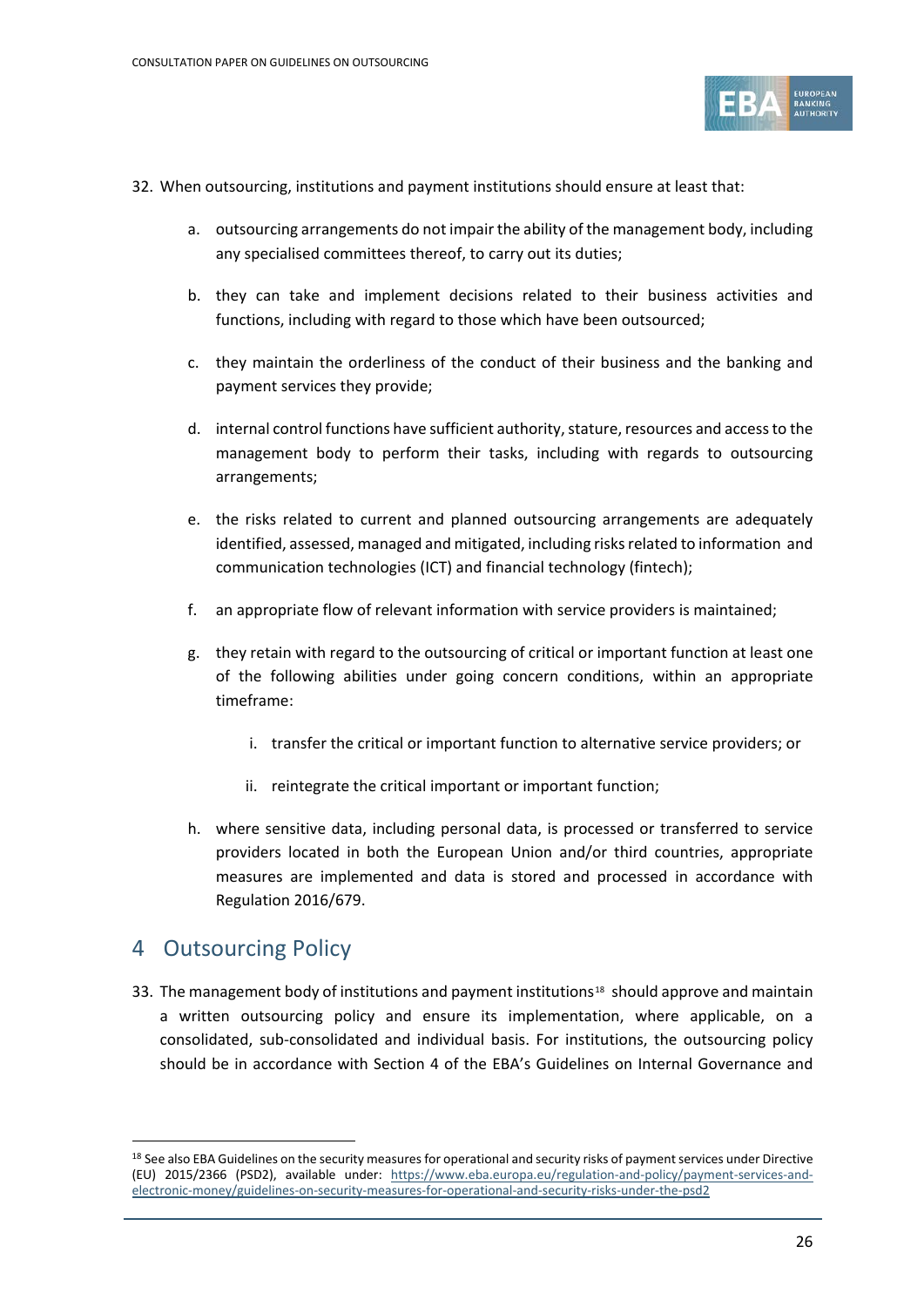

take into account the requirements set out in Section 18 (new products and significant changes) of these EBA Guidelines<sup>19</sup>.

- 34. The policy should consider the main phases of the life cycle of outsourcing arrangements and define the principles, responsibilities and processes in relation to outsourcing. In particular, the policy should cover at least :
	- a. the responsibilities of the management body, business lines, internal control functions and other individuals in respect of outsourcing arrangements in line with paragraph 30;
	- b. the planning of outsourcing arrangements, including:
		- i. the definition of business requirements regarding outsourcing arrangements;
		- ii. the criteria, including those referred to in Section 9.1 and processes for identifying critical or important functions;
		- iii. due diligence checks on prospective service providers, including the measures required under Section 9.2;
		- iv. risk identification, assessment and management in accordance with Section 9.3;
		- v. procedures for the identification, assessment, management and mitigation of potential conflicts of interest, in accordance with Section 5;
		- vi. business continuity planning in accordance with Section 6;
		- vii. involvement of the management body, including, as appropriate, in the decision making on outsourcing; and
		- viii. approval process of new outsourcing arrangements;
	- c. the implementation, monitoring, and management of outsourcing arrangements, including:
		- i. the ongoing assessment of the service provider's performance in line with Section 11;
		- ii. the procedures for being notified and responding to changes to an outsourcing arrangement or service provider (e.g. to its financial position, organisational or ownership structures, sub-outsourcing);
		- iii. the renewal processes;

<span id="page-26-0"></span> $19$  Payment institutions may align their policies with those guidelines.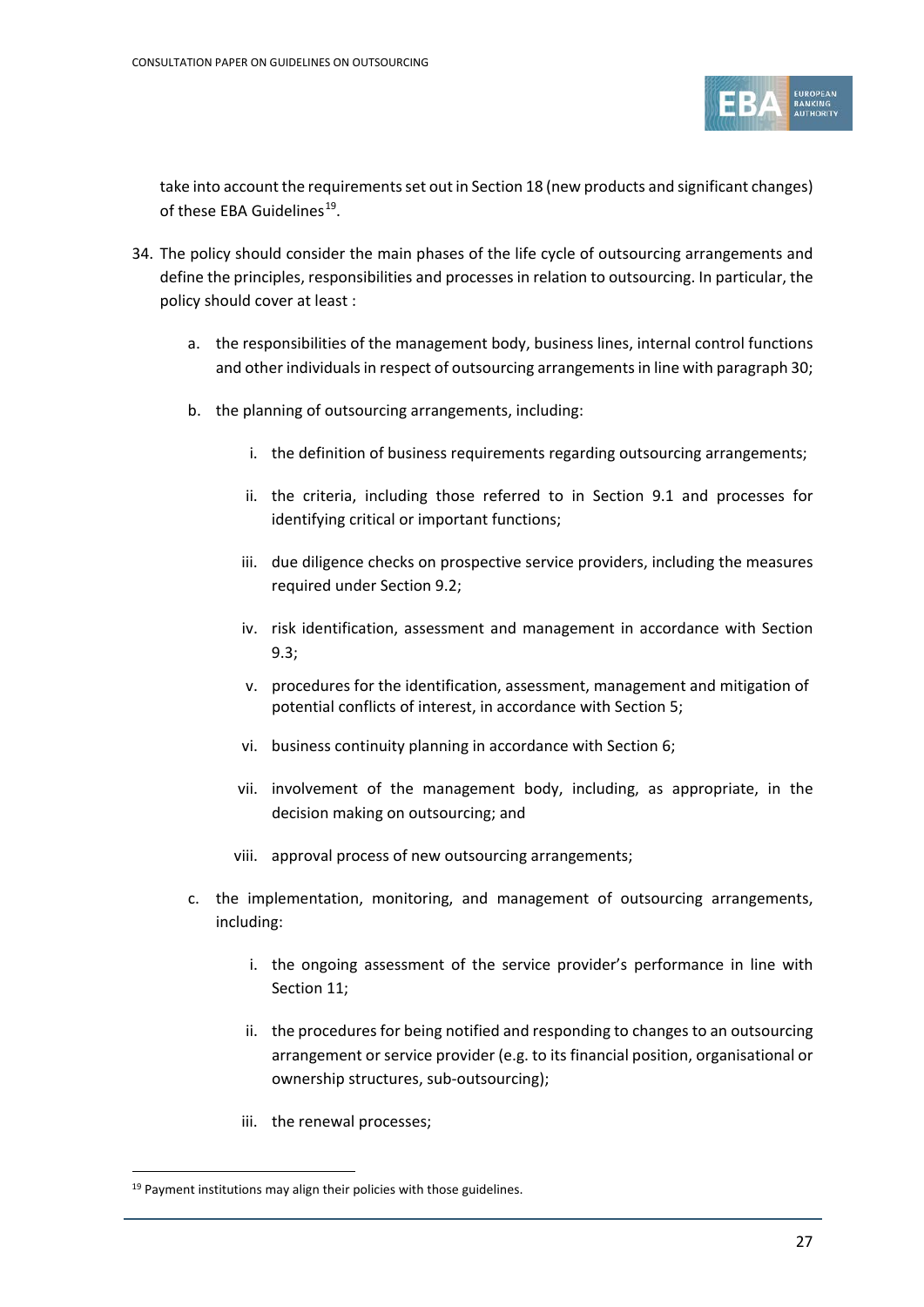

- d. the documentation and record-keeping, which should take into account the requirements in Section 8;
- e. the exit strategies and termination processes, including:
	- i. procedures to deal with service interruptions or unexpected termination of an agreement; and
	- ii. a requirement for a documented exit plan for each critical or important function to be outsourced.
- 35. The outsourcing policy should differentiate between the following:
	- a. outsourcing of critical or important function and other outsourcing arrangements;
	- b. outsourcing to service providers which are authorised by a competent authority and those who are not;
	- c. intra group outsourcing arrangements, outsourcing arrangements within the same institutional protection scheme, including entities fully owned individually or collectively by institutions within the institutional protection scheme, and outsourcing to entities outside the group; and
	- d. outsourcing to service providers located within the EU/EEA and outside the EU/EEA.
- 36. Institutions and payment institutions should ensure that the policy covers the potential effects of critical or important outsourcing arrangements on the risk profile, the ability to oversee the service provider and to manage the risks, the business continuity measures and on the institution's and payment institution's performance are identified and taken into account in the decision making process.

Q4: Are the guidelines in Section 4 regarding the outsourcing policy appropriate and sufficiently clear?

## 5 Conflicts of interest

- 37. Institutions, in line with Title IV Section 11 of the EBA guidelines on internal governance<sup>20</sup>, and payment institutions should identify, assess and manage conflicts of interests with regard to their outsourcing arrangements.
- 38. Where outsourcing creates material conflicts of interest, including between entities within the same group, institutions and payment institutions need to take appropriate measures to manage those conflicts of interest. With regard to identified conflicts of interests, institutions and payment institutions should ensure that the decision on the outsourcing arrangement and

<span id="page-27-0"></span><sup>&</sup>lt;sup>20</sup> Payment institutions may align their policies with those guidelines.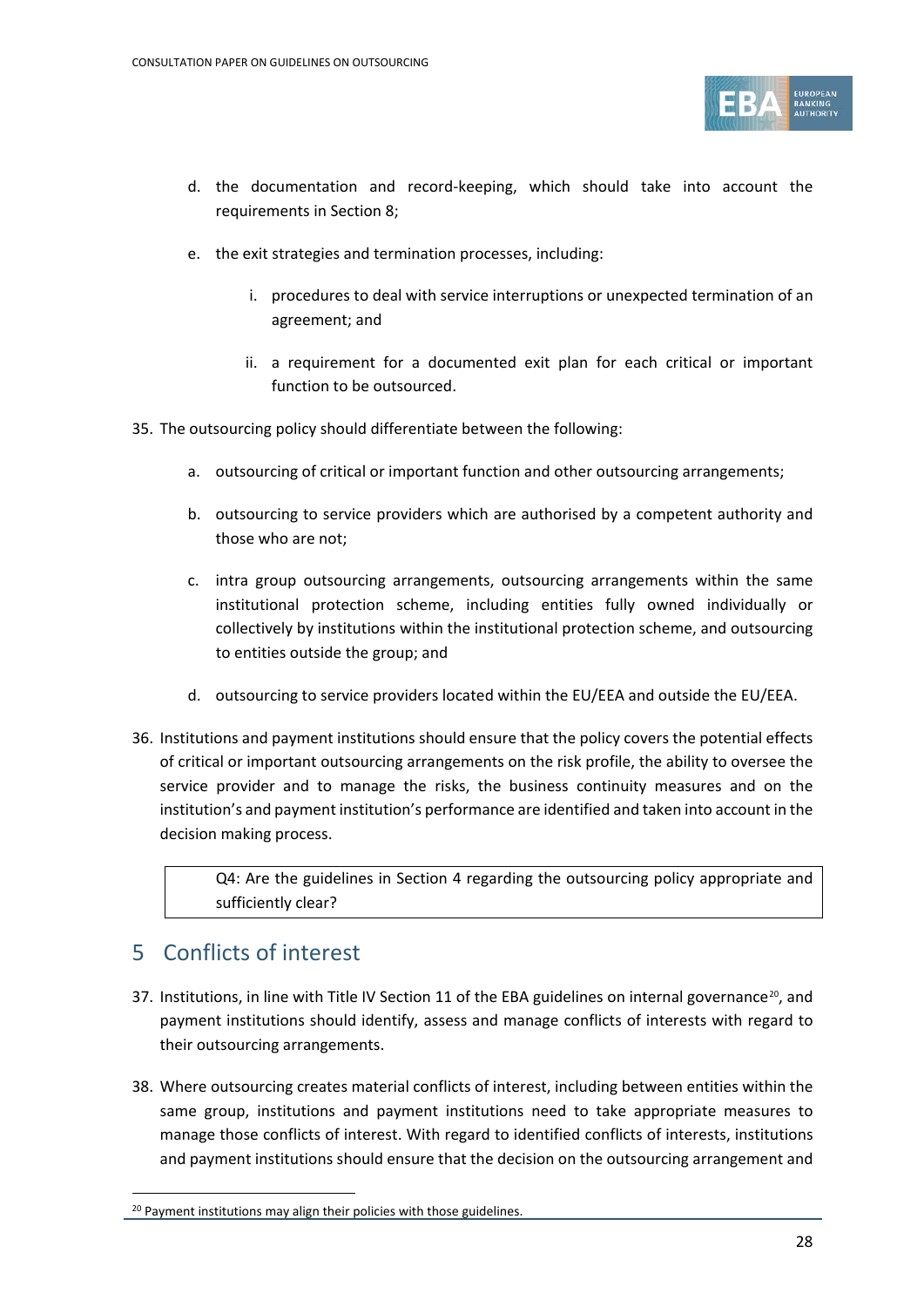

the oversight on the outsourcing arrangement are performed with a sufficient level of objectivity in order to appropriately manage conflicting interests. To this end, institutions should ensure that the conditions, including financial conditions, for the outsourced service are set at arm's length.

#### 6 Business continuity plans

- 39. Institutions, in line with the requirements under Article 85(2) of Directive 2013/36/EU and Title VI of the EBA guidelines on internal governance<sup>21</sup>, and payment institutions should have in place appropriate business continuity plans with regard to the outsourcing of critical or important function.
- 40. Where the failure by the service provider to provide the critical or important function would lead to a severe business disruption, institutions and payment institutions should involve the service provider in its business continuity planning and establish, implement and maintain business contingency plans for disaster recovery. Such plans should be tested periodically, including the testing of backup facilities, and involve the service provider, when it is part of such plans.
- 41. Institutions and payment institutionsshould plan and implement arrangements to maintain the continuity of their business in the event that the quality of the outsourcing of the critical or important function deteriorates to an unacceptable level or that there is a material risk that the service level will fail or that the quality of the critical or important function will deteriorate to an unacceptable degree. Such plans should also take into account the potential impact of the insolvency or other failures of service providers, and where relevant, political risks in the service provider's jurisdiction.

### 7 Internal audit function

- 42. The internal audit function's activities should cover, following a risk based approach, the independent review of outsourced activities. The audit plan<sup>[22](#page-28-1)</sup> and programme should include in particular the outsourcing arrangements of critical or important function, including the appropriateness of data protection measures, controls, risk management and business continuity measures implemented by the service provider.
- 43. As referred to in Section 10.3 of these guidelines, institutions and payment institutions should ensure that information and audit rights are sufficiently ensured in particular for the outsourcing of critical or important functions and that the internal audit function is able to effectively enforce such audit rights.
- 44. With regard to outsourcing, the internal audit function should at least ascertain:

<span id="page-28-0"></span><sup>&</sup>lt;sup>21</sup> Payment institutions may align their policies with those guidelines.

<span id="page-28-1"></span><sup>&</sup>lt;sup>22</sup> The audit plan should be approved by the audit committee, when such a committee has been established.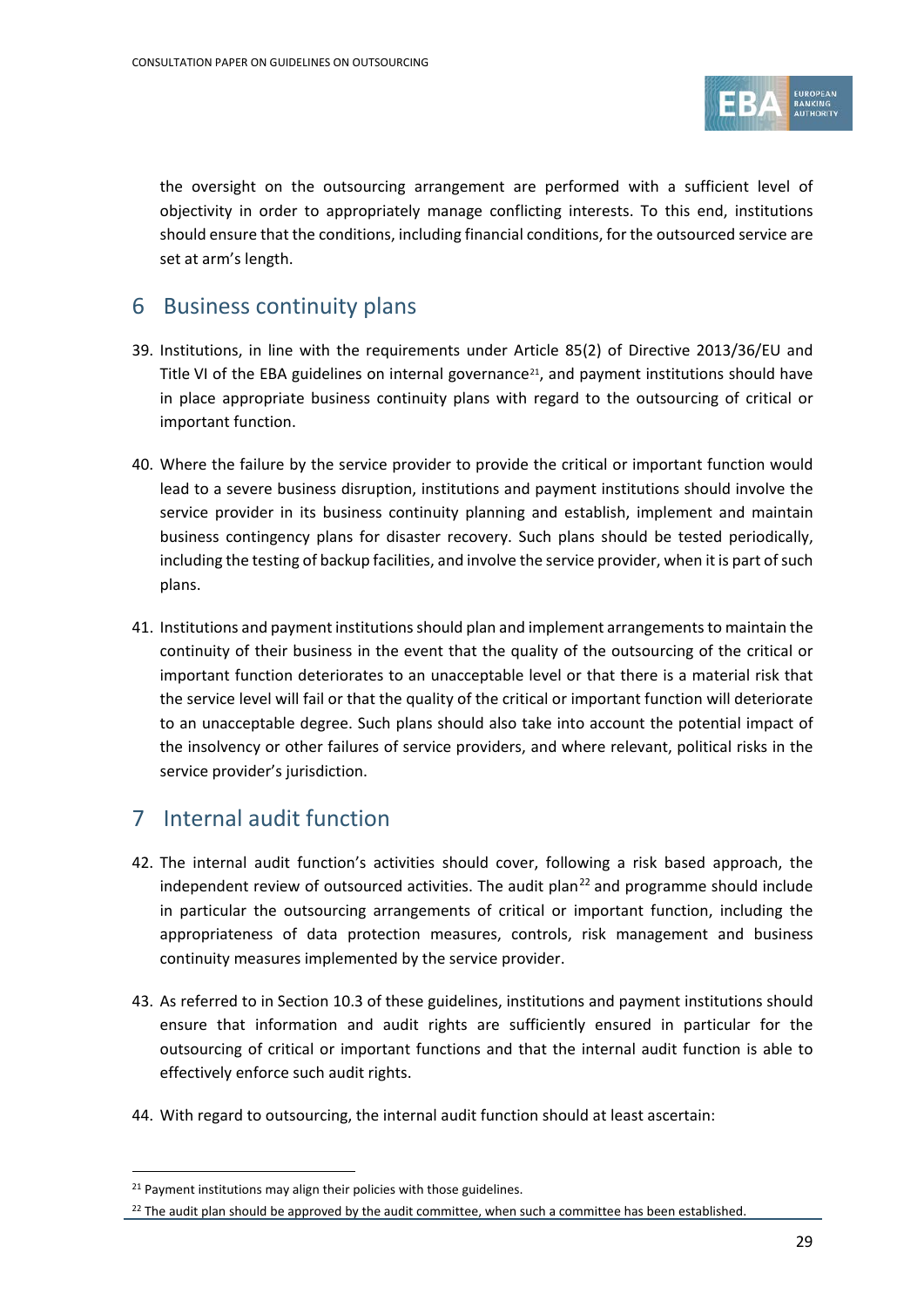

- a. that the institutions and payment institutionsframework for outsourcing, including the outsourcing policy, is correctly and effectively implemented and is in line with the applicable laws and regulation, the risk appetite and with the decisions of the management body;
- b. the adequacy, quality and effectiveness of the assessment of the criticality or importance;
- c. the adequacy, quality and effectiveness of the risk assessment for outsourcing arrangements and that the risks remain within the risk appetite;
- d. the risk appetite, risk management and control procedure of the service provider are in line with the institution's or payment institutions' strategy;
- e. the appropriate involvement of governance bodies; and
- f. the appropriate monitoring and management of outsourcing arrangements.
- 45. All audit recommendations and findings regarding outsourcing arrangements should be subject to a formal follow-up procedure. The institution and the payment institutions should ensure and document their effective and timely resolution.

Q5: Are the guidelines in Sections 5-7 of Title III appropriate and sufficiently clear?

#### 8 Documentation requirements

- 46. Institutions and payment institutions should maintain a register of all outsourcing arrangements at institution and group level where applicable as referred to in Section 2, document and record all current outsourcing arrangements, distinguishing the outsourcing of critical or important functions and other outsourcing arrangements. Taking into account Title I of these Guidelines, for institutions and payment institutions within a group, institutions permanently affiliated to a central body, or institutions which are members of the same protection scheme, the register may be kept centrally, provided that the section of the register relating to each individual institution can be obtained in a timely manner.
- 47. The documentation should include at least the following information for all existing outsourcing arrangements<sup>[23](#page-29-0)</sup>:
	- a. with regard to the outsourcing arrangement:

 $\overline{a}$ 

i. a reference number for each outsourcing arrangement;

<span id="page-29-0"></span><sup>&</sup>lt;sup>23</sup> Institutions and payments institution may take into account the template in Annex X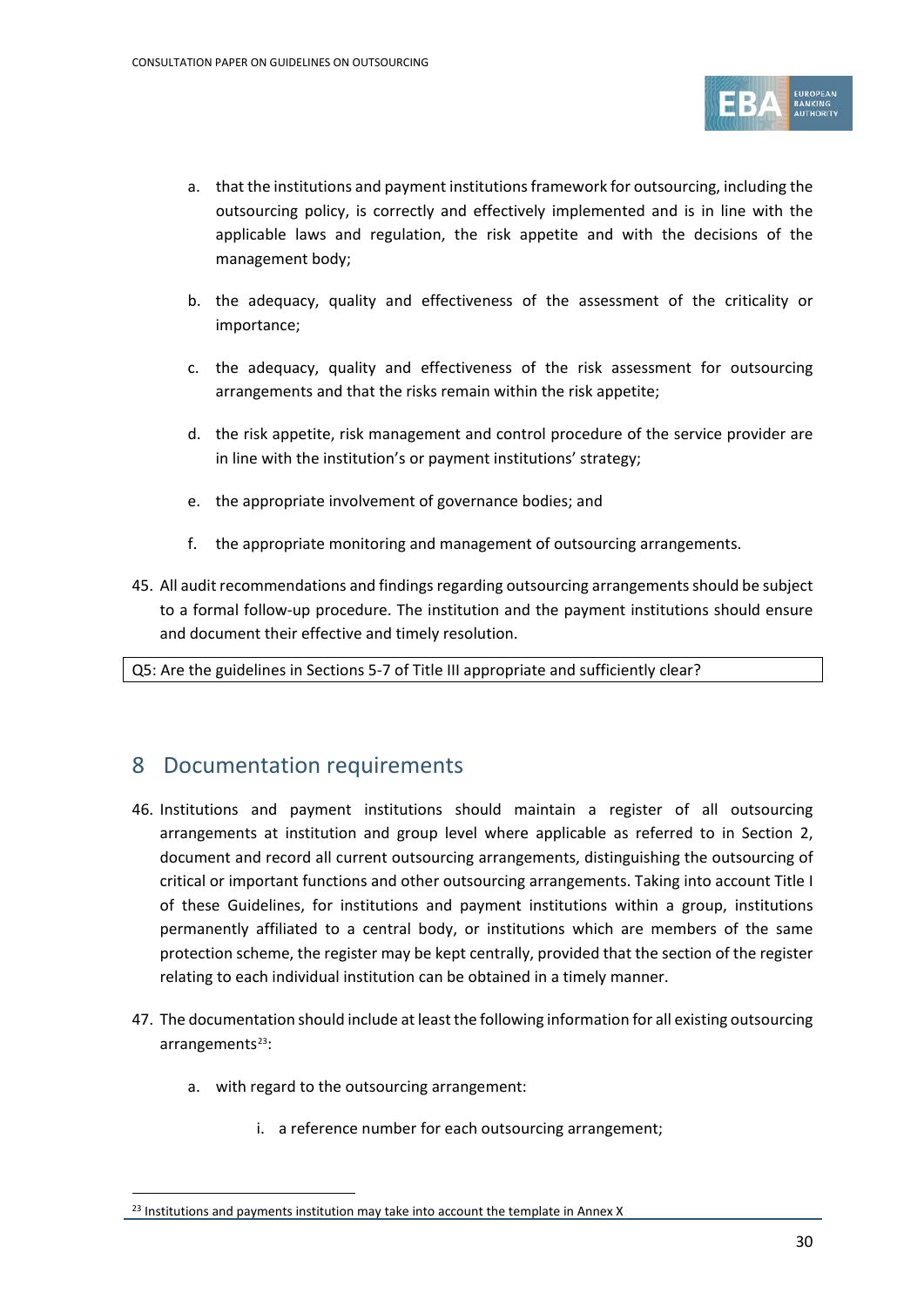

- ii. a brief description of the function that is outsourced;
- iii. whether it is considered critical or important, the reasons why it is considered as such and the date of the last respective assessment;
- iv. whether or not personal and confidential data is processed, transferred or held by the service provider $^{24}$ ;
- v. the institutions and other entities within the scope of prudential consolidation that make use of the outsourcing agreement, including their names;
- b. with regard to the service provider and, where applicable, all sub-service providers:
	- i. their name and registered address;
	- ii. the country of registration and LEI, or if unavailable, corporate registration number;
	- iii. their parent company, where applicable;
	- iv. whether or not the service provider or sub-service provider is part of the institution's group, based on the accounting scope of consolidation;
	- v. the country or countries in which the outsourced function will be performed by the service provider or the sub-service provider;
	- vi. the country or countries where data will or will potentially be stored;
- c. in addition, the register should include at least the following information with regard to the outsourcing of critical or important functions and outsourcing to cloud service providers:
	- i. the date of the last risk assessment and a brief summary of the main results;
	- ii. the individual or decision-making body or committee in the institution or the payment institution that approved the outsourcing arrangement (e.g. the management body);
	- iii. the governing law of the outsourcing agreement;
	- iv. the commencement date and, as applicable, the expiry date and/or notice periods;
	- v. the date of the last and next scheduled audit, where applicable;

<span id="page-30-0"></span><sup>24</sup> Regulation (EU) 2016/679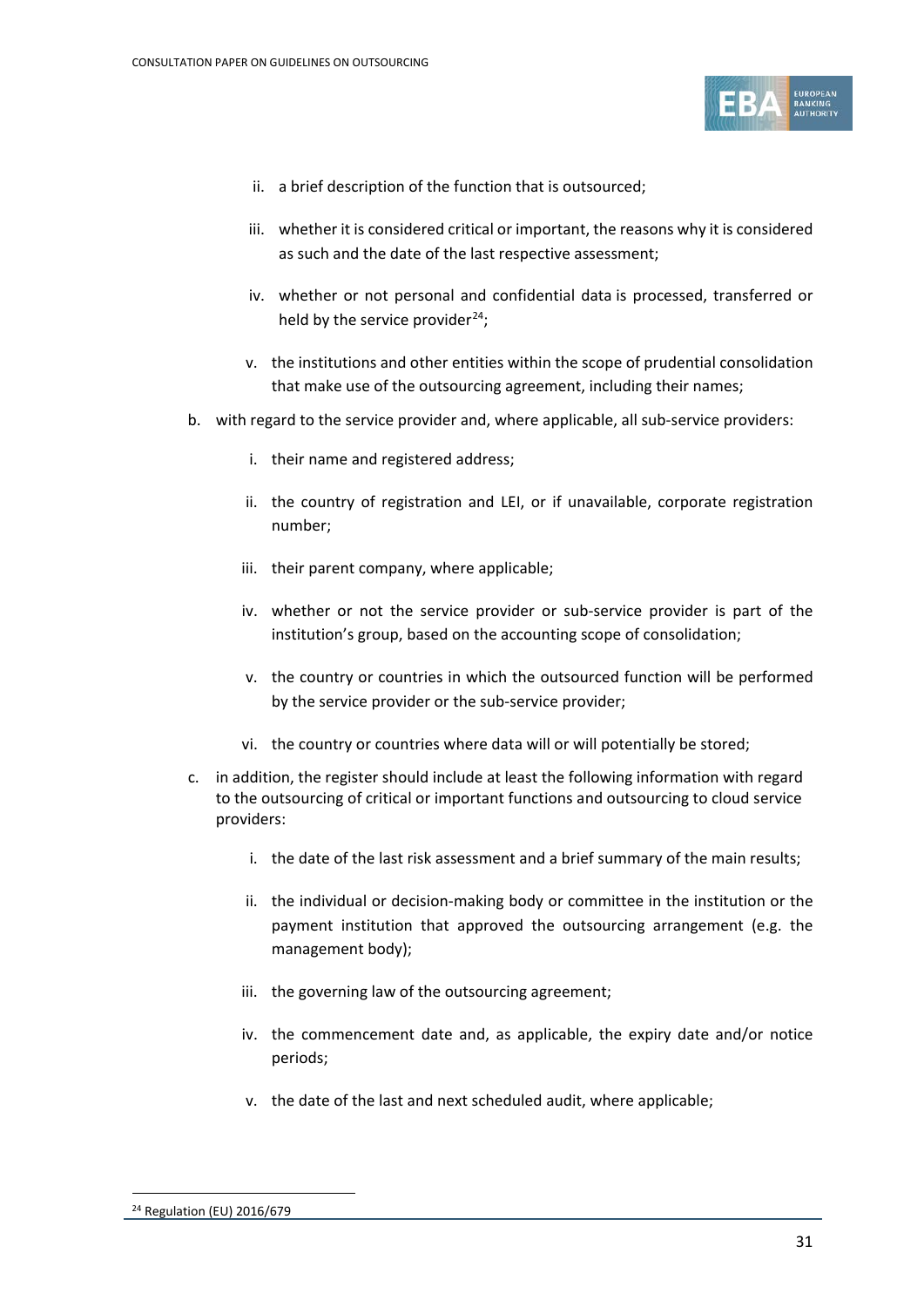

- vi. an assessment of the service provider's substitutability and/or the possibility to reintegrate the critical or important function back into the institution or the payment institution;
- vii. identification of alternative service providers in line with point (vi);
- viii. whether the outsourcing of the critical or important function is considered time critical;
- ix. in the case of outsourcing to a cloud service provider, the cloud service and deployment models, i.e. public/private/hybrid/community and the specific nature of the data to be held and locations where such data will be stored; and
- x. the estimated yearly budget cost.

Q6: Are the guidelines in Sections 8 regarding the documentation requirements appropriate and sufficiently clear?

#### Title IV – Outsourcing process

#### 9 Pre – outsourcing analysis

- 48. Before entering into any outsourcing arrangement, institutions and payment institutions should:
	- a. assess whether the planned outsourcing concerns a critical or important function in accordance with Section 9.1;
	- b. undertake appropriate due diligence on the prospective service provider in accordance with Section 9.2;
	- c. identify and assess all relevant risks of the outsourcing arrangement in accordance with Section 9.3;
	- d. identify and assess conflicts of interest that the outsourcing may cause in line with Section 5;
	- e. consider the consequences of where the service provider is located (within or outside the EU);
	- f. consider whether the service provider is part of the institution's accounting consolidation group and, if so, the extent to which the institution controls it or has the ability to influence its actions in line with Section 2.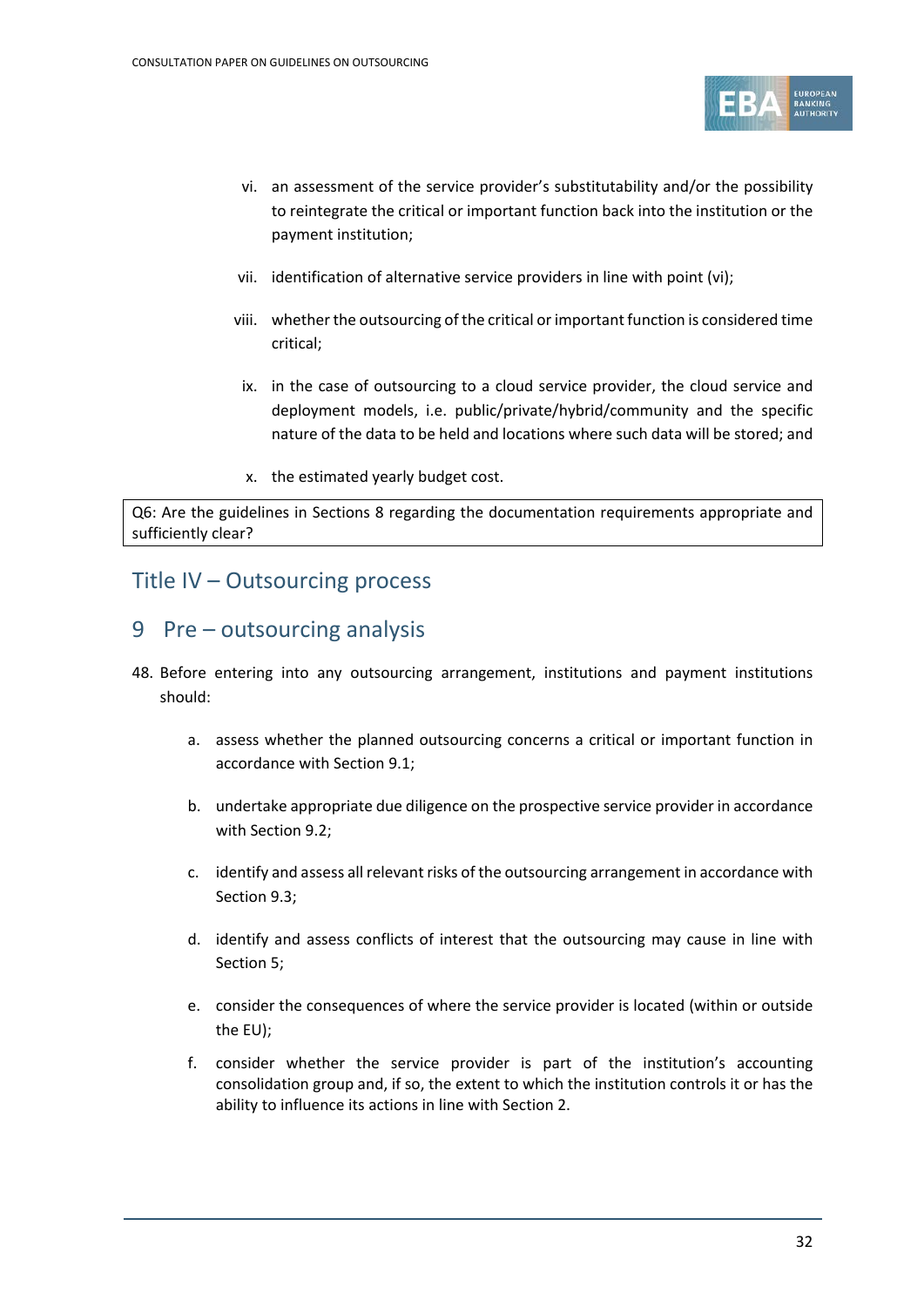

## 9.1 Assessment of the criticality or importance

- 49. Institutions and payment institutions should always consider a function as critical or important for the purpose of outsourcing:
	- a. where a defect or failure in its performance would materially impair:
		- i. their continuing compliance with the conditions of their authorisation under Directive 2013/36/EU , Regulation (EU) No 575/2013, Directive (EU) 2015/2366 and Directive 2009/110/EC and their regulatory obligations;
		- ii. their financial performance; or
		- iii. the soundness or continuity of their banking and payments services and activities;
	- b. when operational tasks of internal control functions are outsourced; or
	- c. when they intend to outsource banking or payment services requiring authorisation by a competent authority as referred in Title II.
- 50. In the case of institutions, particular attention should be given to the assessment of the criticality or importance, when outsourcing activities, processes or services related to core business lines and critical functions as defined in Article 2(1)(35) and 2(1)(36) of Directive 2014/59/EU and identified by institutions using the criteria in Articles 7 and 8 of Commission Delegated Regulation (EU) 2016/778. Outsourcing arrangements regarding activities, processes or services relating to core business lines and critical functions should always be considered as critical or important for the purpose of these guidelines.
- 51. When assessing whether or not an outsourcing arrangement is critical or important, i.e. it concerns a critical or important function, institutions and payment institutions should take into account at least the following criteria:
	- a. whether the proposed outsourcing arrangement is directly connected to the provision of banking or payment services for which they are authorised;
	- b. the potential impact of any disruption or outage of the outsourcing arrangement on their:
		- i. short and long-term financial resilience and viability, including, if applicable, its assets, capital, costs, funding, liquidity, profits and losses;
		- ii. business continuity and operational resilience;
		- iii. operational risk, including conduct, information and communication technology (ICT), legal and reputational risks;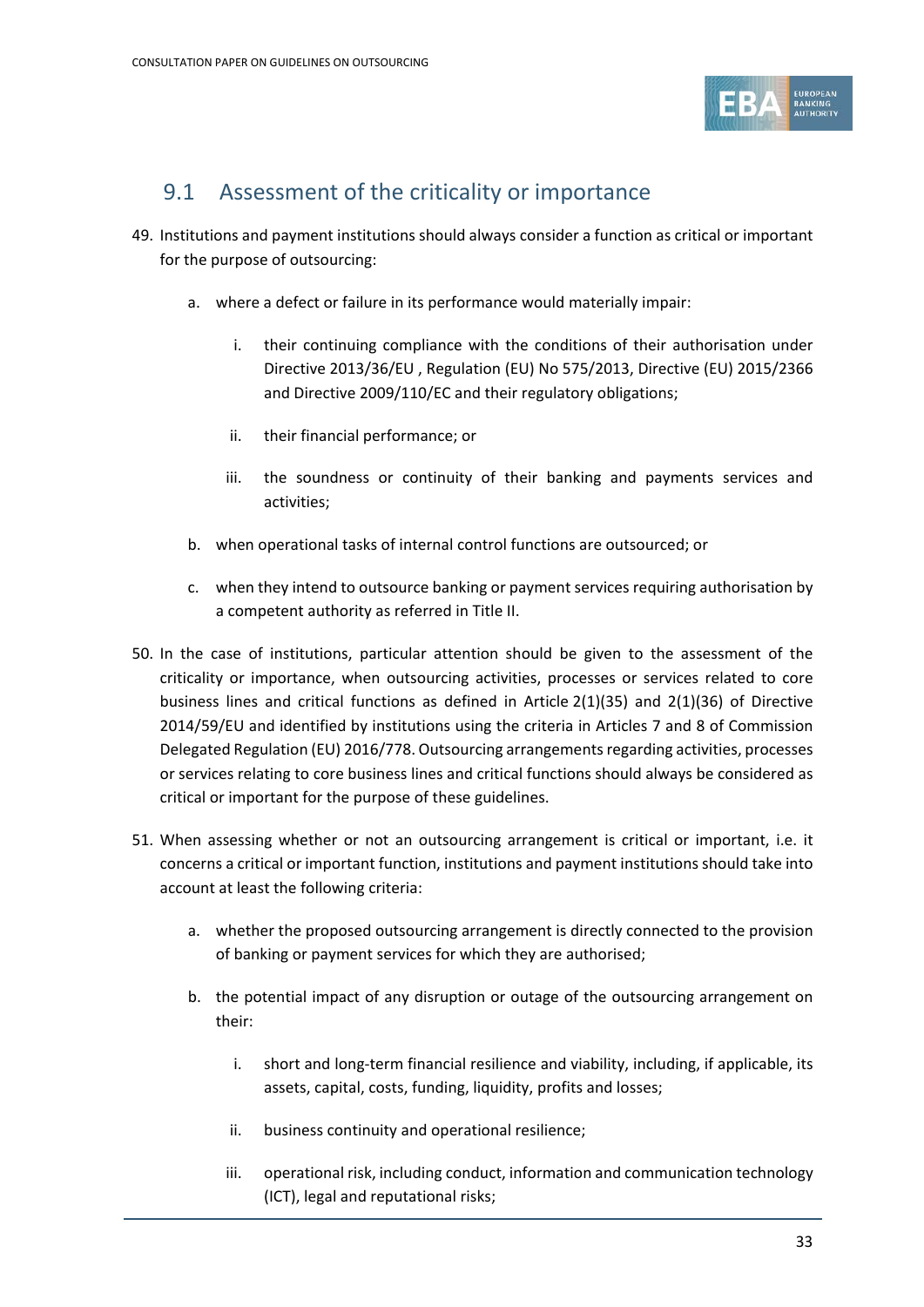

- iv. where applicable, recovery and resolution planning, resolvability and operational continuity in a resolution situation.
- c. the potential impact of the proposed outsourcing arrangement on their ability to:
	- i. identify, monitor and manage all risks;
	- ii. comply with all legal and regulatory requirements; and
	- iii. conduct audits regarding the outsourcing arrangement;
- d. the potential impact on the services provided towards its clients;
- e. taking into account other outsourcing arrangements, in accordance with Section 9.3, the institution's and payment institution's aggregated exposure to the same service provider or the cumulative impact of outsourcing arrangements in the same business area;
- f. the size and complexity of any business area affected;
- g. the possibility of the proposed outsourcing arrangement to be scaled up at the discretion of either party without replacing or revising the underlying agreement;
- h. the ability to transfer the proposed outsourcing arrangement to another service provider, if necessary or desirable, both, contractually and in practice, including the estimated difficulties, costs and timeframe for doing so ('substitutability');
- i. the ability to reintegrate the outsourced function into the institution or the payment institution, if necessary or desirable;
- j. the protection of data and the potential impact of a confidentiality breach or failure to ensure data availability and integrity on the institution or the payment institution and their clients, including but not limited to Regulation 2016/679.
- 52. Where the institution or payment institution concludes that the outsourcing arrangement is not substitutable in an appropriate time frame or that its substitution would lead to a material business disruption, it should assess the overall impact of the disruption of the service on its financial position and on the orderliness of its business conduct.

Q7: Are the guidelines in Sections 9.1 regarding the assessment of criticality or importance of functions appropriate and sufficiently clear?

### 9.2 Due diligence

53. Before entering into an outsourcing arrangement, institutions and payment institutions should ensure in their selection process and assessment that the service provider has appropriate and sufficient ability, capacity, resources, organisational structure and, if applicable, required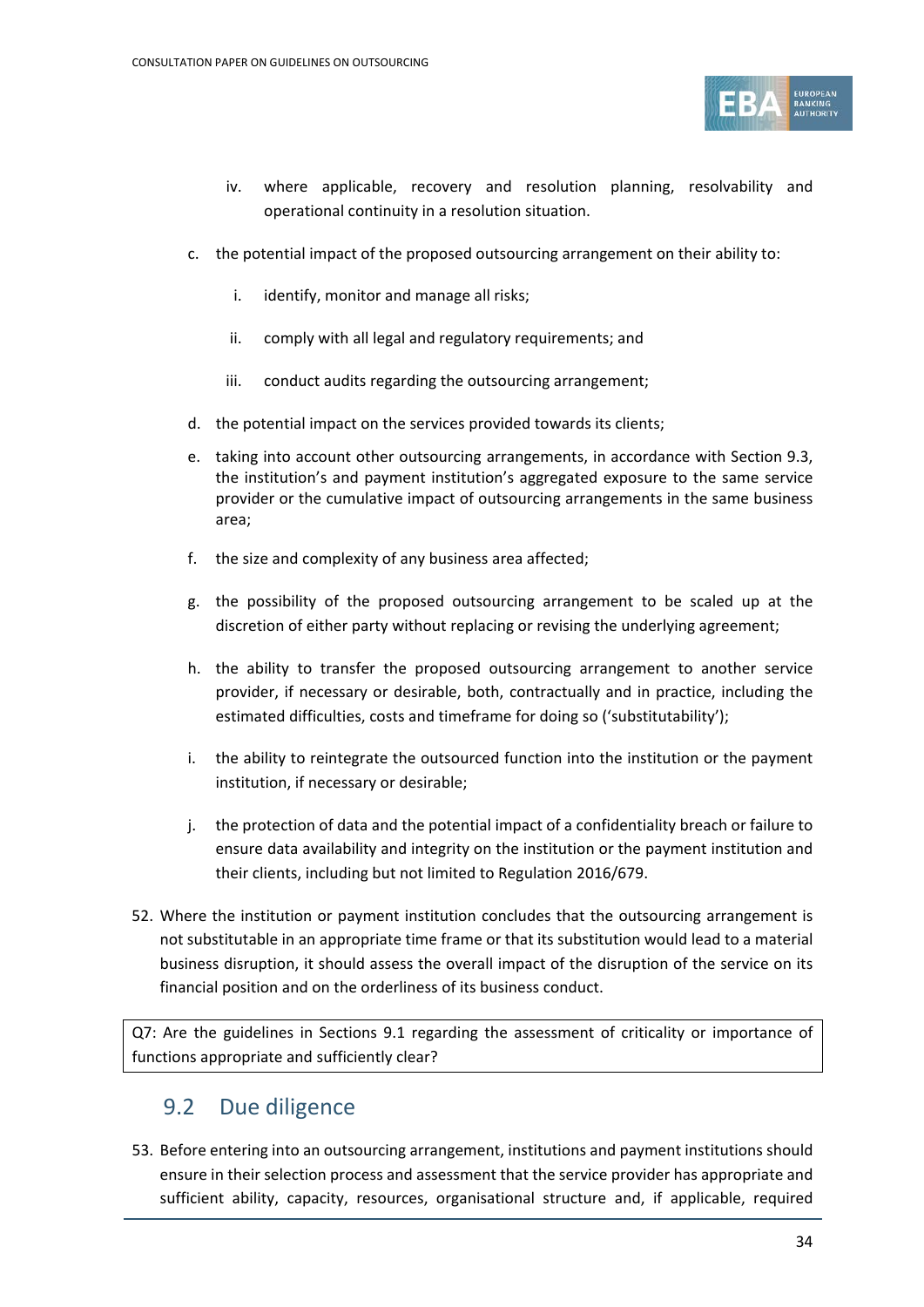

regulatory authorisation(s) to perform the critical or important function in a reliable and professional manner over the duration of the proposed contract.

- 54. Additional factors to be considered, when conducting due diligence on a potential service provider, include, but are not limited toits business model, nature, scale, complexity, financial situation, and, if applicable, group structure.
- 55. Where outsourcing involves the transfer, processing and storing of personal or confidential data, institutions and payment institutions should be satisfied that the service provider implements appropriate technical and organisational measures. In the case of personal data, data transfer, processing and storing should be done in compliance with the Regulation (EU) 2016/679. [25](#page-34-0)
- 56. Institutions and payment institutions should take appropriate steps to ensure that service providers act in a manner consistent with their values and code of conduct. In particular, with regard to service providers located in third countries, and, if applicable, their sub-contractors, institutions and payment institutions should be satisfied that the service provider acts in a socially responsible manner and adheres to international standards on human rights, environmental protection and appropriate working conditions, including the prohibition of child labour.

Q8: Are the guidelines in Section 9.2 regarding the due diligence process appropriate and sufficiently clear?

### 9.3 Risk assessment of outsourcing arrangements

- 57. Institutions and payment institutions, taking into account the principle of proportionality in line with Section 1, should identify, manage, monitor and report all risks they are or might be exposed to relating to arrangements with third parties, regardless of whether or not those arrangement are considered outsourcing arrangement.
- 58. Institutions and payment institutions should assess the potential impact of the outsourcing arrangements on their operational risk based also on scenarios of possible risk events and should take appropriate steps to avoid undue additional operational risks before entering into outsourcing arrangements. The assessment should include, where appropriate, high severity operational risk events. Within the scenario analysis institutions and payment institutions should assess the potential impact of failed or inadequate services received, including the risks caused by processes, systems, people or external events. Institutions and payment institutions, taking into account the principle of proportionality as referred in Section I, should document the scenario analysis performed and their result and estimate the extent to which the outsourcing arrangement would increase or decrease their operational risk.

<span id="page-34-0"></span><sup>&</sup>lt;sup>25</sup> Regulation (EU) 2016/679 of the European Parliament and of the Council of 27 April 2016 on the protection of natural persons with regard to the processing of personal data and on the free movement of such data, and repealing Directive 95/46/EC (General Data Protection Regulation)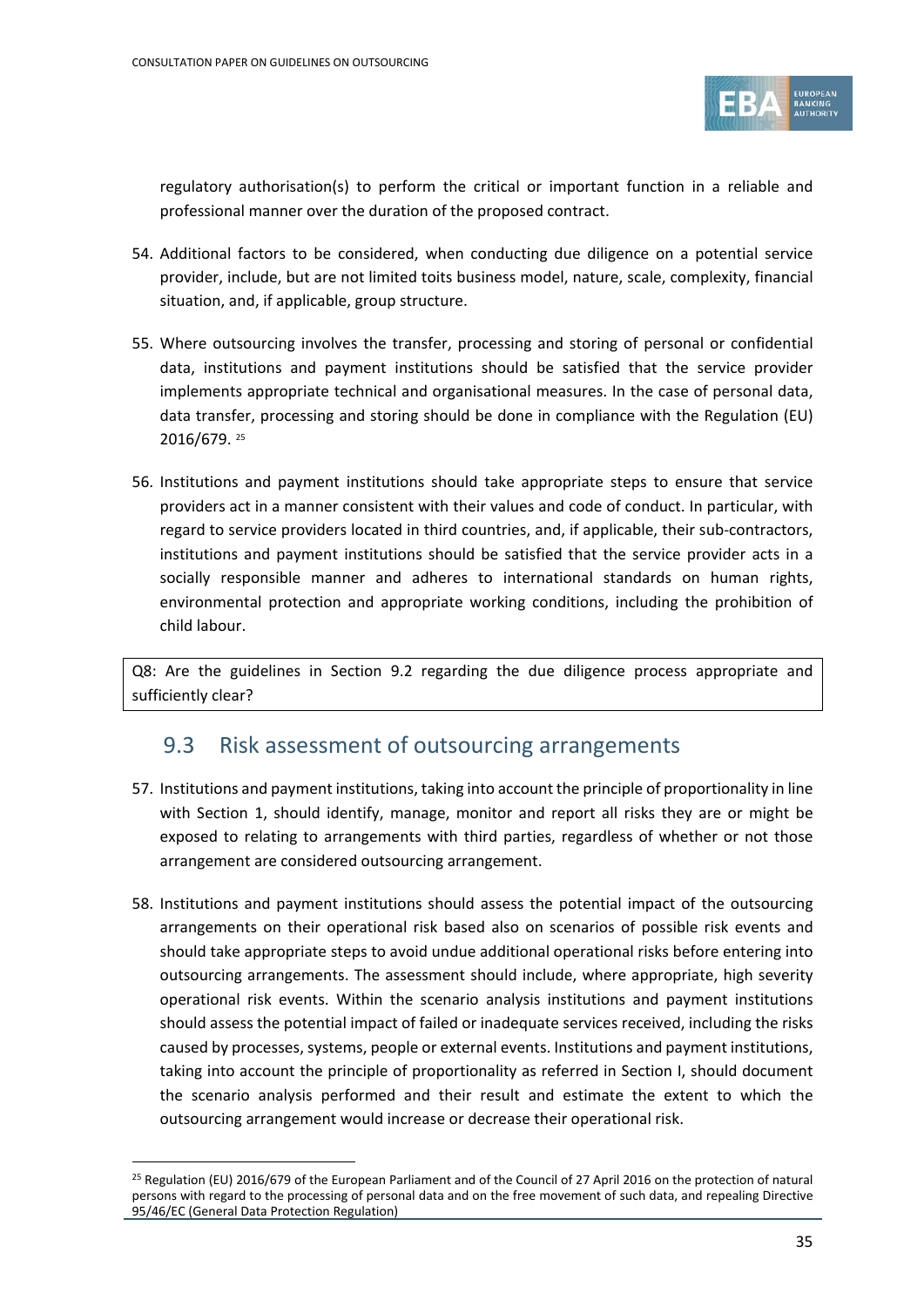

- 59. When assessing the risks of an outsourcing arrangement, institutions and payments institutions should balance the expected advantages of the proposed outsourcing arrangement, including any risks which can be managed and mitigated against any potential risks which may arise as a result of the proposed outsourcing arrangement taking into account at least:
	- a. concentration risks, including from:
		- i. outsourcing to a dominant, non-easily substitutable service provider; and
		- ii. multiple outsourcings to the same or related service providers;
	- b. the aggregate risks from outsourcing a large number of functions across the institution or payment institution and, in the case of institutions, the aggregate risks on a consolidated basis;
	- c. in the case of significant institutions, the step-in risk, i.e. the risk that may result from the need to provide financial support to a service provider in distress or to take over its business operations; and
	- d. the measures implemented by the institution and payment institution and at the service provider to manage and mitigate the risks.
- 60. Where the outsourcing arrangement includes the possibility that the service provider suboutsources critical or important functions to other service providers, institutions and payment institutions should take into account:
	- a. the risks associated with sub-outsourcing, including the additional risks that may arise if the sub-contractor is located in a third country or a different country than the service provider;
	- b. the risk that long and complex chains of sub-outsourcing reduce the ability of institutions or payment institutions to oversee the outsourced critical or important function and the ability of the competent authority to effectively supervise them.
- 61. In carrying out the risk assessment prior to the outsourcing and during ongoing monitoring of the service provider's performance institutions and payment institutionsshould, at a minimum:
	- a. identify and classify the relevant functions and related data and systems as to the sensitivity and required security measures;
	- b. conduct a thorough risk-based analysis of the functions and related data and systems which are under consideration to be outsourced or have been outsourced;
	- c. address the potential risk impacts, including legal and compliance risks, and oversight limitations related to the countries where the outsourced services are or may be provided and where the data are or are likely to be stored;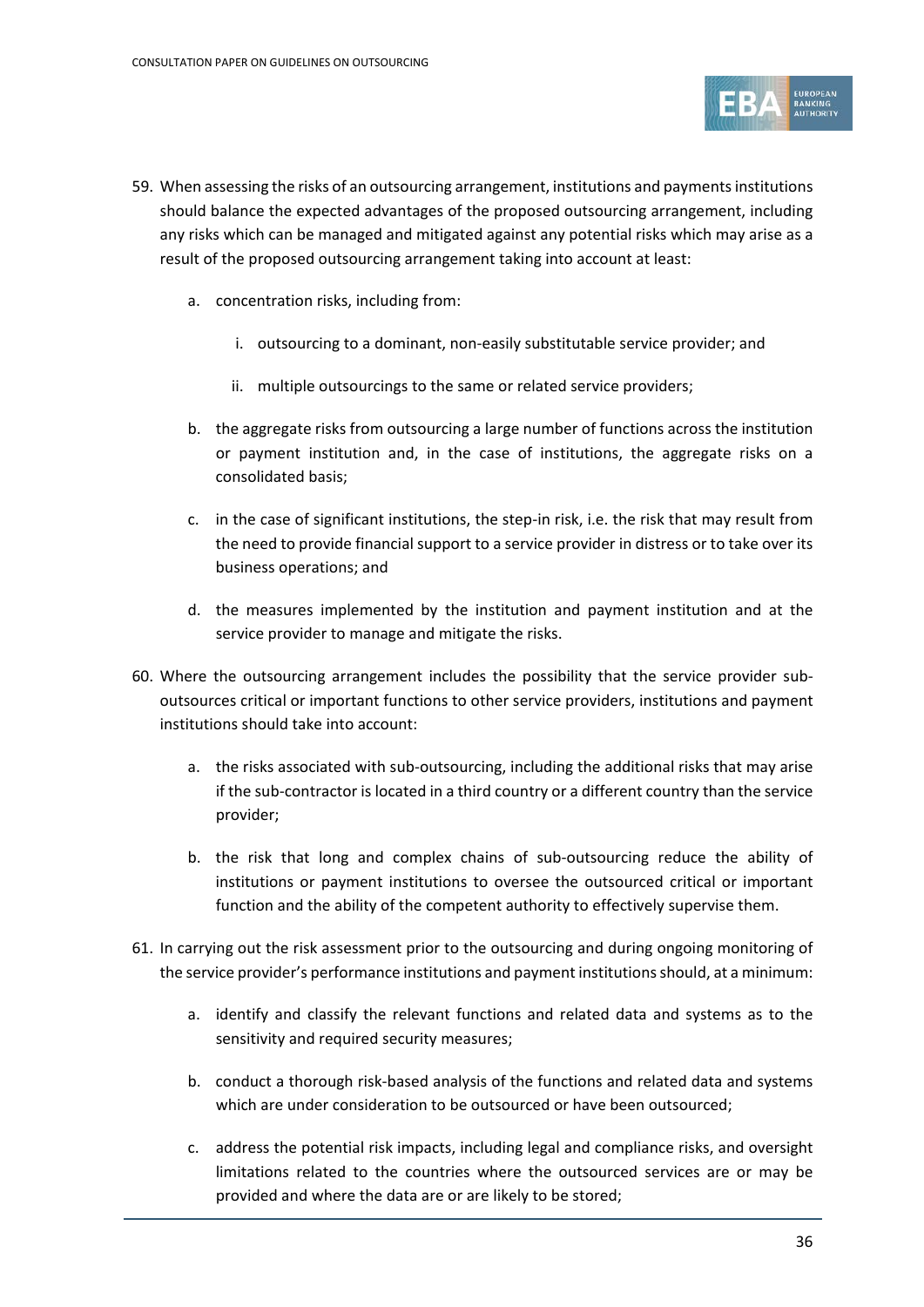

- d. include considerations on the wider political stability and security situation of the jurisdictions in question, including:
	- i. the laws in force, including laws on data protection;
	- ii. the law enforcement provisions in place; and
	- iii. the insolvency law provisions that would apply in the event of a service provider's failure and any constrains that would arise in the respect of the urgent recovery of the institution's and payment institution's data in particular; and
- e. define and decide on an appropriate level of protection of data confidentiality, continuity of activities outsourced and integrity and traceability of data and systems in the context of the intended outsourcing. Institutions and payment institutions should also consider specific measures, where necessary, for data in transit, data in memory and data at rest, such as the use of encryption technologies in combination with an appropriate key management architecture.

Q9: Are the guidelines in Section 9.3 regarding the risk assessment appropriate and sufficiently clear?

### 10 Contractual phase

- 62. The respective rights and obligations of the institution, the payment institution and of the service provider should be clearly allocated and set out in a written agreement.
- 63. The outsourcing agreement should set out at least for all outsourcing arrangements:
	- a. a clear description of the outsourced function;
	- b. the start and end dates of the agreement, including notice periods;
	- c. the governing law of the outsourcing arrangement;
	- d. whether the sub-outsourcing of a critical or important function is permitted and if so, the agreement should ensure that the sub-outsourcing is subject to conditions specified in Section 10.1;
	- e. the location(s) where the critical or important function will be provided and/or where relevant data will be kept, including the possible storing locations, and processed and the conditions to be met, including a requirement to notify the institution or the payment institution if the service provider proposes to change the location(s);
	- f. where relevant, provisions regarding the accessibility, availability, integrity, privacy and safety of relevant data, as further specified in Section 10.2;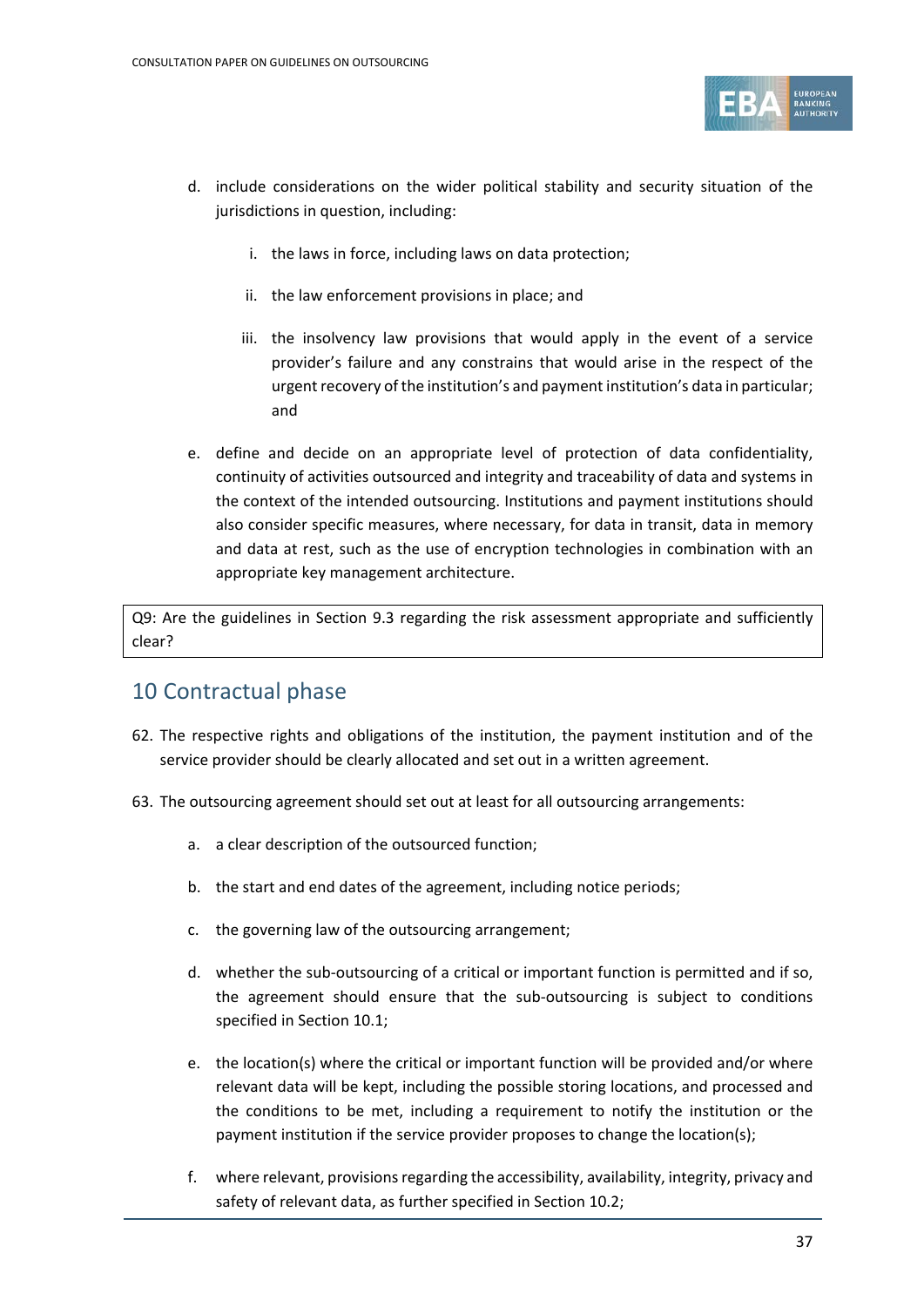

- g. the obligation of the service provider to cooperate with the competent authorities of the institution or the payment institution, including other persons appointed by them; and
- h. the unrestricted right of institutions, payment institutions and competent authorities to get any information needed with regard to the outsourcing and to access and audit the service provider as further specified in Section 10.3;
- 64. In addition, for the outsourcing of critical or important function, the following should be covered:
	- a. the right of the institution or the payment institution to monitor the service provider's performance on an ongoing basis;
	- b. the agreed service levels, which should include precise quantitative and qualitative performance targets for the outsourced function that allow timely monitoring in a manner that appropriate corrective action can be taken without undue delay if agreed service levels are not met;
	- c. the reporting obligations of the service provider to the institution or payment institution, including the communication by the service provider of any development that may have a material impact on the service provider's ability to carry out effectively the critical or important function in line with the agreed service levels and in compliance with applicable laws and regulatory requirement;
	- d. the respective parties' financial obligations;
	- e. whether the service provider should take mandatory insurance against certain risks and, if applicable, the cover of the insurance requested;
	- f. requirements to implement and test business contingency plans;
	- g. termination rights as further specified in Section 10.4;
	- h. provisions that ensure the access to data that are owned by the institution or the payment institutions in case of the insolvency of the service provider;
	- i. a clear statement that in the event of insolvency or discontinuing of business operations by either party the relevant data will be made available irrespective of the occurrence of the default; and
	- j. for institutions, a clear reference to the national resolution authority's powers, especially to Articles 68 and 71 of Directive 2014/59/EU (BRRD)*,* and in particular a description of the "substantive obligations" of the contract in the sense of Article 68 of that Directive.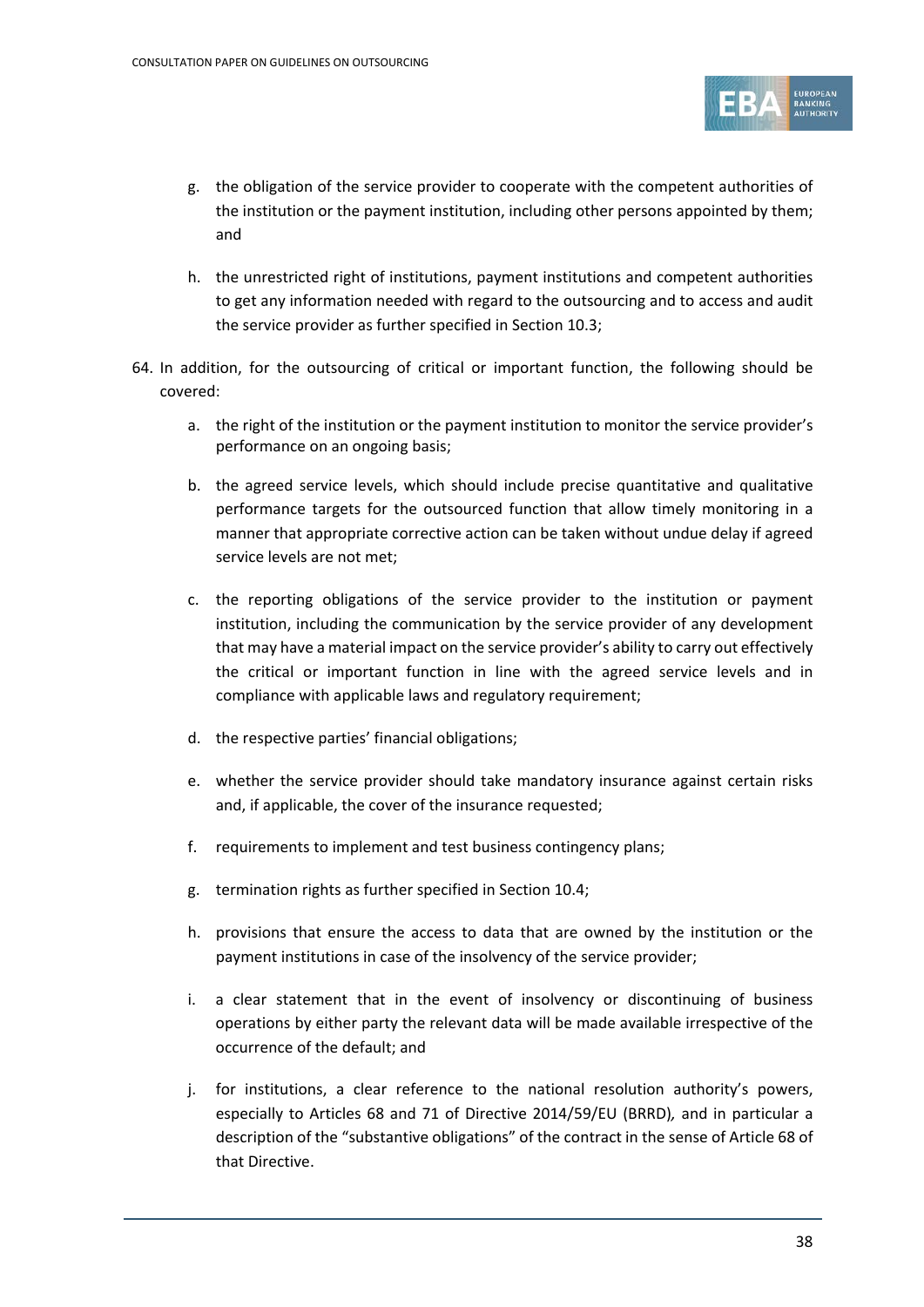

## 10.1 Sub-outsourcing of critical or important functions

- 65. The outsourcing agreement should specify whether or not sub-outsourcing of critical or important function is permitted. If so, it should:
	- a. specify any types of activities that are excluded from sub-outsourcing;
	- b. specify the conditions to be complied with in the case of sub-outsourcing;
	- c. specify that the service provider is obliged to oversee those services that it has subcontracted in order to ensure that all contractual obligations between the service provider and the institution or the payment institution are still met;
	- d. require the service provide to obtain prior approval from the institution and the payment institution before sub-outsourcing data subject to the GDPR;
	- e. include an obligation for the service provider to inform the institution or the payment institution of any planned sub-outsourcing, or material changes thereto, in particular where that might affect the ability of the service provider to meet its responsibilities under the outsourcing agreement. This includes planned significant changes to the subcontractors and the respective notification period;
	- f. the notification period to be set under point (e) should allow the outsourcing institution and payment institution to carry out a risk assessment of the proposed changes before the changes come into effect;
	- g. ensure, where appropriate, that the institution or the payment institution has the right to object against intended sub-outsourcing or that an explicit approval is required;
	- h. ensure that the institution or payment institution have the contractual right to terminate the agreement in case of undue sub-outsourcing, e.g. where the suboutsourcing materially increases the risks for the institution and the payment institution or where the service provider sub-outsources without notifying the institution or the payment institution.
- 66. Institutions and payment institutions should only agree to sub-outsourcing, if the subcontractor undertakes to:
	- a. comply with all applicable laws, regulatory requirements and contractual obligations; and
	- b. grant the institution, payment institution and competent authority the same contractual rights of access and audit as those granted by the service provider.
- 67. Institutions and payment institutions should ensure that the service provider appropriately oversees the sub-service providers in line with the policy defined by the institution or payment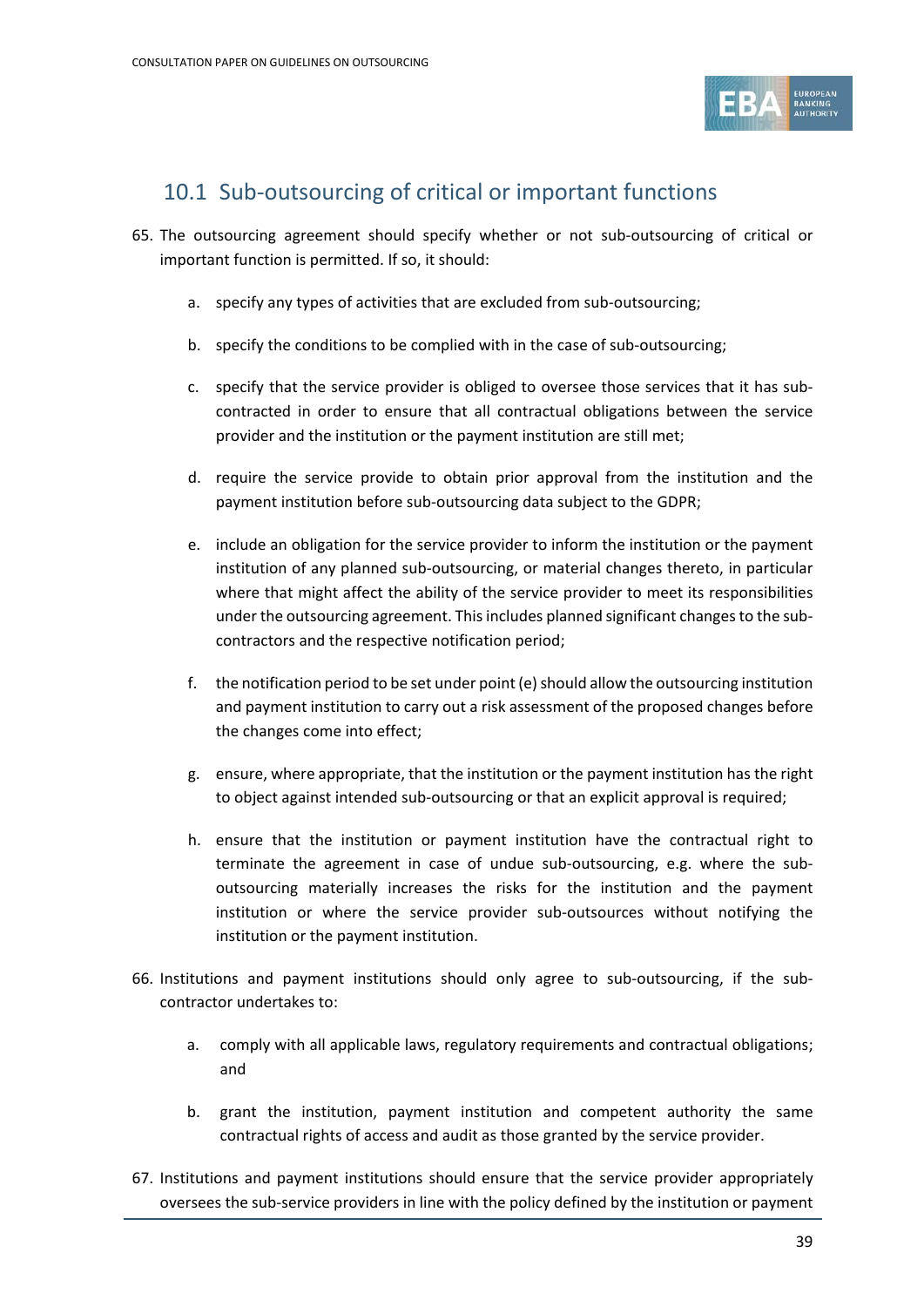

institution. If a proposed sub-outsourcing could have material adverse effects on the critical or important outsourcing arrangement or lead to a material increase of risk, including where the conditions in paragraph 66 are not met, the institution and the payment institution should exercise its right to object to the sub-outsourcing, if such a right was agreed, and/or terminate the contract.

### 10.2 Security of data and system

- 68. Institutions and payment institutions should ensure that service providers, where relevant, comply with appropriate information security standards.
- 69. Where relevant (e.g. in the context of cloud or other ICT outsourcing), institutions and payment institutions should define data and system security requirements within the outsourcing agreement and monitor compliance with these requirements on an ongoing basis.
- 70. In the case of outsourcing to cloud service providers and other outsourcing arrangements that involve the handling or transfer of sensitive data, institutions and payment institutions should adopt a risk-based approach to data storage and data processing location(s) and information security considerations.
- 71. Without prejudice to the requirements under the GDPR, institutions and payment institutions, when outsourcing, including to third countries, should take into account differences in national provisions regarding the protection of data. Institutions and payment institutions should ensure that the outsourcing agreement includes the obligation that the service provider protects confidential, personal or otherwise sensitive information and complies with all legal requirements regarding the protection of data that apply to the institution or payment institution (e.g. the protection of personal data and that banking secrecy or similar legal confidentiality duties with respect to clients' information, where applicable, are observed).

## 10.3 Access, information and audit rights

- 72. Institutions and payment institutions should ensure, within the written outsourcing agreement, that the service provider grants them and their competent authorities and any other person, including the statuary auditor, appointed by the institution, the payment institution or the competent authorities the following:
	- a. complete access to all relevant business premises (head offices and operations centres), including the full range of devices, systems, networks, information and data used for providing the outsourced process, service or activity, financial information, personnel and the service provider's external auditors ('access rights'); and
	- b. unrestricted rights of inspection and auditing related to the outsourcing arrangement ('audit rights'), to enable them to monitor the outsourcing arrangement and to comply with all applicable regulatory requirements.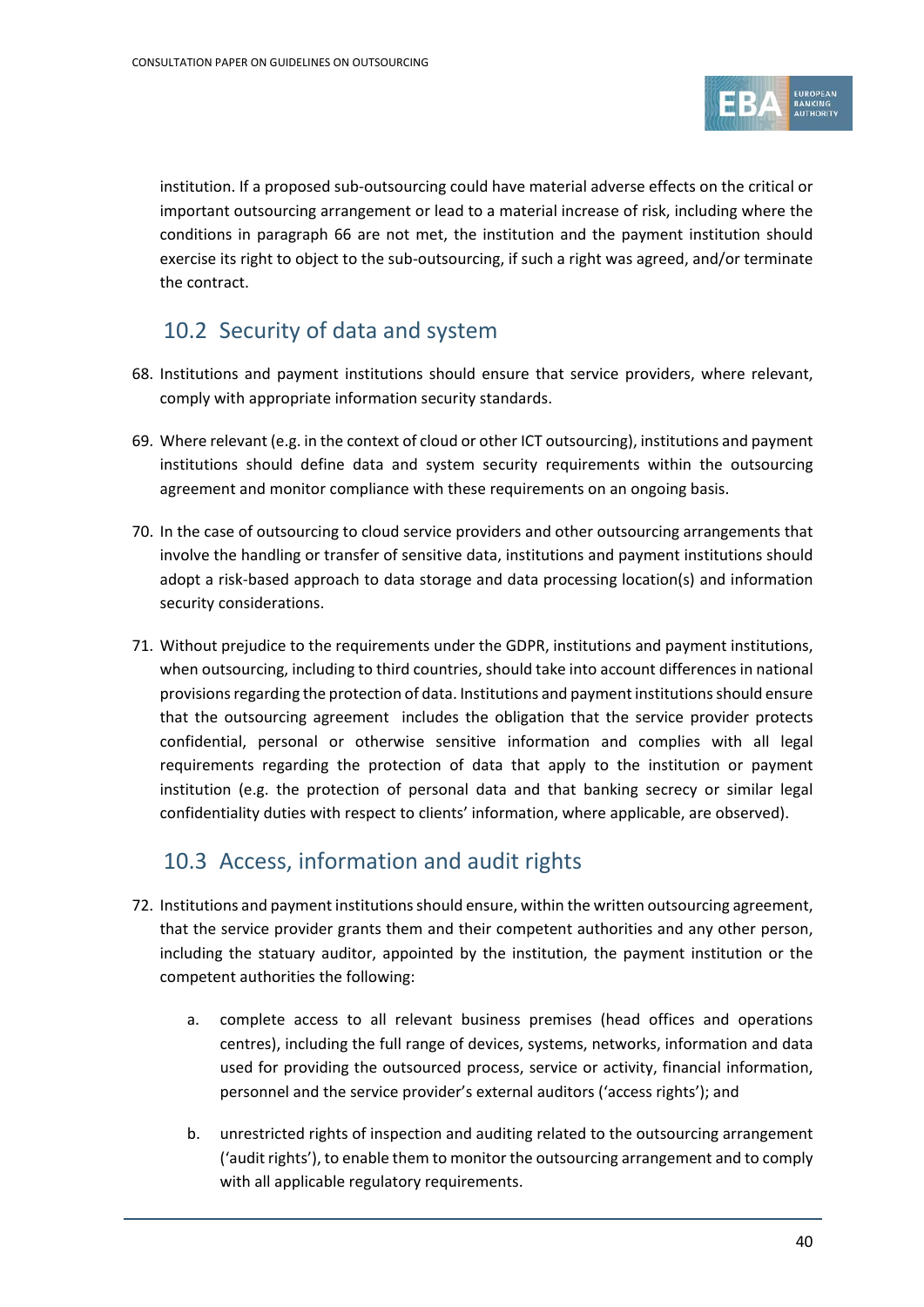

- 73. Institutions and payment institutions should ensure that the outsourcing agreement or any other contractual arrangements do not impede or limit the effective exercise of access and audit rights by them, competent authorities or third parties appointed by either to exercise these functions. Institutions and payment institutions should exercise their access and audit rights on a risk-based approach and adhere to applicable national and international standards.<sup>[26](#page-40-0)</sup>
- 74. Without prejudice to their final responsibility, institutions and payment institutions may use third-party certifications and third-party reports made available by the service provider for the audits. However they should not rely solely on those.
- 75. Institutions and payment institutions may also use pooled audits organised jointly with other clients of the same service provider, and performed by them and these clients or by a third party appointed by them, in order to use audit resources more efficiently and to decrease the organisational burden on both the clients and the service provider. Institutions and payment institutions should only make use of these methods where they:
	- a. ensure that the scope of the certification or audit report covers the key systems and controls identified by the institution and payment institution (i.e. processes, applications, infrastructure, data centres, etc.) and relevant regulatory requirements;
	- b. thoroughly assess the content of the certifications or audit reports on an ongoing basis and verify that the report is not obsolete and that the certifications are issued and the audits are performed against widely-recognised relevant professional standards and include a test of the operational effectiveness of the key controls in place;
	- c. ensure that key systems and controls are covered in future versions of the certification or audit report;
	- d. are satisfied with the aptitude of the certifying or auditing party (e.g. with regard to rotation of the certifying or auditing company, qualifications, expertise, reperformance/verification of the evidence in the underlying audit file);
	- e. have the contractual right to request the expansion of the scope of the certifications or audit reports to other relevant systems and controls. The number and frequency of such requests for scope modification should be reasonable and legitimate from a risk management perspective; and
	- f. retain the contractual right to perform individual audits at their discretion.
- 76. In line with the EBA Guidelines on ICT Risk Assessment under the Supervisory Review and Evaluation process institutions should, where relevant, ensure the ability to carry out security penetration testing to assess the effectiveness of implemented cyber and internal ICT security

<span id="page-40-0"></span><sup>&</sup>lt;sup>26</sup> See also Section 22 of the EBA guidelines on internal governance.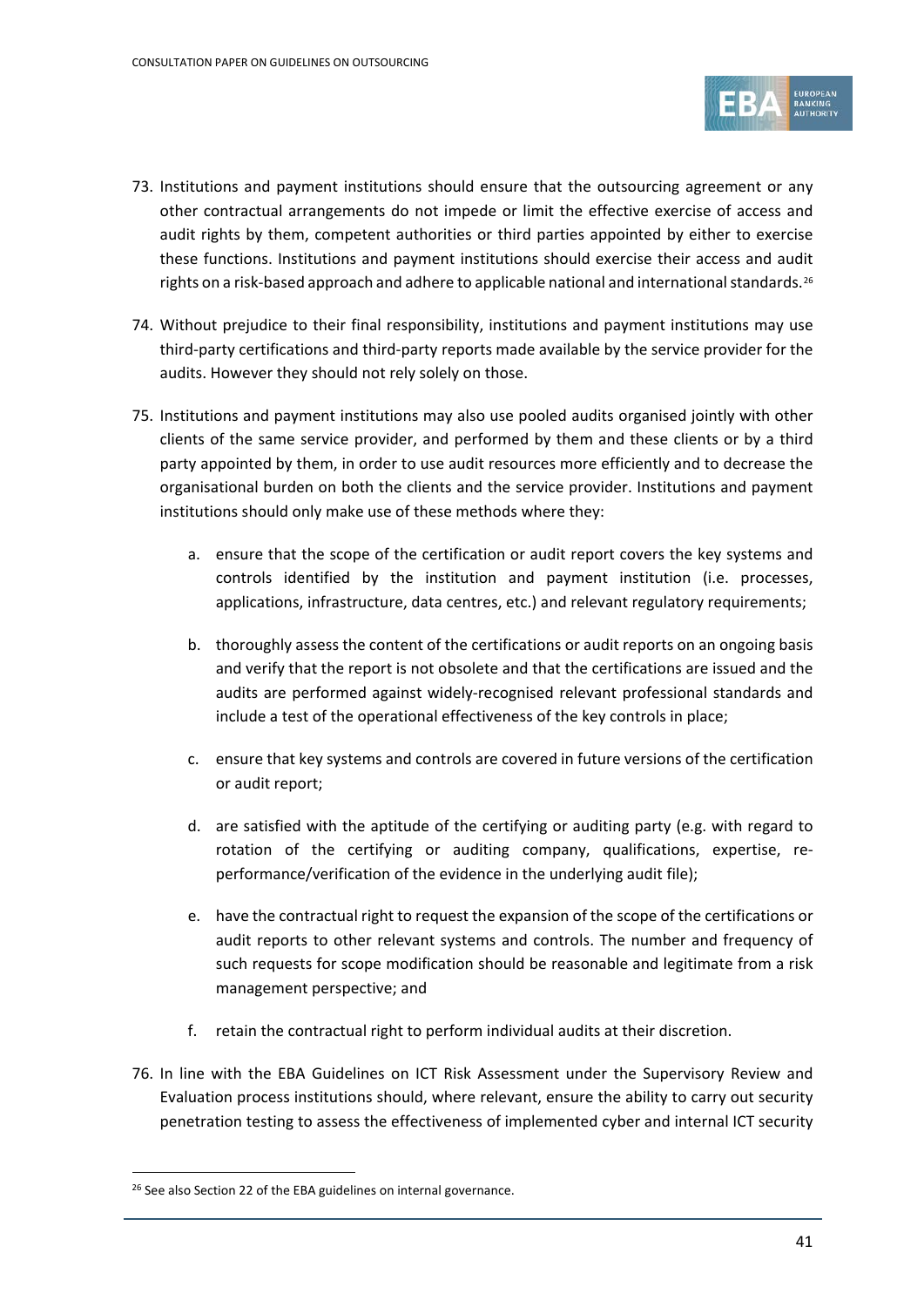

measures and processes.<sup>[27](#page-41-0)</sup> Taking into account Title I, payment institutions should also have internal ICT control mechanisms, including ICT security control and mitigation measures.

- 77. Institutions, payment institutions and competent authorities, auditors or third parties acting for the institution, payment institution or competent authorities should, before a planned onsite visit, provide reasonable notice to the service provider, unless this is not possible due to an emergency or crisis situation or would otherwise jeopardise the objective of the audit.
- 78. Institutions and payment institutions should make sure that service providers cooperate fully with competent authorities, their auditors or relevant third parties, in particular, in the context of onsite visits.
- 79. If the performance of audits or the use of certain audit techniques, such as pooled audits, may create a risk for another client's environment (e.g. in public clouds), alternative ways to provide a similar level of assurance required by the institution or the payment institution should be agreed on.
- 80. Where the outsourcing arrangement carries a high level of technical complexity, for instance in the case of cloud outsourcing, the institution or payment institution should verify that whoever is performing the audit – either its internal auditors, the pool of auditors or external auditors acting on its behalf – have appropriate relevant skills and knowledge to perform relevant audits and/or assessments effectively. The same applies, where applicable, to any staff of the institution or payment institution reviewing third-party certifications or audits carried out by service providers.

### 10.4 Termination rights

- 81. The outsourcing arrangement should expressly allow the possibility for the institution or payment institution to terminate it, in accordance with national law, including in the following situations:
	- a. the provider of outsourced services is in a breach of applicable law, regulation, or contractual provisions;
	- b. identified impediments capable to alter the performance of the outsourced service;
	- c. there are material changes affecting the outsourcing arrangement or the service provider (such as sub-outsourcings or changes of sub-contractors);
	- d. there are weaknesses regarding the management and security of confidential data, personal data or otherwise sensitive data and information; and

<span id="page-41-0"></span><sup>27</sup> [https://www.eba.europa.eu/documents/10180/1841624/Final+Guidelines+on+ICT+Risk+Assessment+under+SREP+%](https://www.eba.europa.eu/documents/10180/1841624/Final+Guidelines+on+ICT+Risk+Assessment+under+SREP+%28EBA-GL-2017-05%29.pdf/ef88884a-2f04-48a1-8208-3b8c85b2f69a) [28EBA-GL-2017-05%29.pdf/ef88884a-2f04-48a1-8208-3b8c85b2f69a](https://www.eba.europa.eu/documents/10180/1841624/Final+Guidelines+on+ICT+Risk+Assessment+under+SREP+%28EBA-GL-2017-05%29.pdf/ef88884a-2f04-48a1-8208-3b8c85b2f69a)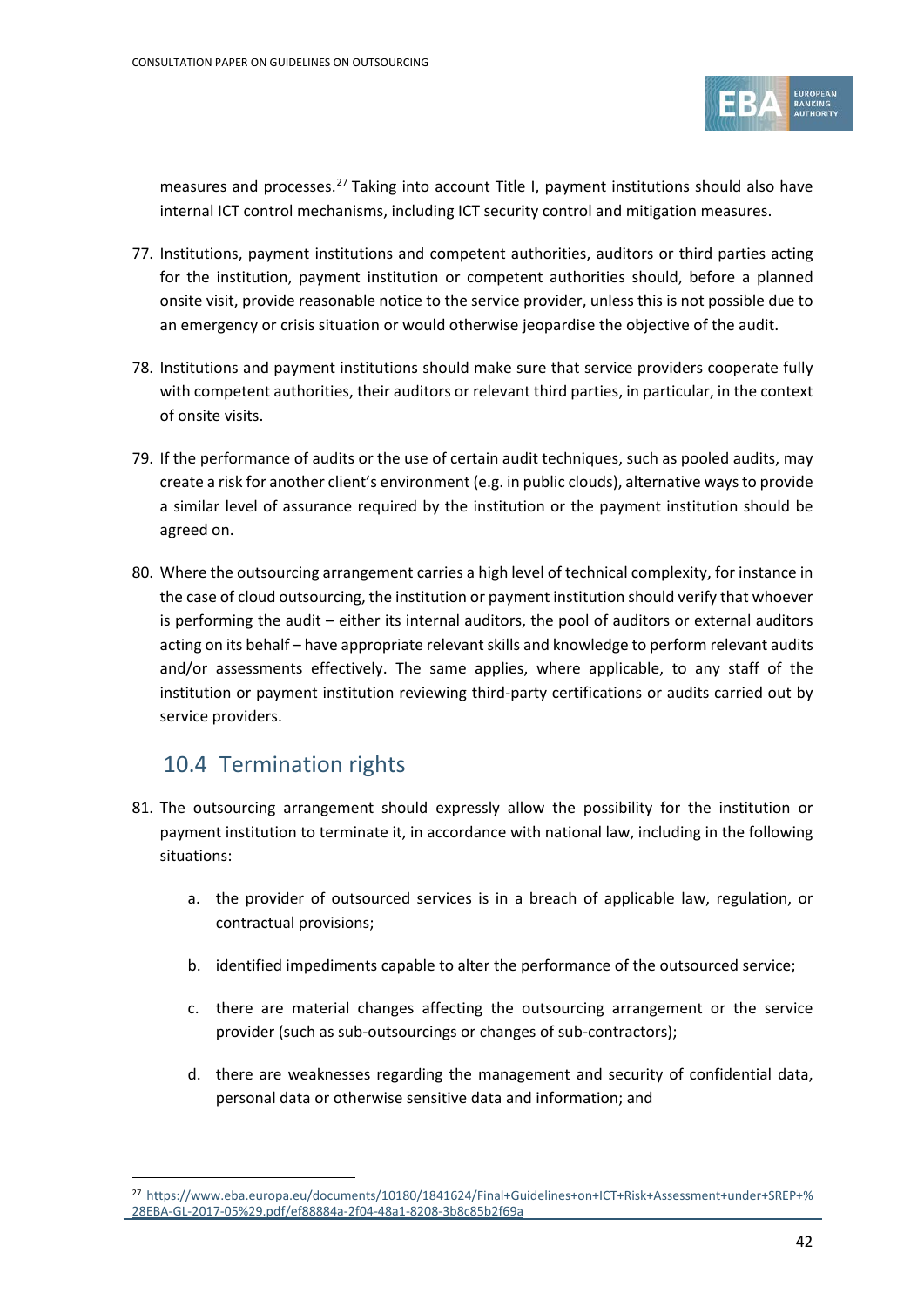

- e. instructions of the institution or payment institution's competent authority, e.g. in the case that the competent authority is not in the position to effectively supervise the the institution or the payment institution.
- 82. The outsourcing arrangement should facilitate the transfer of outsourced function to another service provider or the reincorporation into the institution or the payment institution. To this end the written outsourcing arrangement should:
	- a. set an appropriate transition period, during which the service provider would continue to provide the outsourced function, to reduce the risk of disruptions;
	- b. clearly set out the obligations of the existing service provider, in the case of a transfer of the outsourced function to another service provider or to the institution or payment institution, including the treatment of data; and
	- c. include an obligation on the service provider to support the institution or payment institution in the orderly transfer of the activity in the event of the termination of the outsourcing agreement.

Q10: Are the guidelines in Section 10 regarding the contractual phase appropriate and sufficiently clear; do the proposals relating to the exercise of access and audit rights give rise to any potential significant legal or practical challenges for institutions and payment institutions?

### 11 Oversight of outsourced functions

- 83. Institutions and payment institutions should monitor on an ongoing basis the performance by the service provider and, where applicable sub-contractors, with regard to all outsourcing arrangements with a particular focus on the outsourcing of critical or important functions, including that the availability, integrity and security of data and information is ensured.
- 84. Institutions and payment institutions should apply due skill, care and diligence when monitoring and managing outsourcing arrangements.
- 85. Institutions should regularly update their risk assessment in accordance with Section 9.3 and periodically report to the management body on any risks identified in respect of outsourcing of critical or important function.
- 86. Institutions and payment institutions should monitor and manage their own concentration risk caused by outsourcing arrangements, taken into account Section 9.3 of these guidelines.
- 87. Institutions and payment institutions should ensure that outsourcing arrangements meet appropriate performance and quality standards in line with their policies on an ongoing basis by: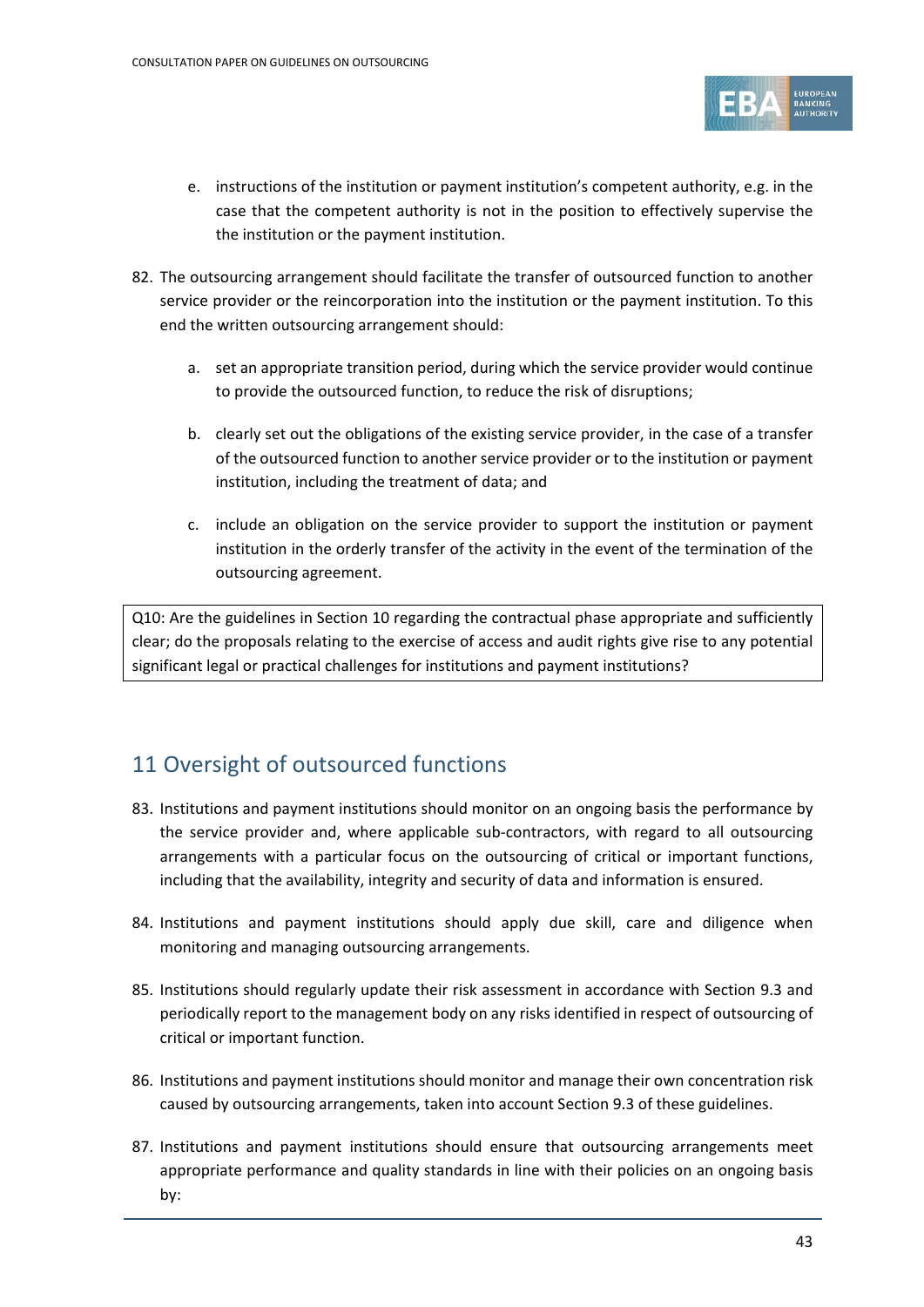

- a. ensuring they receive appropriate reports from service providers;
- b. evaluating the performance of service providers using tools such as key performance indicators (KPIs), key control indicators (KCIs), service delivery reports, self-certification and independent reviews; and
- c. reviewing all other relevant information, including reports on business continuity measures and testing, received from the service provider.
- 88. Institutions and payment institutions should follow up on any indications that service providers may not be carrying out the outsourced critical or important function effectively or in compliance with applicable laws and regulatory requirements. If shortcomings are identified, institutions and payment institutions should take appropriate corrective or remedial actions. Such actions may include terminating the outsourcing agreement, if necessary with immediate effect.

Q11: Are the guidelines in Section 11 regarding the oversight on outsourcing arrangements appropriate and sufficiently clear?

#### 12 Exit strategies

- 89. Institutions and payment institutions should have a clearly defined exit strategy for all outsourcing of critical or important functions in line with their outsourcing policy, taking into account at least the possibility of the termination of outsourcing arrangements, the failure of the service provider and a material deterioration of the service provided.
- 90. Institutions and payment institutions should ensure that they are able to exit outsourcing arrangements, without undue disruption of their business activities or adverse effects on their compliance with the regulatory framework and without detriment to the continuity and quality of its provision of services to clients. To achieve this, they should:
	- a. develop and implement exit plans that are comprehensive, documented and sufficiently tested (e.g. by carrying out an analysis of the potential costs, impact, resource and timing implications of transferring an outsourced service to alternative provider); and
	- b. identify alternative solutions and develop transition plans to enable the institution or payment institution to remove and transfer outsourced functions and data from the service provider to alternative providers or back to the institution or the payment institution in a controlled and sufficiently tested manner, taking into account data location issues and maintenance of business continuity during the transition phase.
- 91. When developing exit strategies, institutions and payment institutions should:
	- a. define the objectives of the exit strategy;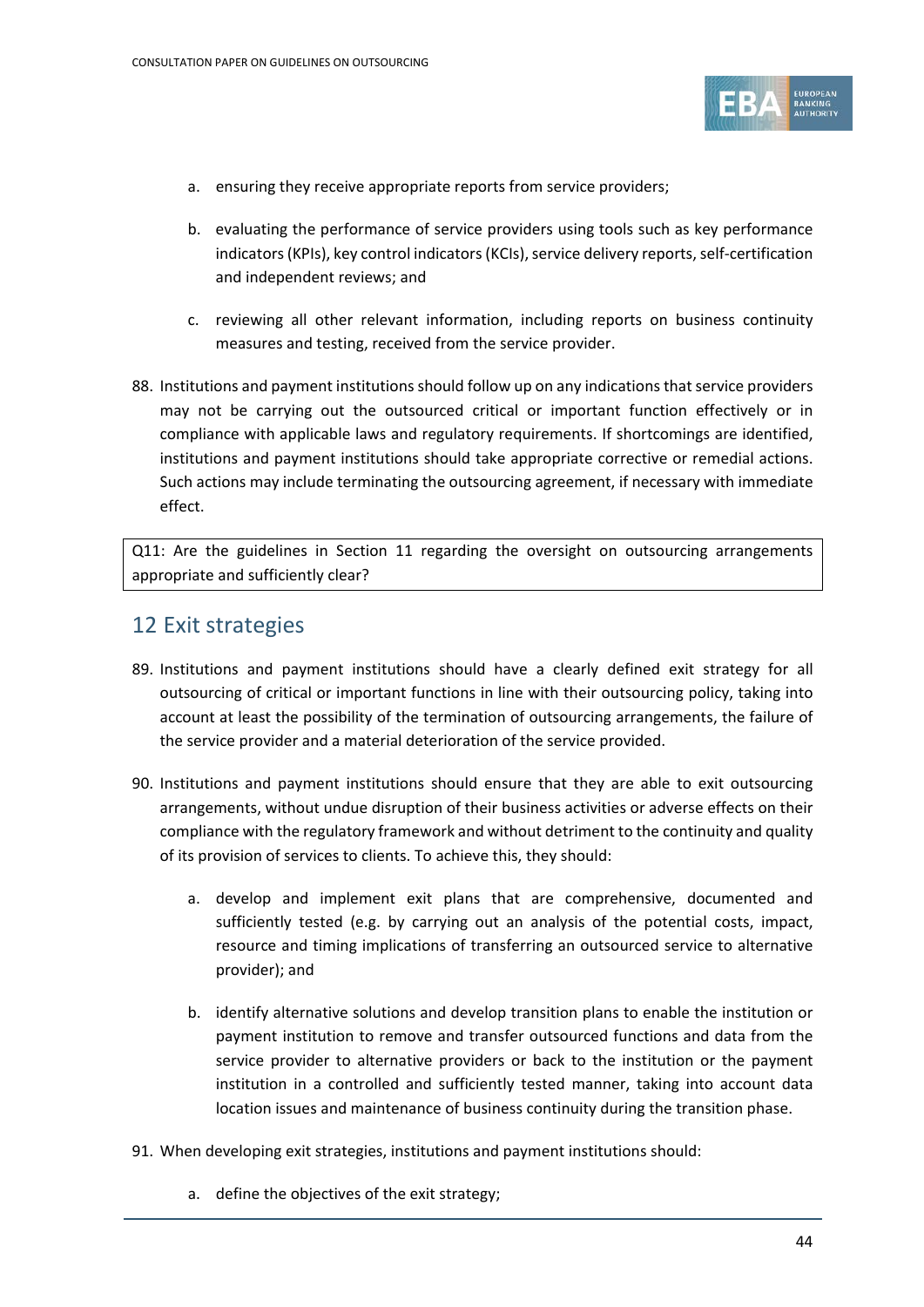

- b. perform a business impact analysis commensurate with the risk of the outsourced processes, services or activities, to identify what human and financial resources would be required to implement the exit plan and how much time it would take;
- c. assign roles, responsibilities and sufficient resources to manage exit plans and the transition of activities;
- d. define success criteria for the transition of outsourced functions and data; and
- e. define indicators to be used for the monitoring of the outsourcing arrangement under Section 11, including such based on unacceptable service levels, that can trigger the exit.

Q12: Are the guidelines in sections 12 regarding exit strategies appropriate and sufficiently clear?

#### 13 Duty to adequately inform supervisors

- 92. Institutions and payment institutions should make availablethe register of all existing outsourcing arrangements to the competent authority in a common data base format within each supervisory review and evaluation process, but at least every 3 years and in any case on request by competent authority.
- 93. Institutions and payment institutions should adequately inform competent authorities in a timely manner of planned outsourcing of critical or important functions, including the outsourcing of critical or important cloud services, before they intend to enter into the new outsourcing agreement and make available to competent authorities at least the information under points (a), (b) and, where available, (c) of paragraph 47.
- 94. Institutions and payment institutions should adequately and promptly inform competent authorities where a function under an existing outsourcing arrangement became critical or important. The communication to competent authorities should include the information in paragraph 93 and:
	- a. the reference number within the register;

- b. the last contract renewal date (where available); and
- c. the service expiry date or next contract renewal date (where available).
- 95. Institutions and payment institutions <sup>[28](#page-44-0)</sup> should inform without undue delay competent authorities of material changes and severe events regarding their outsourcing arrangements

<span id="page-44-0"></span><sup>&</sup>lt;sup>28</sup> See also EBA Guidelines on major incident reporting under Directive (EU) 2015/2366 (PSD2), available under: [https://www.eba.europa.eu/regulation-and-policy/payment-services-and-electronic-money/guidelines-on-major](https://www.eba.europa.eu/regulation-and-policy/payment-services-and-electronic-money/guidelines-on-major-incidents-reporting-under-psd2)[incidents-reporting-under-psd2](https://www.eba.europa.eu/regulation-and-policy/payment-services-and-electronic-money/guidelines-on-major-incidents-reporting-under-psd2)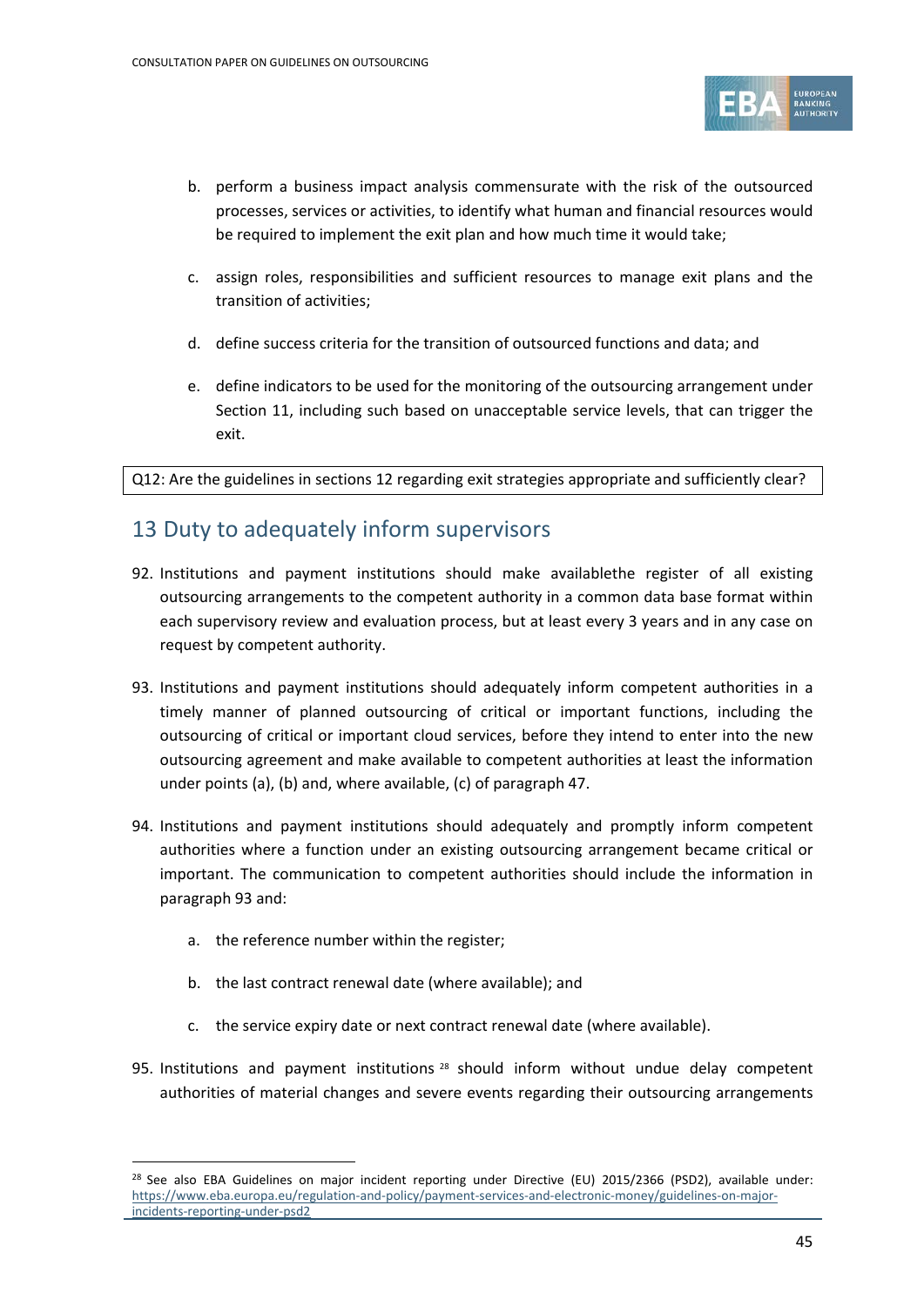

which could have a material impact on the continuing provision of the institutions and payment institutions' business activities,

96. Institutions and payment institutions should make available on request to the competent authority all information necessary to enable the competent authority to execute the effective supervision of the institution and the payment institution, including, where required, a copy of the outsourcing agreement.

Q13: Are the guidelines in Section 13 appropriate and sufficiently clear, in particular, are there any ways of limiting the information in the register which institutions and payment institutions are required to provide to competent authorities to make it more proportionate and relevant? With a view to bring sufficient proportionality, the EBA will consider the supervisory relevance and value of a register covering all outsourcing arrangements within each SREP cycle or at least every 3 years in regard of the operational and administrative burden.

### Title V – Guidelines on outsourcing addressed to competent authorities

- 97. When establishing appropriate methods to monitor institutions' and payment institutions' compliance with the conditions for initial authorisation, competent authorities should aim at identifying if the outsourcing arrangements amount to a material change to the conditions for initial authorisation.
- 98. Competent authorities should be satisfied that they can effectively supervise institutions and payment institutions, including that institutions or payment institutions have ensured within the outsourcing arrangement that service providers are obliged to grant the competent authority and the institution audit and access rights in line with Section 10.3.
- 99. The analysis of institutions' outsourcing risks should be performed at least within the supervisory review and evaluation process or, with regard to payment institutions, as part of other respective supervisory processes, including ad-hoc requests, or during on-site inspections.
- 100. Further to the information provided within the register as referred to in Section 8 and information provided in line with Section 13, competent authorities may ask institutions and payment institutions for additional information on their risk analysis, in particular for critical or important outsourcing arrangements, such as:
	- a. whether the service provider has a business continuity plan that is suitable for the services provided to the outsourcing institution or payment institution;
	- b. whether the outsourcing institution or payment institution has an exit strategy in case of termination by either party or disruption of the provision of the services; and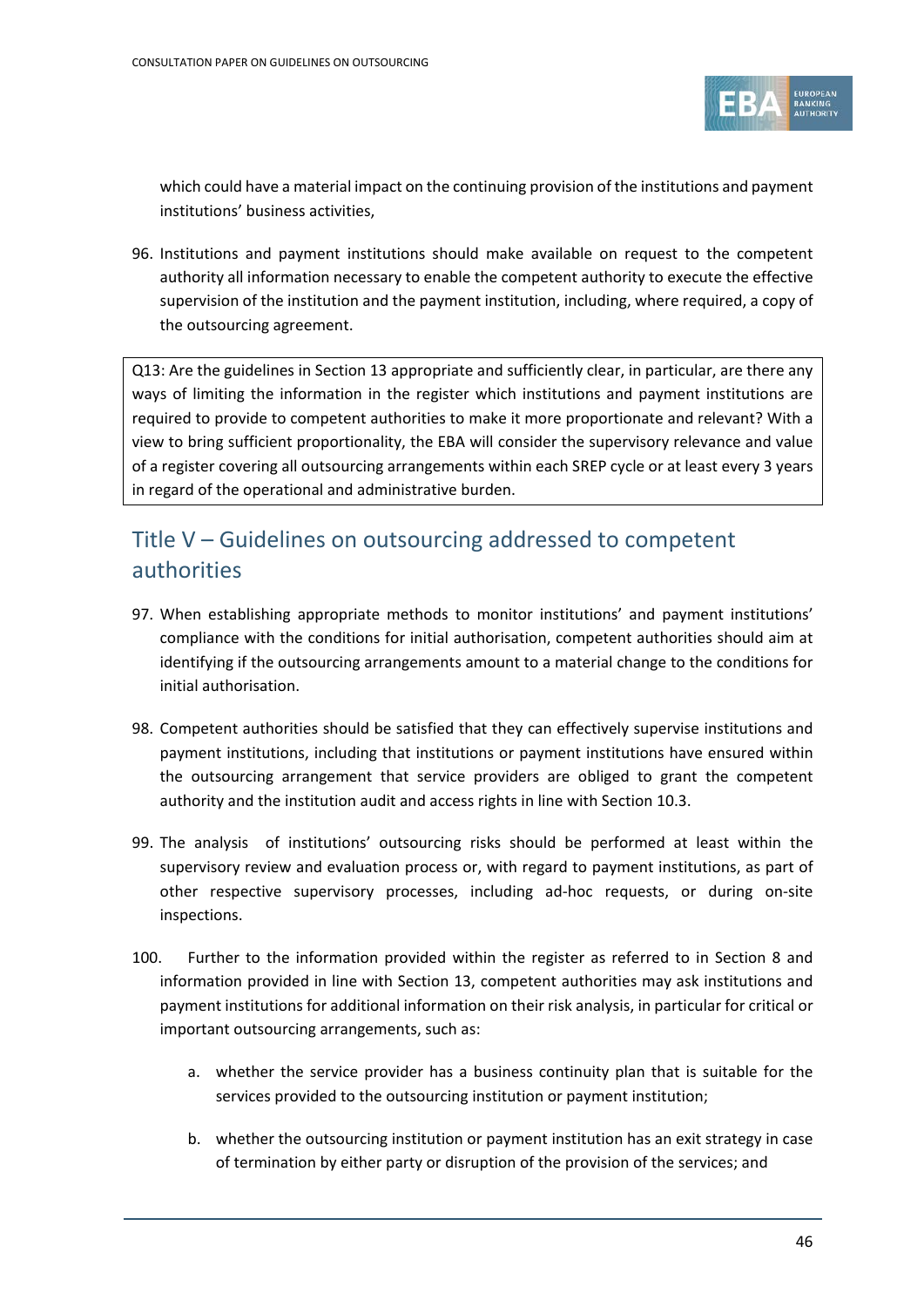

- c. whether the outsourcing institution or payment institution maintains the skills and resources necessary to adequately monitor the outsourced activities.
- 101. Competent authorities should assess on a risk based approach:
	- a. whether institutions and payment institutions monitor and manage appropriately any outsourcing arrangement and in particular those that are critical or important;
	- b. whether institutions and payment institutions have sufficient resources in place to monitor and manage outsourcing arrangements;
	- c. whether institutions and payment institutions identified and manage all relevant risks; and
	- d. whether institutions and payment institutions identify, assess and manage appropriately conflicts of interest with regard to outsourcing arrangements, e.g. in the case of intragroup outsourcing.
- 102. Competent authorities should ensure that EU/EEA institutions and payment institutions are not operating as an 'empty shell', including where institutions use back-to-back transactions or intragroup transactions to transfer a part of the market risk and credit risk to a non-EU/EEA entity and that they have appropriate governance and risk management arrangements in place to be able to take on identification and management of the risks that they have generated, and that in the event of a crisis, they could rapidly deploy scaled up risk management arrangements.
- 103. Within their assessment competent authorities should take into account all risks and in particular<sup>29</sup>:
	- a. the operational risk<sup>[30](#page-46-1)</sup> posed by the outsourcing arrangement;
	- b. reputational risk;
	- c. the step-in risk that could require the institution to bail out a service provider, in particular for significant institutions;
	- d. concentration risks within the institution, including on a consolidated basis, caused by multiple outsourcing arrangements with a single service provider or connected service providers or multiple outsourcing arrangements within the same business area;
	- e. concentration risks at a sectoral level, e.g. where multiple institutions or payment institutions make use of a single or small group of service providers;
	- f. the extent to which the outsourcing institution or payment institutions controls the service provider or has the ability to influence its actions, the reduction of risk that may

<span id="page-46-0"></span><sup>&</sup>lt;sup>29</sup> For CRD institutions, see also EBA guidelines on SREP

<span id="page-46-1"></span><sup>30</sup> See also EBA guidelines on ICT risk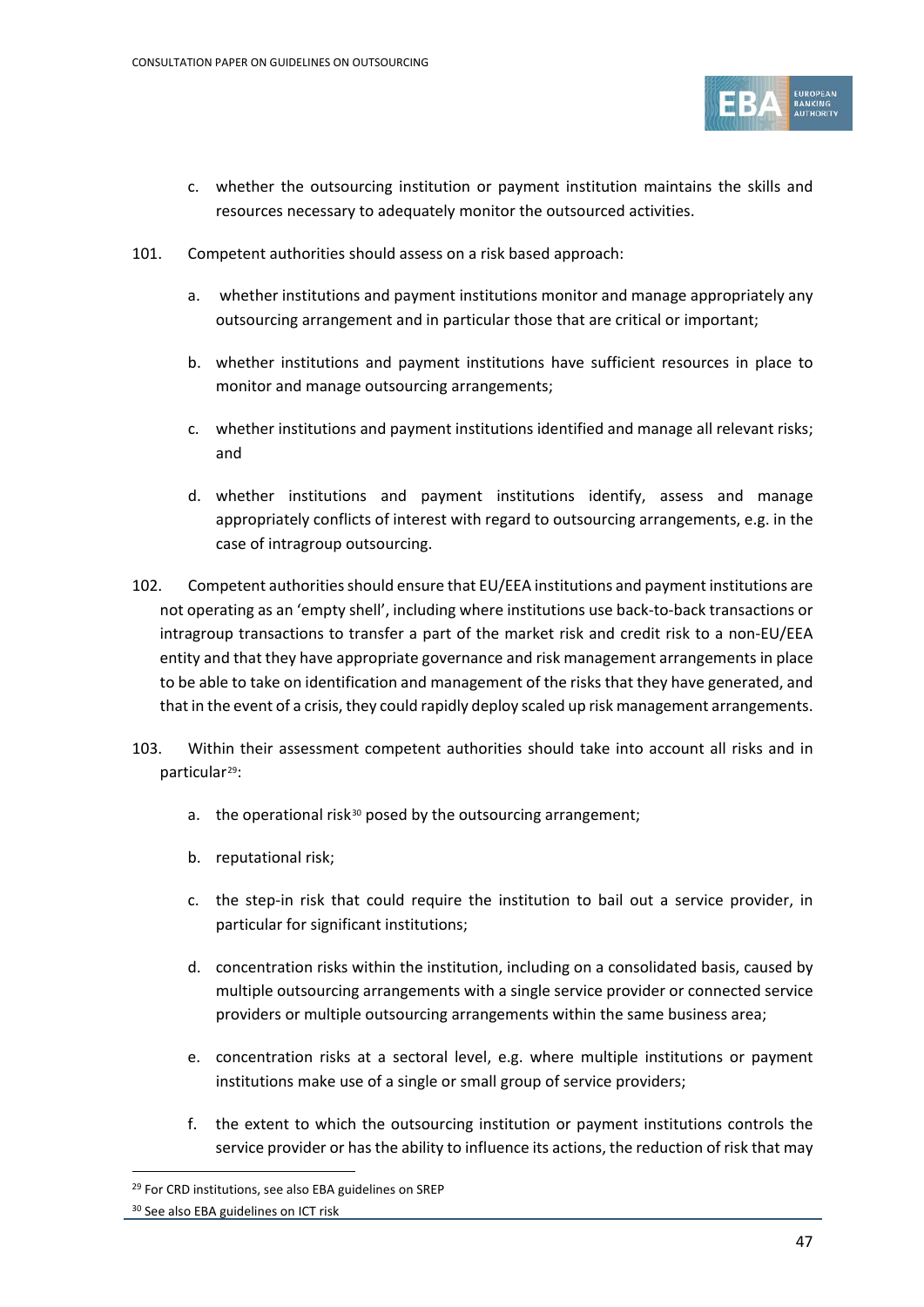

result from a higher level of control and the extent to which the service provider is included in the consolidated supervision of the group; and

- g. conflicts of interest between the institution and the service provider.
- 104. Where concentration risks are identified, competent authorities should monitor the development of such risks and evaluate their potential impact on other institutions and payment institutions and the stability of the financial market.
- 105. Where concerns are identified that lead to the assessment that institutions and payment institutions do not any longer have robust governance arrangements in place or do not comply with regulatory requirements, competent authorities should take appropriate action, which may include limiting or restricting the scope of the functions outsourced or requiring exit from one or more outsourcing arrangements. In particular, taking into account the need of the institution and payment institutions to operate on a continuous basis, cancellation of contracts could be required, if the supervision and enforcement of regulatory requirements cannot be ensured by other measures.
- 106. Competent authorities should be satisfied that they are able to perform effective supervision and where necessary take appropriate measures, in particular when institutions and payment institutions outsource critical or important functions that are undertaken outside the EU/EEA.

Q14: Are the guidelines for competent authorities in Title V appropriate and sufficiently clear?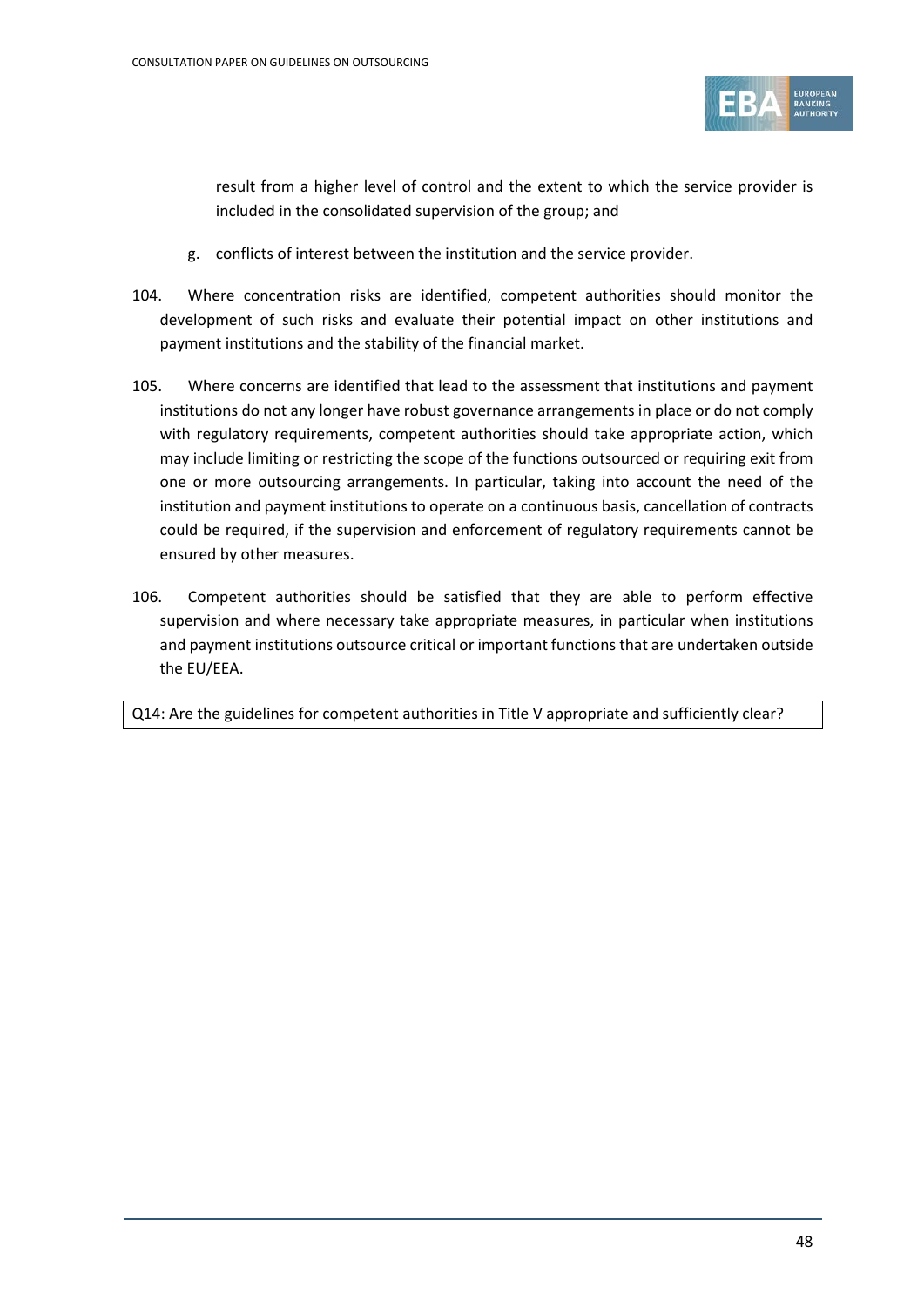

## Annex 1 – Documentation of outsourcing

With regard to the expected minimum content of the register in which all outsourcing should be documented please refer to Section 8 and to the illustrative template provided in a separate Excel file.

Q15: Is the template in Annex I appropriate and sufficiently clear?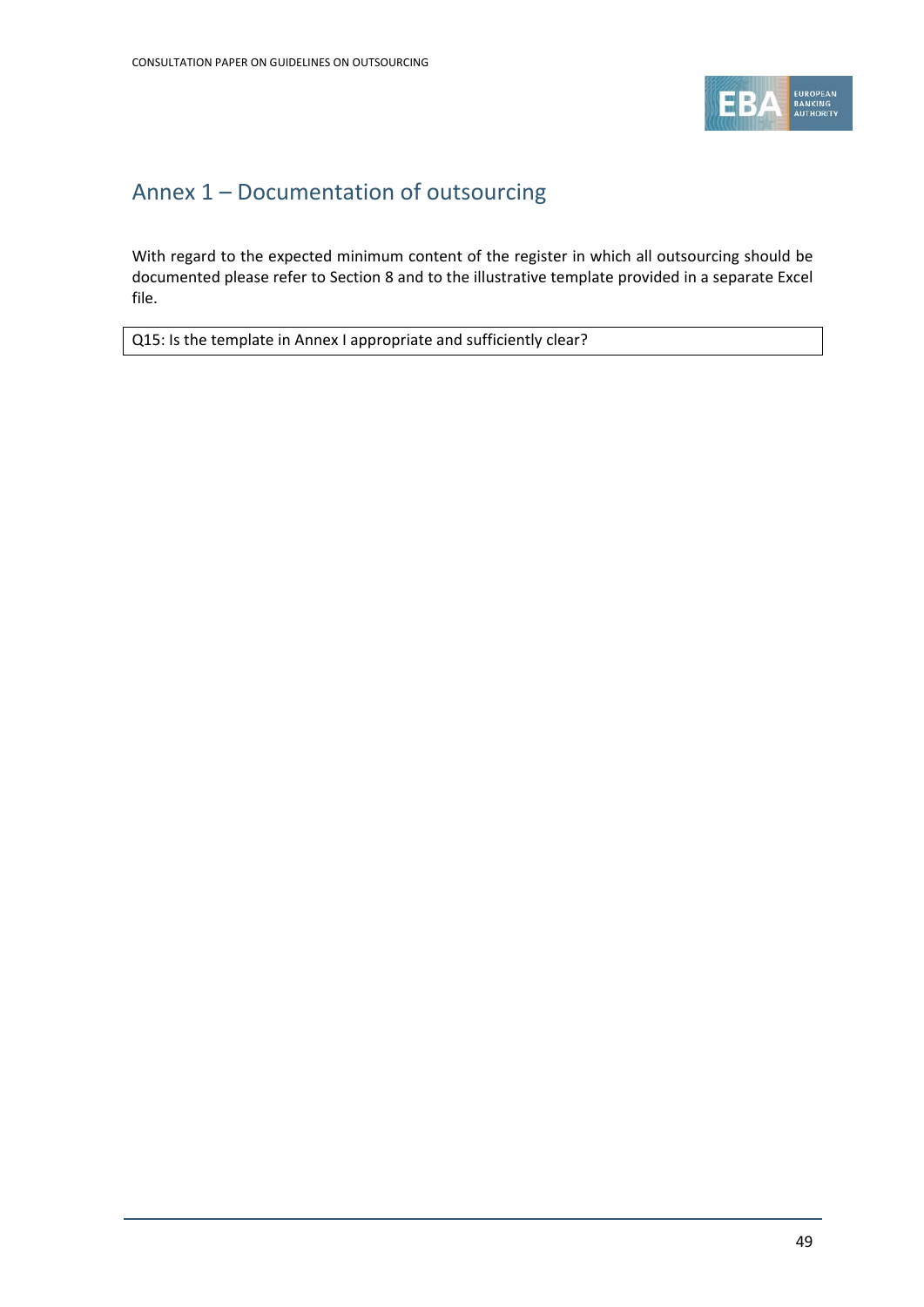

# 5. Accompanying documents

## 5.1 Draft cost-benefit analysis / impact assessment

Article 16(2) of Regulation (EU) No 1093/2010 of the European Parliament and of the Council of 24 November 2010 establishing a European Supervisory Authority (European Banking Authority) (EBA Regulation) provides that the EBA should carry out an analysis of 'the potential related costs and benefits' of any guidelines it develops. This analysis should provide an overview of the findings regarding the problem to be dealt with, the solutions proposed and the potential impact of these options.

#### **A. Problem identification**

The CEBS Guidelines on outsourcing, published in 2006, only applied to credit institutions and needed to be replaced by EBA guidelines in order to establish a more harmonised framework for the outsourcing arrangements of all financial institutions in the scope of its action. The update is necessary to take into account changes within EU legislation, but also to broaden the scope of application of the Guidelines to not only credit institutions and investment firms subject to Directive 2013/36/EU but also to payment institutions subject to Directive 2015/2366/EU and electronic money institutions subject to Directive 2009/110/EC. Outsourcing to third countries may change in volume after the UK has notified their intention to leave the European Union. In addition, scope and nature of outsourcing arrangements have changed over time and in particular outsourcing of IT processes and infrastructures became more common. Concentrations of IT services at a limited number of service providers have the potential to lead to risks for the stability of the financial market, in particular if no additional safeguards are implemented.

#### **B. Policy objectives**

To ensure a level playing field and to complete the aforementioned legislation, the EBA is now updating the Guidelines issued by its predecessor to establish one common framework for the outsourcing of the financial institutions within the scope of EBA's action.

To cater for the principle of proportionality and in accordance with the approach taken in MiFID II and PSD2, the guidelines require the identification of outsourcing of critical or important functions and impose stricter requirements on such outsourcing compared to other outsourcing arrangements.

The Guidelines aim to clarify the supervisory expectations regarding the outsourcing to service providers and particular services providers located in third countries in order to ensure that outsourcing is not perform to an extent that would lead to the setting up of empty shells that have not any longer the substance to remain authorised.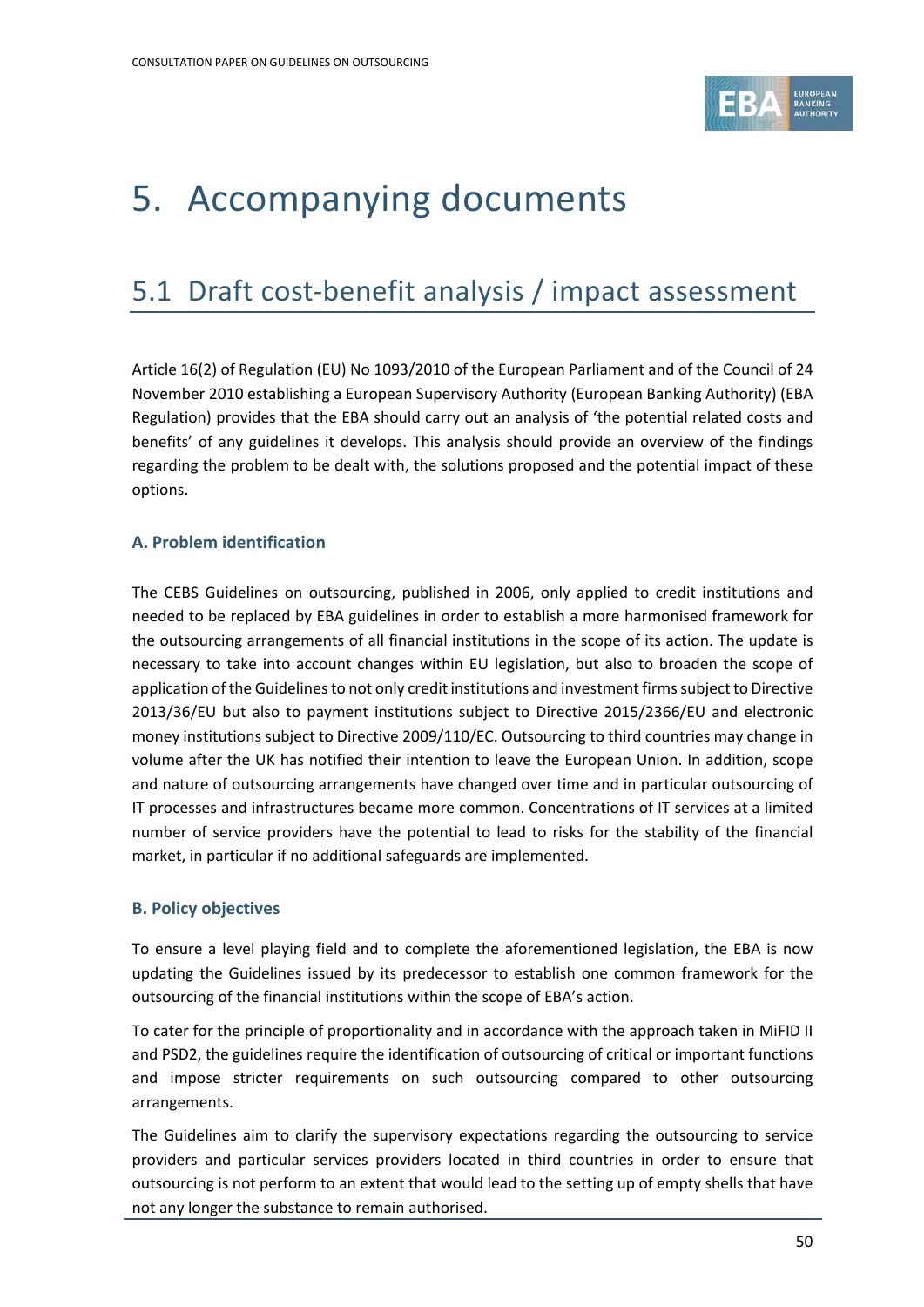

The guidelines aim at ensuring that competent authorities are able to identify concentrations of outsourcing arrangements at service providers based on documentation to be provided by institutions and payment institutions in order to reduce risks to the stability of the financial system.

#### **C. Baseline scenario**

Outsourcing provisions are currently specified in the CEBS Guidelines on outsourcing. The EBA has published in addition a recommendation on outsourcing to cloud service providers. Outsourcing by firms performing investment services is regulated under Directive 2014/65/EU (MiFID) and Commission delegated Regulation (EU) 2017/565. Outsourcing by payment institutions is regulated within Directive 2015/2366/EU (PSD 2).

Institutions should comply with Directive 2013/36/EU. Article 74 of Directive 2013/36/EU requires institutions to have robust governance arrangements, which include a clear organisational structure with well-defined, transparent and consistent lines of responsibility, effective processes to identify, manage, monitor and report the risks they are or they might be exposed to and adequate internal control mechanism. The EBA Guidelines on internal Governance specify to a good part the respective requirements, including the need for institutions to have appropriate outsourcing policies (section 8 of the GL), in addition outsourcing needs to be approved as part of the institutions new product approval and change processes (section 18 of the GL).

Article 76 of Directive 2013/36/EU sets out requirements for the involvement of the management body in risk management and Article 88 of Directive 2013/36/EU sets out the responsibilities of the management body regarding governance arrangements that include in both cases outsourced activities.

According to Article 11 of Directive 2015/2366/EU, competent authorities should grant an authorisation only if, taking into account the need to ensure the sound and prudent management of a payment institution, the payment institution has robust governance arrangements for its payment services business, which include a clear organisational structure with well-defined, transparent and consistent lines of responsibility, effective procedures to identify, manage, monitor and report the risks to which it is or might be exposed, and adequate internal control mechanisms, including sound administrative and accounting procedures; those arrangements, procedures and mechanisms shall be comprehensive and proportionate to the nature, scale and complexity of the payment services provided by the payment institution.

Institutions and payment institutions must ensure that sensitive data, including personal data, is adequately protected and kept confidential. Institutions must comply with the General Data Protection Regulation (EU) 2016/679.

All the above forms the baseline scenario of the impact assessment, which focusses only on the additional costs and benefits created by the guidelines on outsourcing.

#### **D. Options considered**

#### **1) Scope of application**

Option A: Applying the guidelines only to credit institutions (as in the previous CEBS Guidelines).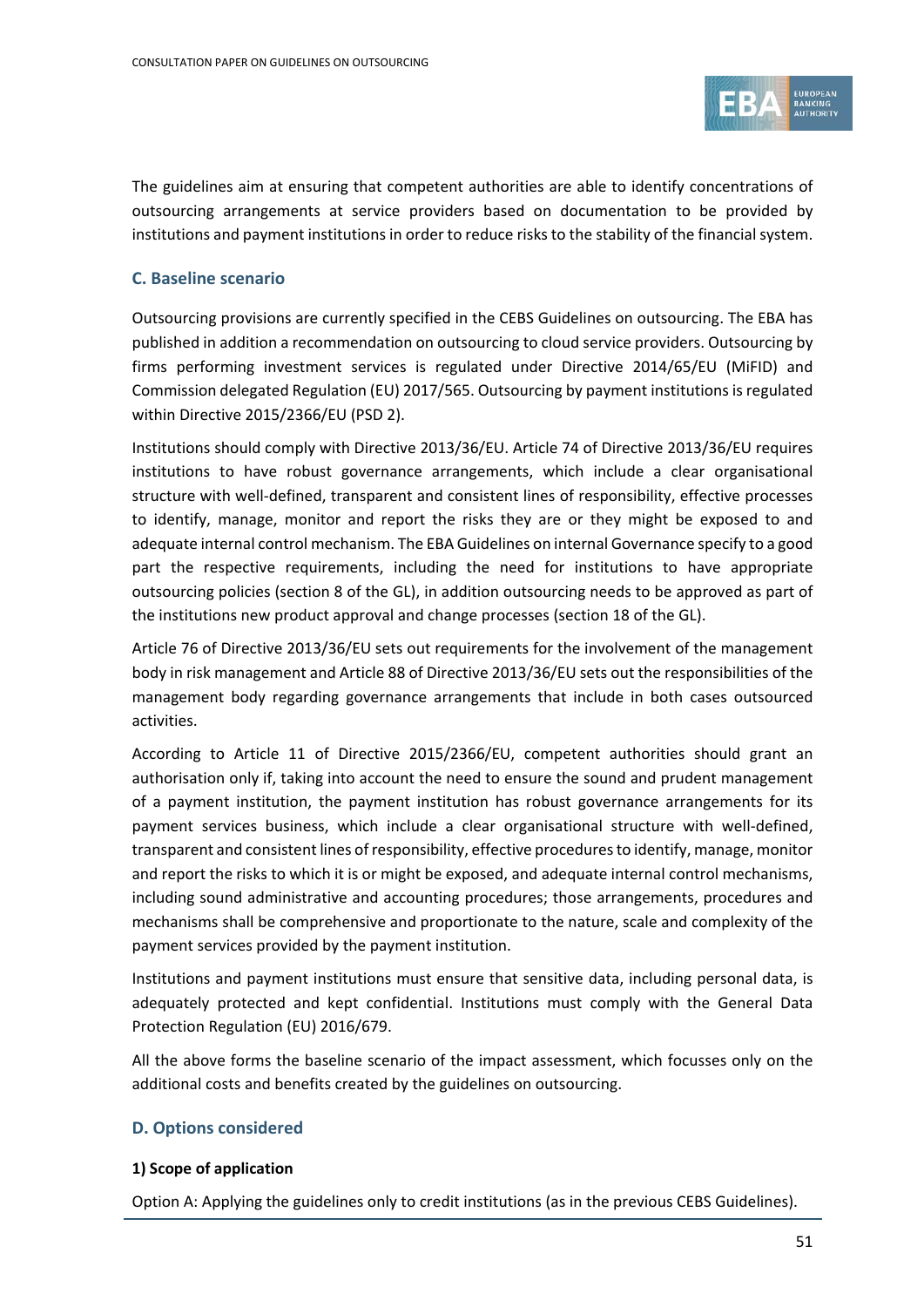

Option B: Applying the guidelines to all credit institutions and investment firms (both referred to as institutions) subject to Directive 2013/36/EU (CRD), payment institutions subject to directive 2015/2366/EU (PSD2) and electronic money institutions subject to Directive 2009/110/EC (both referred to as "payment institutions").

Firms providing investment services are subject to the specific provisions on outsourcing included in Directive 2014/65/EU (MiFID II) and EU Commission delegated Regulation 2017/565 of 25 April 2016 supplementing Directive 2014/65/EU of the European Parliament and of the Council.

MiFID and PSD2 already set out a framework for outsourcing. An application limited to credit institutions and their banking activities would be sufficient to complete the framework on outsourcing. However, such an approach (Option A) would lead to inconsistencies between the different frameworks and that there is not a level playing field between investment firms, payment institutions, e-money institutions and credit institutions. In particular credit institutions would need to implement separate arrangements for the different types of activities.

The EBA's scope of action covers not only credit institutions and investment firms subject to CRD, but also payment and e-money institutions. While the guidelines cover all those institutions and payment institutions, the guidelines would not be directly addressed to account information services providers registered only for this service, credit intermediaries and non-bank creditors. Outsourcing arrangements between institutions, payment institutions and such entities are within the scope of the guidelines, as the requirements are addressed to institutions and payment institutions. Such an approach under Option B, if the requirements are aligned with the provisions within MiFID and PSD2, would establish a level playing field between different types of financial institutions and ensure that credit institutions can implement one framework for all their outsourcing activities governed by different Directives.

Option B has been retained

#### **2) Transitional arrangements**

Option A): Setting an implementation period of the guidelines of one year, but without transitional arrangements.

Option B): Setting the regular implementation period of 6 month and foreseeing transitional arrangements to ensure that institutions can update the assessment of the criticality or importance of outsourcing and update the respective documentation in line with the requirements.

B1) Setting a fixed transitional period of 2 years.

B2) Setting a period of two years (other than outsourcing arrangements to cloud services providers), but requiring to update the documentation if existing outsourcing arrangements are renewed during that period.

All options would be effective to achieve the desired prudential outcome to have all outsourcing arrangements documented in a way that allows for the submission of a register to competent authorities.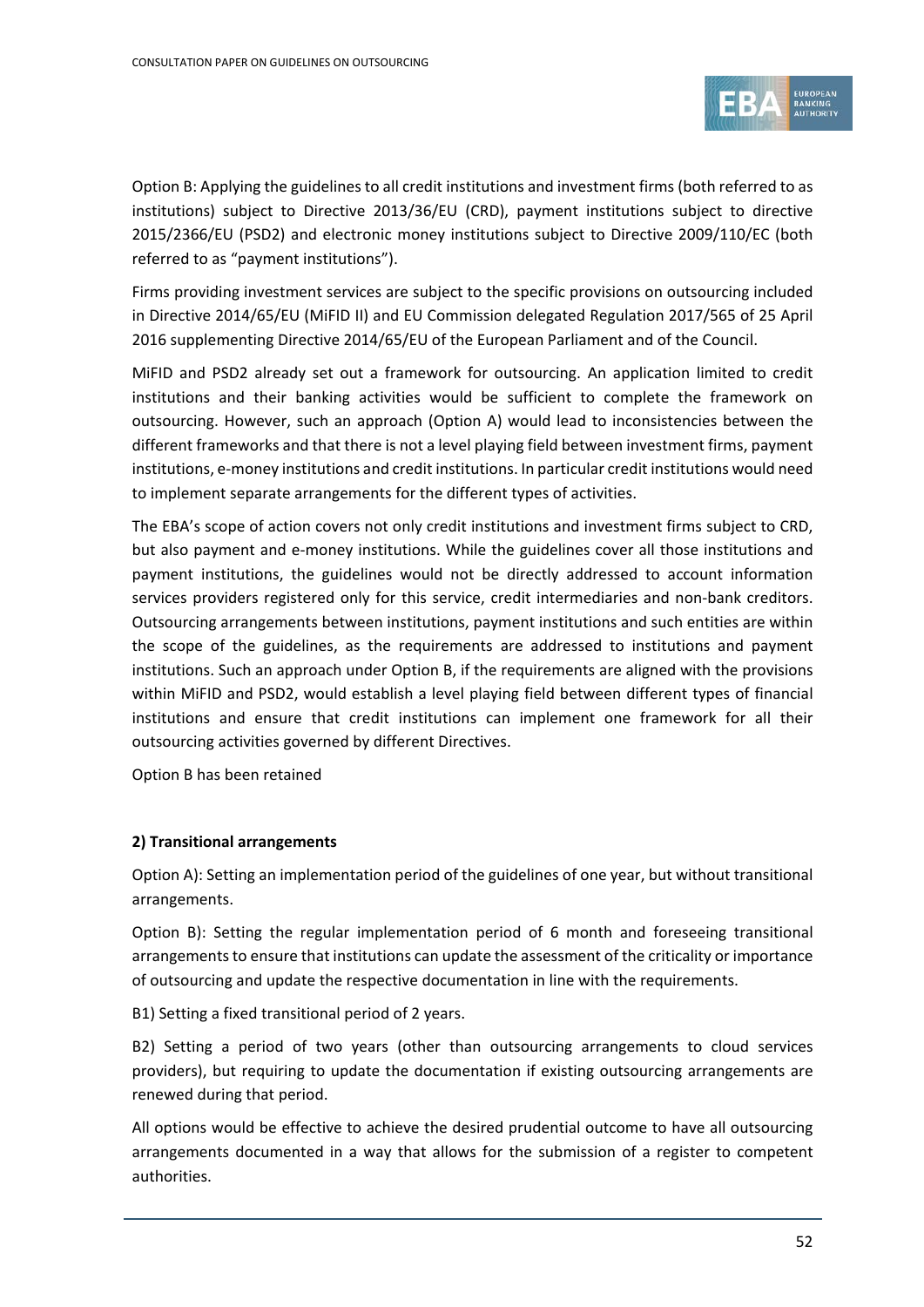

Option A would delay the implementation of a common framework on outsourcing. Option A would lead to time pressure to re-assess the criticality or importance of outsourcing arrangements and update the register and might therefore increase the implementation costs. Therefore Option A has not been retained.

Option B1 and B2 would both ensure that institutions and payment institutions have sufficient time to update their assessments and documentation. Option B2 would lead to a faster update compared to option B1, but without additional burden, as an assessment of renewed outsourcing arrangements would include the assessment of the related risks. Updating the documentation in that context would be possible without causing material additional costs. Option B2 would have some impact on the available timeframe for the development of a database that could hold the register. However, for this task the regular implementation period should be sufficient. In terms of cost no difference between option B1 and B2 exists.

Option B2 has been retained.

**3) Definition of outsourcing** and approach regarding the outsourcing of critical and important functions**:**

Option A: Relying on the definition provided in MiFID and the Commission delegated regulation and the approach to set more detailed requirements for the outsourcing of critical and important functions.

Option B: As option A, but setting also a lighter framework for other outsourcing arrangements.

Option C: Creating a more narrow definition for the outsourcing of banking services.

Using a common definition (Option A) ensures that institutions can implement a single framework for outsourcing regarding all their activities and develop a good understanding of the scope of outsourcing. A focus on outsourcing of critical or important functions should reduce the administrative costs for applying the guidelines. However, the assessment of the criticality or importance includes judgemental elements and therefore institutions, payment institutions and competent authorities may sometimes disagree regarding the assessment result. Introducing retroactively safeguards for the outsourcing of critical or important function, also in cases where the assessment changes over time, could lead to additional costs and situations where necessary contractual changes are difficult to agree on.

Under Option B the framework described under A would apply, in addition some requirements for all outsourcing would be imposed. Anyway for other outsourcing arrangements institutions would need to apply sound processes and document the arrangements, having guidelines that specify the regulatory minimum expectations for such non critical or non-important arrangements would provide a higher level of legal certainty. Costs for adjustments of internal processes should be minor, but on the other hand, it would be ensured that the process would be subject to additional controls, which should mitigate the additional measures that would need to be taken, if an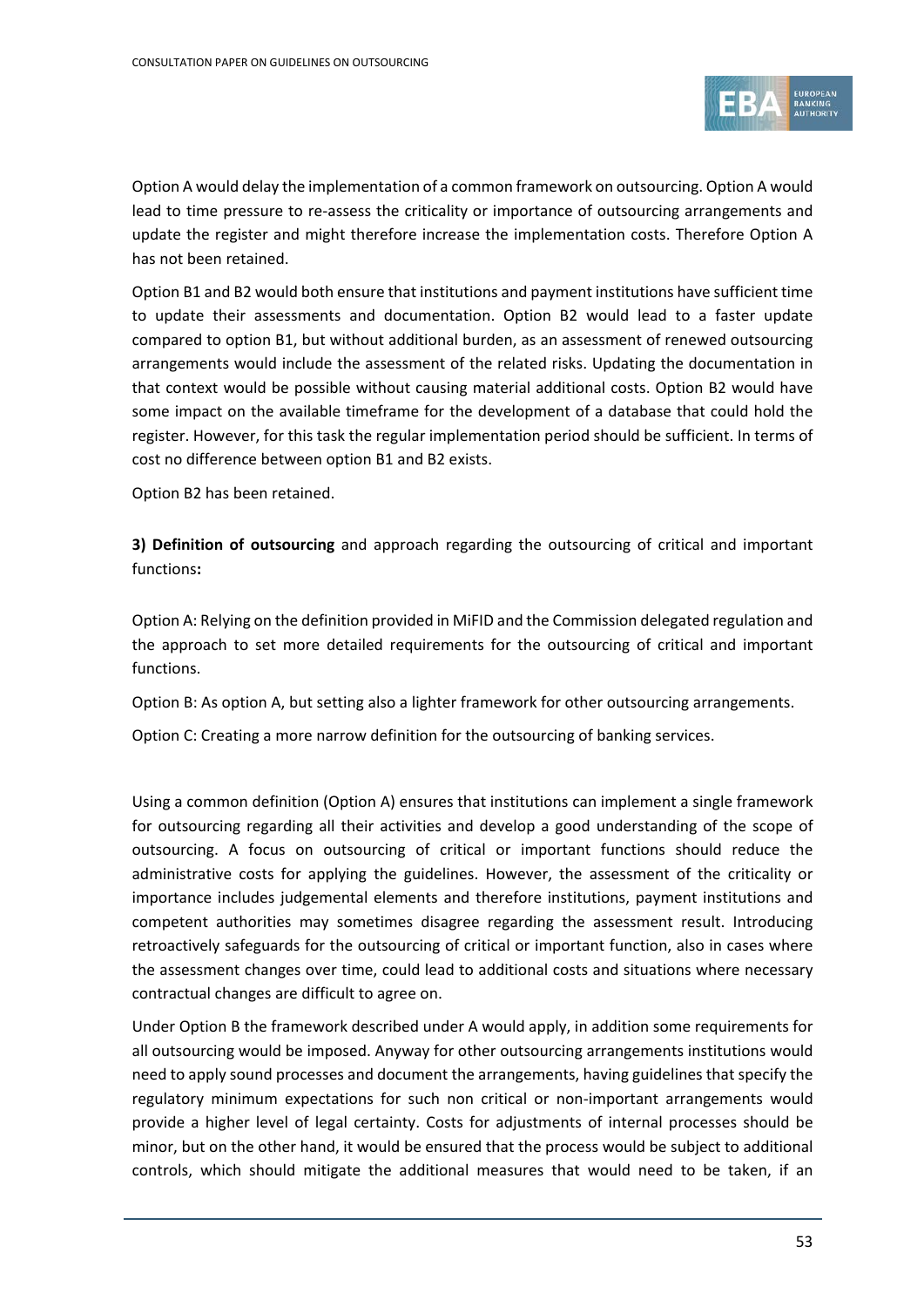

outsourcing arrangement becomes critical or important over time, e.g. because of the scalability of the arrangement.

A more narrow definition of outsourcing (option C) for banking activities would limit the number of outsourcing arrangements and this would on first sight reduce the administrative costs for applying the guidelines. However, the framework should ensure a sufficient focus on the outsourcing of critical or important functions and limits by doing so the administrative burden. A different definition would require different frameworks for different activities (e.g. banking vs investment services) and lead to challenges in their application as some arrangements affect banking, but also investment and payment services (e.g. underlying IT infrastructures). Therefore Option C is not effective.

Option B has been retained.

#### **4) Specify basic requirements on governance arrangements, outsourcing policy, conflicts of interest, business continuity, internal audit function that are in principal covered already in the EBA Guidelines on internal governance**

Option A: The guidelines should not specify further such requirements as the EBA guidelines on internal governance are sufficient.

Option B: The guidelines should specify the additional aspects that are specific in terms of outsourcing.

Those Guidelines on internal governance do not apply to payment institutions, hence such an approach (Option A) would be less effective, even if one would take into account that the prudential risks within such institutions would be low compared to institutions that are subject to the CRD.

The inclusion of the listed aspects (Option B) provides certainty for payment institutions regarding the supervisory expectations and ensure respective safeguards within institutions not covered by the CRD. This is desirable also because of consumer protection aspects (e.g. the continuous functioning of payment services should be ensured). For institutions the specifications provided should lead to a higher level of clarity of supervisor expectations and thereby legal certainty.

Option B has been retained.

#### **5) Documentation requirements and the submission of documentation to competent authorities**

A documentation should be comprehensive, provide an appropriate overview on outsourcing arrangements, including the identified risks of outsourcing of critical and important functions and allow for the identification of concentration risks, by institutions, payment institutions and competent authorities.

Option A: Requiring institutions and payment institutions to document all outsourcing arrangements, but without specifying further requirements.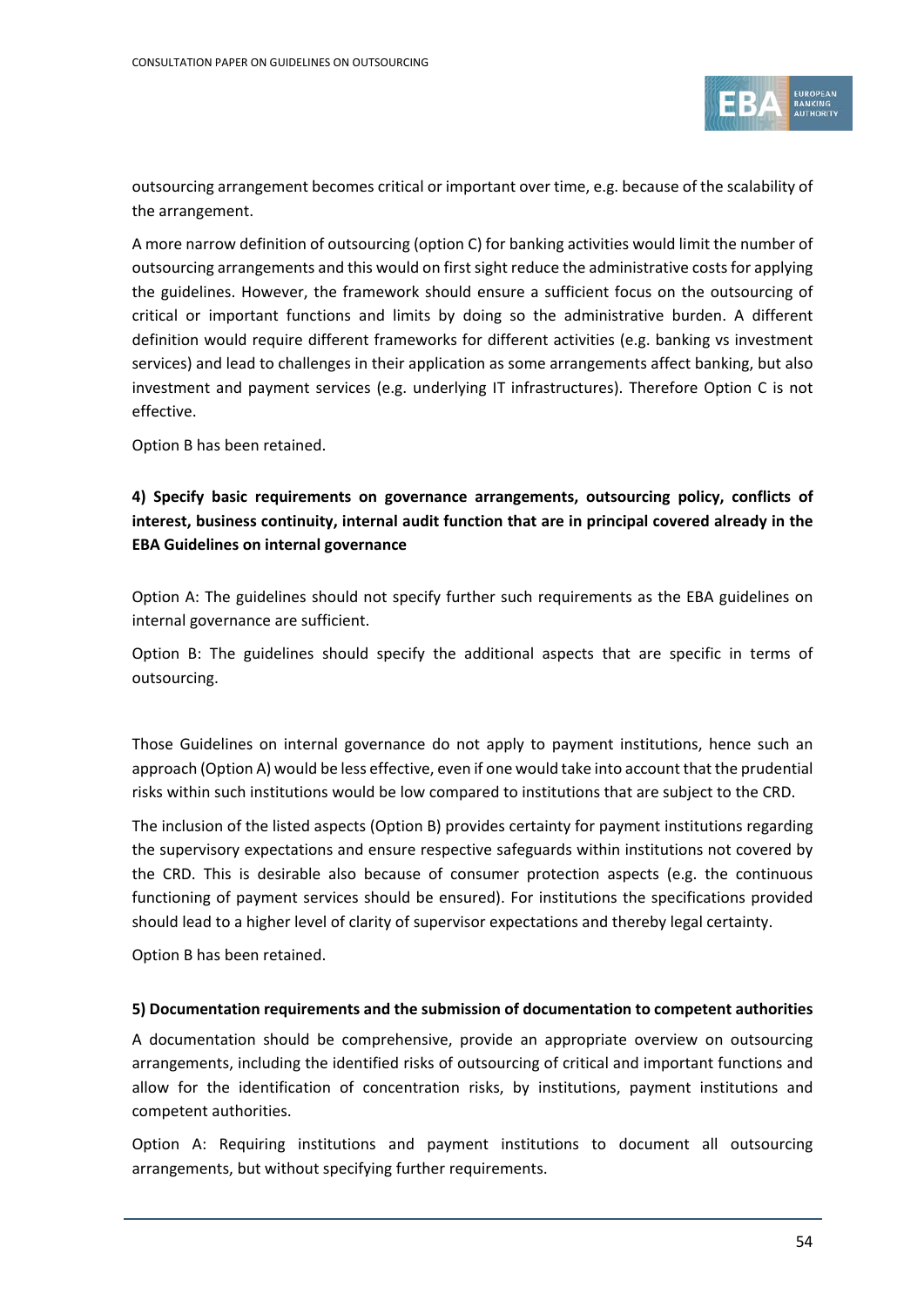

Option B: Requiring institutions and payment institutions to document all outsourcing arrangements and to maintain a register for all existing outsourcing arrangements.

B1) Limiting the register only to the outsourcing of critical and important functions arrangements.

B2) Having all outsourcing arrangements documented in the register, but differentiating the extent of documentation between critical or important and other outsourcing.

Option C: Same as Option B, but requiring that also planned outsourcing arrangements have to be documented in the register as soon as their implementation is likely.

Option D: In addition to require a register, a requirement to inform in a timely manner competent authorities about all new the outsourcing of critical and important function could be set.

Option E: As option D, but a prior approval or non-objection procedure by the competent authority would be required.

Option A would not necessarily result in a comprehensive register that would be readily available for the submission to the competent authority and would neither allow institutions nor their competent authorities to efficiently identify risk concentrations. A requirement to have a register of all cloud outsourcings already exists. Option A has therefore not been retained.

Option B would ensure that institutions, payment institutions and competent authorities have an overview on all relevant outsourcing arrangements and would be in a position to assess risk concentration. The definition of a minimum set of aspects to be documented would ensure that there is sufficient information available to assess the risk posed by outsourcing e.g. within the SREP. The information should be limited to reduce the burden. Additional information could always be requested by competent authorities. Option B1) would lead to slightly lower costs as not all outsourcing arrangements would need to be included in the register. However, documentation would be necessary in any case. Including at least a limited set of information (Option B2) for all other outsourcing would facilitate even better the identification of concentration risks. As a register would already exist, the costs would be low as they would be limited to the input of a few additional data into the register. Option B2 would be more efficient then Option B1.

Adding also planned outsourcing to the register (Option C) would give competent authorities the possibility to evaluate the potential effect of upcoming outsourcing arrangements combined with other existing outsourcing arrangements. However, it would also lead to a situation where institutions and payment institutions would enter potential arrangements that would not come into effect, leading to minor additional cost for adding such arrangements to the register. However, if only nearly certain arrangements are entered into the register, this would usually happen in a short time frame and hence such a process might not ensure that competent authorities are informed in a timely manner about upcoming outsourcing arrangements.

Option D would ensure that competent authorities would be informed about upcoming outsourcing arrangements and have the opportunity to intervene if they had concerns about the risk they encounter or if such an arrangement would lead to a situation where the institution would become an empty shall that lacks the substance for its ongoing authorisation. Such an information would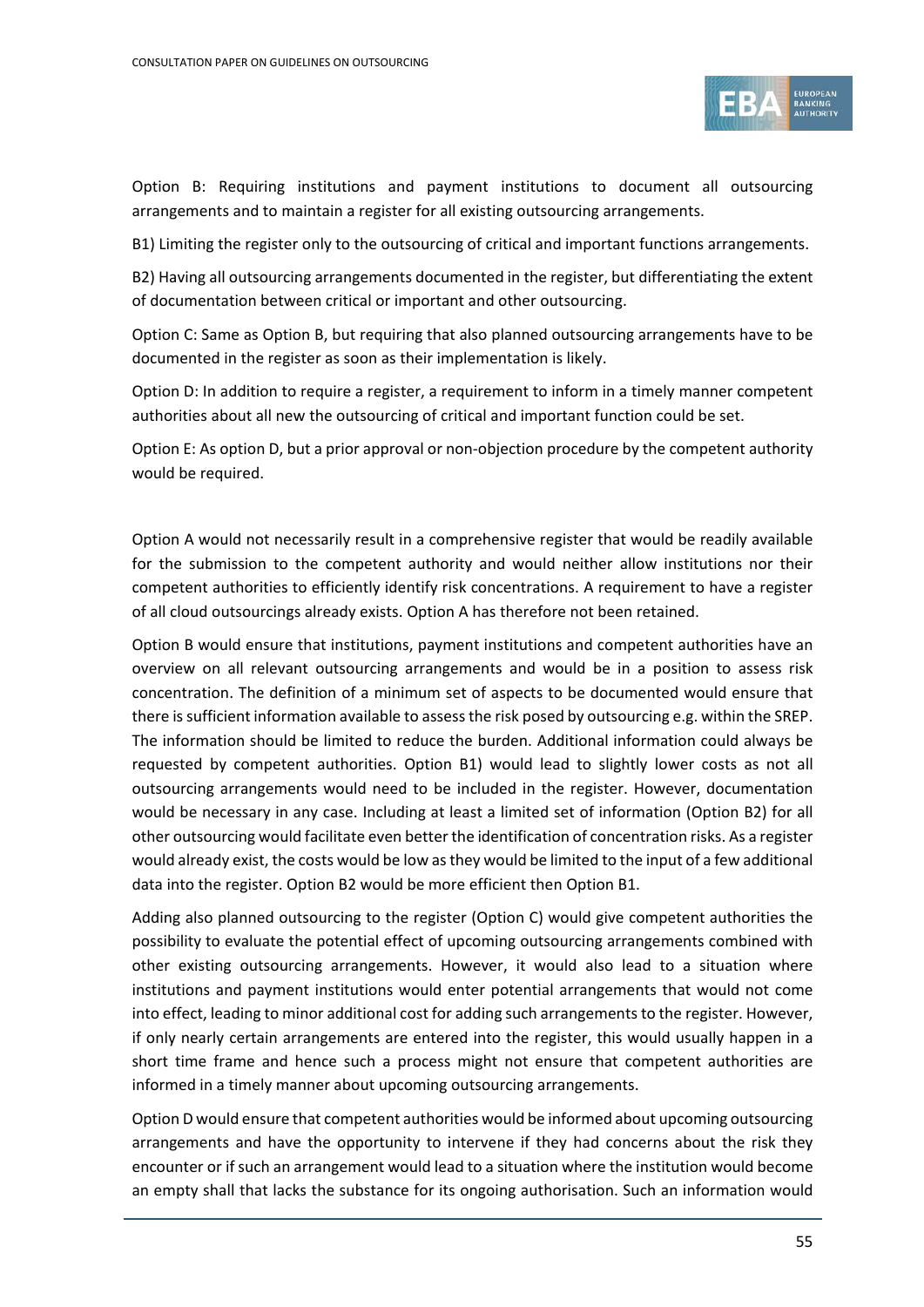

lead to a low cost impact for institutions and payment institutions, but if a feedback of the competent authority (Option E) would be expected this might delay the implementation of arrangements and could therefore lead to additional cost.

Option B2 and D have been retained.

#### **6) Guidelines on the assessment of risks and the criticality or importance of outsourced functions and their continuing monitoring**

Option A: The guidelines could leave it open for institutions and payment institutions to develop their own assessment framework.

Option B: The guidelines could specify in line with MiFID and PSD2 requirements the approach to assess the criticality or importance of functions.

Option C: The guidelines would specify a framework for the ongoing monitoring of outsourcing arrangements.

Option A would not be effective as it would not lead to the desired level of harmonisation of the assessment results.

Option B would ensure one harmonised framework which takes into account the assessment criteria provided in a MiFID and PSD context, but would provide additional criteria for the assessment of the impact of outsourcing arrangements. An assessment of the operational risk impact is one aspect that is relevant for the decision if an outsourced function would be critical or important. Such risks include also the so-called step in risk that may be triggered if the service provider would be in financial distress and would need financial support by the institution and payment institutions to maintain the services towards the institution. A harmonised set of criteria to be implemented by institutions and payment institutions would not create more costs as compared to institutions defining their own framework. However, where there is already a framework in place in line with the MiFID and PSD requirements institutions would have one off costs for adjusting that framework.

Option C would ensure that changes of the criticality or importance of outsourcing arrangements would be identified by all institutions and payment institutions. Under Option C the guidelines would provide for a more specific framework to monitor outsourcing risks as compared to the EBA guidelines on internal governance that are applicable to CRD-institutions. Option C would be effective. Additional costs would be limited to adjustments of the already existing risk management framework.

Option B and C have been retained.

#### **7) Outsourcing of banking activities and payment services that require an authorisation by a competent authority**

Although most outsourcing arrangements involve activities or services (or parts thereof) which do not, in themselves, require authorisation by a competent authority, institutions may occasionally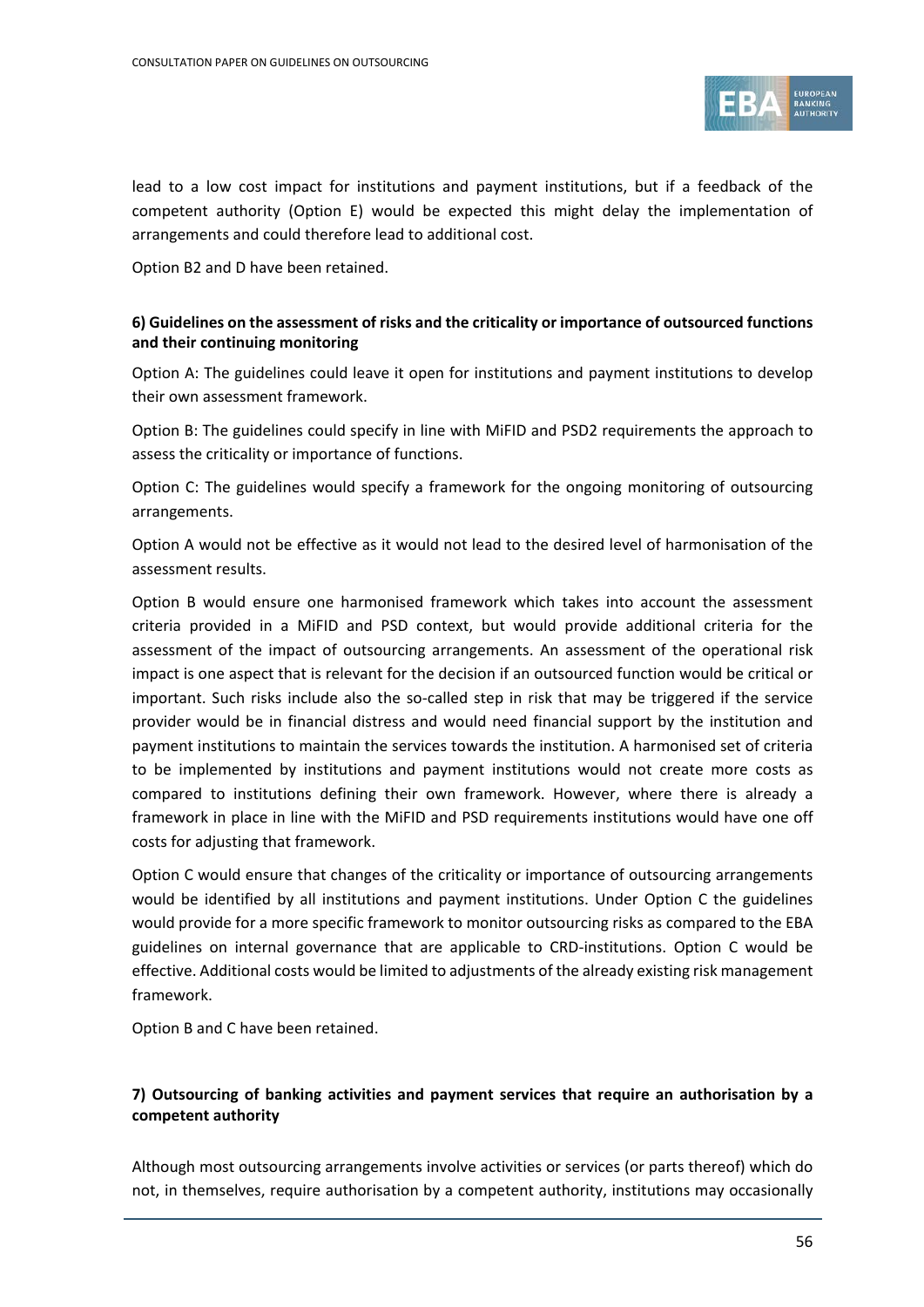

want to outsource functions or parts of banking or payment services or activities that are directly subject to authorisation in their Member State to service providers located in third countries. The outsourcing of investment services is regulated under Commission delegated Regulation 2017/565 of 25 April 2016.

The outsourced parts of banking activities or payment services may themselves require authorisation. However, the full service or activity, i.e. including the responsibility for the service or activity, can never be outsourced. While within the EU a common framework for authorisation applies, outsourcing to third countries would in most cases not be subject to the same framework. Therefore, this specific type of outsourcing arrangement should only be allowed if:

- the service provider in the third country is authorised by a relevant supervisory authority to perform the activity or service; and
- the outsourcing will not undermine the ability of the competent authority in the Member State to effectively supervise the outsourcing institution or payment institution. This will commonly require the competent authority being able to receive the information needed for its supervisory tasks, exercise access and audit rights in the third country and the existence of mechanisms for the exchange of information on enforcement matters.

#### **Two policy options have been considered.**

Option A would only allow the outsourcing of banking and payment activities or services, that are subject to authorisation or registration, to third countries, if there is an appropriate cooperation agreement between the competent authority of the institution and the supervisory authority of the service provider.

Option B would be an outcomes-focused approach and would require institutions and payment institutions be satisfied that any proposed outsourcing of functions or parts of banking or payment services or activities that require direct authorisation, to service providers located in third-countries would not prevent or undermine the ability of competent authorities in their Member State to effectively supervise them. Competent authorities would have the power to step in, if effective supervision would not be possible.

Option A would be in line with the approach for investment services under Article 32 of the Commissions delegated Regulation, which requires such a cooperation agreement in case of outsourcing of functions of portfolio management and ensure that the respective rights and responsibilities of the competent authority and the supervisory authority would be set out in writing.

However, such an approach would also require competent authorities to enter into multiple, lengthy negotiations with third countries to conclude the required cooperation agreements even if it belongs to institutions and payment institutions to ensure that there is a copperation agreement between their competent authoritity and the competent authority of the third country where they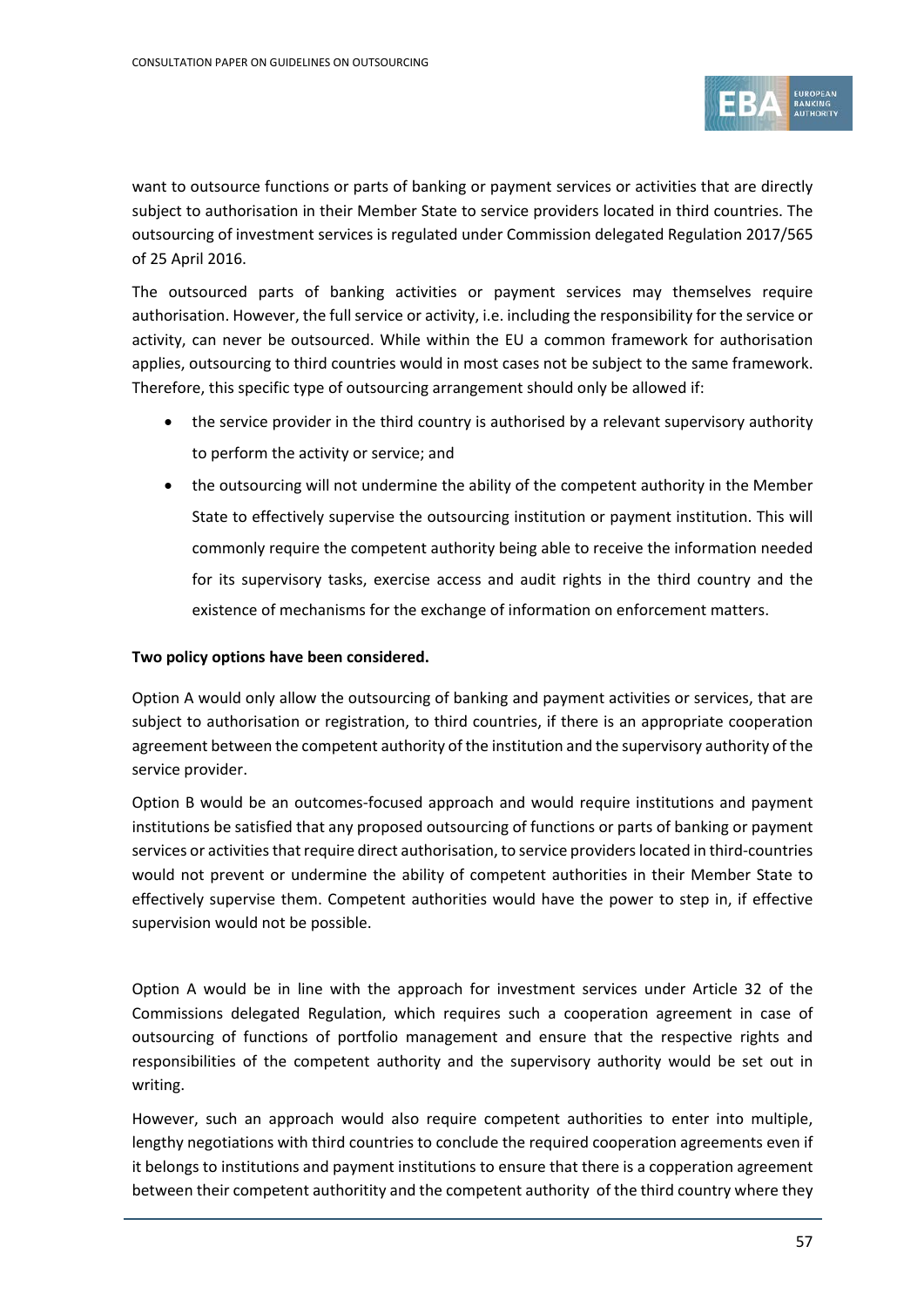

outsource those banking and payment activities or services If a cooperation agrrement does not exist, then outsourcing of banking and payment activities or services in the third country is not possible.

Option B recognised that effective supervision could be achieved through a variety of arrangements and mechanisms, including but not necessarily limited to cooperation agreements or supervisory colleges. Although more flexible and pragmatic, Option B would require competent authorities to assess that they can effectively discharge their supervisory duties in practice. In particular they need to be satisfied, that they will not be faced with restrictions regarding the exercise of information, access and audit rights. This is clearly more difficult without signing a cooperation agreement. Competent authorities would also need to reserve the right to require institutions and payment institutions to not enter into or terminate existing outsourcing agreements if it concerns an activity or service that is itself subject to authorisation if they were not satisfied that they will be able to effectively supervise it.

Option A has been retained.

#### **8) Setting minimum requirements for outsourcing contracts**

To ensure that documentation requirements can be met, institutions and payment institutions need to have written arrangements in place that reflect at least the required documentation requirements.

Option A: The guidelines would not set out additional contractual provisions above the aforementioned aspects.

Option B: The guidelines define the minimum content of outsourcing arrangements, differentiating between critical or important outsourcing and other outsourcing. In particular the guidelines would deal with the aspect of audit and access rights.

Option A would be in line with the principle of contractual freedom and that the institution and payment institution are responsible for their outsourcing arrangements. Requirements specified in a Mifid and PSD context would have to be met. However, such a guideline would not provide sufficient clarity regarding audit and access rights and other aspects that facilitate the appropriate management of outsourcing arrangements (e.g. termination and exit rights etc).

Option B would help institutions and payment institutions to agree on contracts that meet the minimum requirements expected by competent authorities, in particular with regard to the outsourcing of critical or important functions. The approach to audit, one aspect that is particular difficult to negotiate, would be described in detail, leading to a higher level of efficiency at institutions and payment institutions when negotiating contracts. Such requirements are already included in the recommendation on outsourcing to cloud service providers, their implementation for other new outsourcing arrangements should not lead to material additional cost, but would ensure that outsourced activities can be monitored, audited and supervised.

Option B has been retained.

#### **9) Guidelines for competent authorities**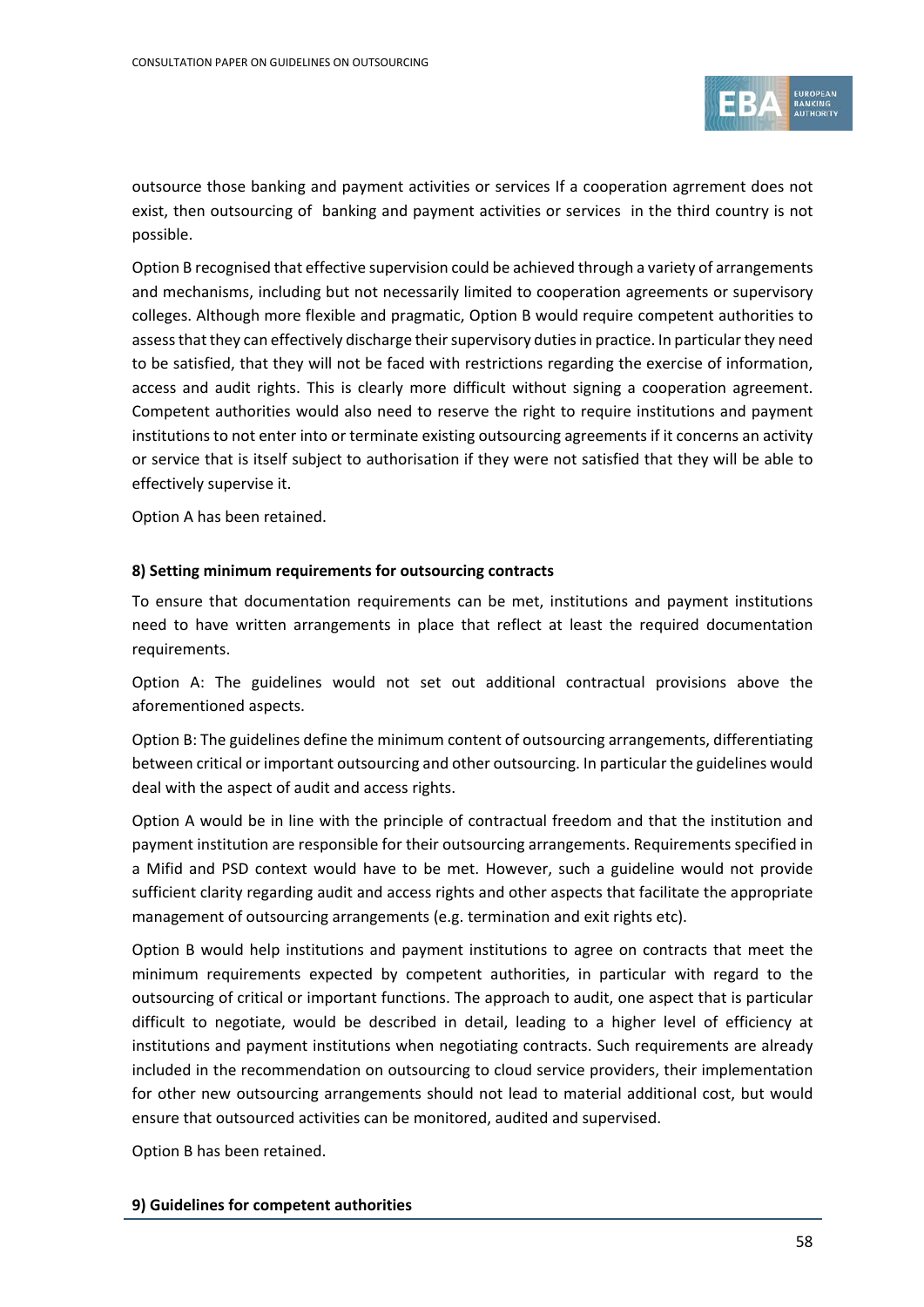

Competent authorities already supervise outsourcing arrangements under the SREP guidelines for institutions and as part of other respective supervisory processes for payment institutions.

Option A: The guidelines should provide for a detailed procedural framework for the supervision by competent authorities, including the timing of procedures and the need to assess new critical and important outsourcing arrangements before they are implemented.

Option B: The guidelines should ensure that competent authorities are appropriately informed of outsourcing arrangements, but leave the detailed setting of supervisory procedures to the competent authority.

An assessment of outsourcing arrangements by competent authorities before their implementation (Option A) might lead to additional costs at institutions and payment institutions as the implementation of processes could be delayed. Competent authorities would need to have additional staff resources to ensure a timely assessment.

Option B is sufficient as the SREP is already harmonised within EBA guidelines. For payment institutions competent authorities are in any case be informed about outsourcing of payment services. However, given the periodically of the SREP, additional information on new critical or important outsourcing, while carrying a low additional costs, ensure that competent authorities can effectively supervise institutions and the concentration of outsourcing at service providers.

Option B has been retained.

#### **E. Cost-Benefit Analysis**

The Guidelines impose a limited set of specify requirements on institutions, payment institutions and competent authorities under the already existing framework that provide mainly clarification and procedural guidance.

A higher level of clarity on outsourcing benefits institutions by creating a higher level of transparency of regulatory requirements. Standardised requirements lead to a reduction of costs for implementing processes, in particular when assessed on a consolidated basis.

Harmonisation should increase the efficiency of supervision. In particular the identification and supervision of concentration risks by competent authorities may have a positive effect on the stability of the financial markets. However, this means that competent authorities will have to assign more resources to the supervision of such risk concentrations and/or may have one off IT costs for establishing databases and to input data to better track such concentrations. Those costs should be limited as on a risk based approach such measures should be limited to critical or important outsourcing.

The guidelines aims at ensuring that institutions and payment institutions cannot become empty shells, this additional assurance protects the level-playing-field within the EU/EEA.

However, the guidelines will trigger some implementation costs for institutions and payment institutions, which will differ depending on the nature: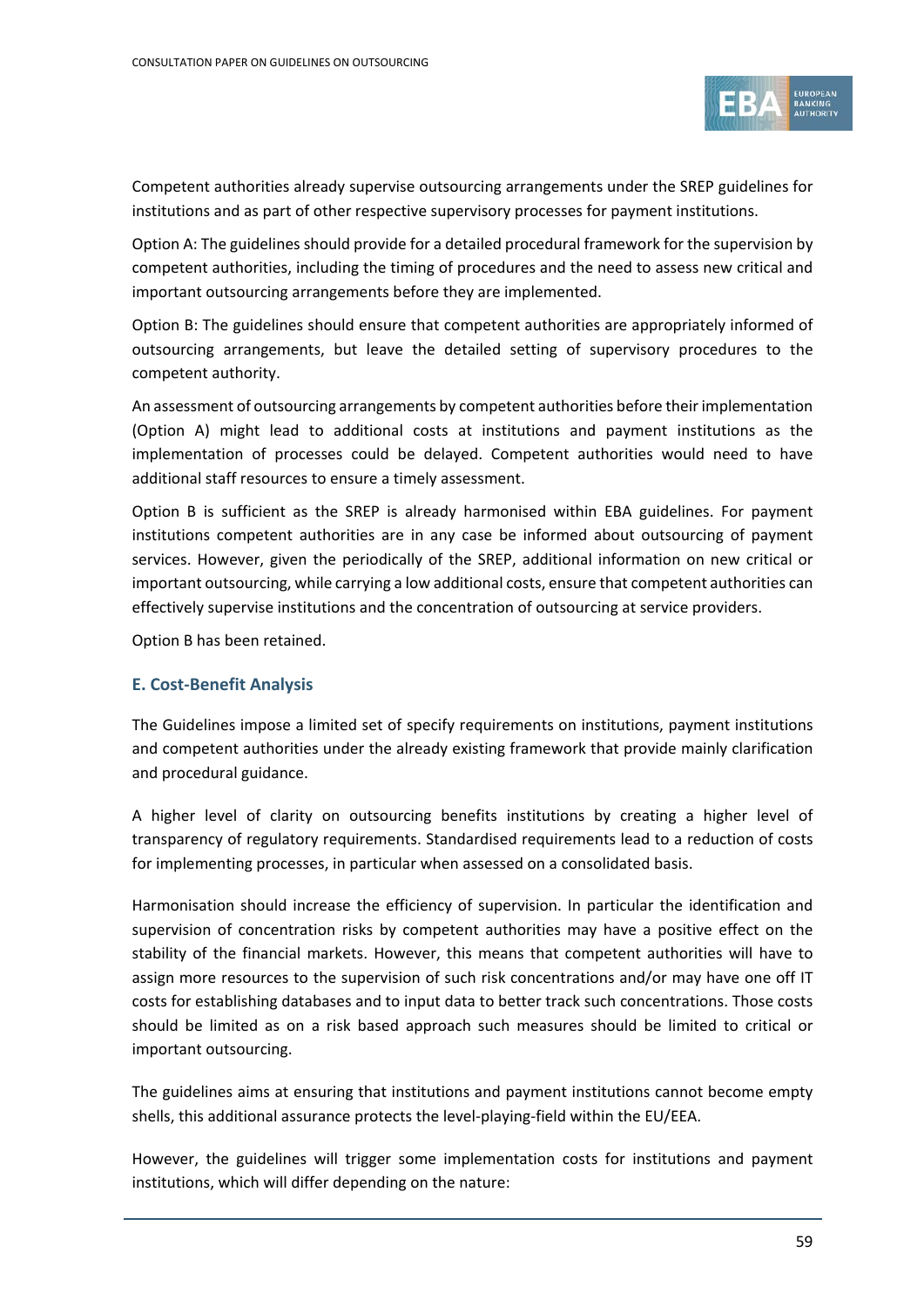

- a. For payment institutions and CRD-investment firms the additional costs should be very low, considering that the sectoral directives already establish a quite detailed set of requirements.
- b. For CRD-credit institutions a detailed framework exists regarding their investment and payment services and activities, regarding their banking activities the previous CEBS guidelines applied, hence the additional costs triggered by the guidelines should overall be low.

For institutions and payment institutions the guidelines may create low additional costs for additional documentation requirements and the implementation of a register (e.g. in form of an database). Some minor one off costs may be triggered by the need to update outsourcing policies and costs for establishing and maintaining the register of all outsourcing arrangements (e.g. in terms of additional data input on top of existing documentations). The overall impact is considered low, as institutions and payment institutions must in any case have documentation in place on their organisational structure, which includes outsourcing arrangements. On the other hand, a register will create benefits for the management of outsourcing arrangements.

There are low additional costs, as the assessment of the criticality or importance of outsourcing arrangements by CRD-credit institutions is required based on harmonised criteria which need to be implemented by institutions. However, institutions and payment institutions should have such processes in place regarding their investment and payment services and activities. Therefore the additional costs should be very low off costs for implementation of procedures. Given existing procedures, the cost for applying new procedures should be minor.

There are low additional costs for institutions and payment institutions within the risk assessment of outsourcing arrangement as a more thorough assessment of the operational risks and step-in risks are required. All institutions and payment institutions should however already be familiar with risk assessments and the conduct of scenario analysis and perform such risk assessments.

Clear contractual requirements, including requirements to assure access and audit rights lead to minor one off costs for their implementation, they reduce however the ongoing costs for negotiating outsourcing arrangements with service providers as they establish a non-debateable set of contractual conditions to be agreed on.

The specification of how audits can be performed is based on already existing recommendations and therefore does not trigger any additional costs.

Q16: Are the findings and conclusions of the impact assessments appropriate and correct; where you would see additional burden, in particular financial costs, please provide a description of the burden and to the extent possible an estimate of the cost to implement the guidelines, differentiating one-off and ongoing costs and the cost drivers (e.g. human resources, IT, administrative costs, etc.)?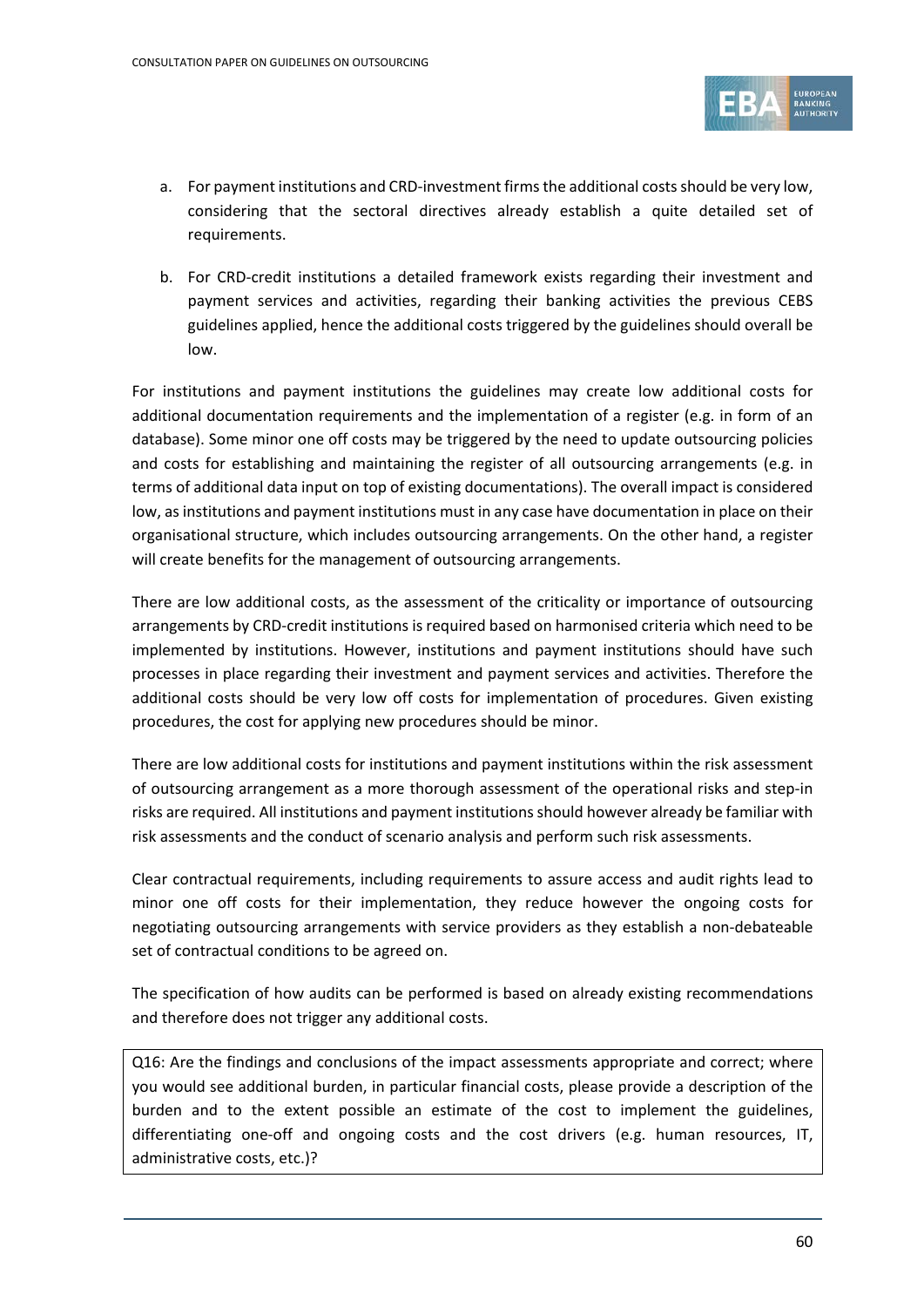

## 5.2 Overview of questions for consultation

Q1: Are the guidelines regarding the subject matter, scope, including the application of the guidelines to electronic money institutions and payment institutions, definitions and implementation appropriate and sufficiently clear?

Q2: Are the guidelines regarding Title I appropriate and sufficiently clear?

Q3: Are the guidelines in Title II and, in particular, the safeguards ensuring that competent authorities are able to effectively supervise activities and services of institutions and payment institutions that require authorisation or registration (i.e. the activities listed in Annex I of Directive 2013/36/EU and the payment services listed in Annex I of Directive (EU) 2366/2015) appropriate and sufficiently clear or should additional safeguards be introduced? ?

Q4: Are the guidelines in Section 4 regarding the outsourcing policy appropriate and sufficiently clear?

Q5: Are the guidelines in Sections 5-7 of Title III appropriate and sufficiently clear?

Q6: Are the guidelines in Sections 8 regarding the documentation requirements appropriate and sufficiently clear?

Q7: Are the guidelines in Sections 9.1 regarding the assessment of criticality or importance of functions appropriate and sufficiently clear?

Q8: Are the guidelines in Section 9.2 regarding the due diligence process appropriate and sufficiently clear?

Q9: Are the guidelines in Section 9.3 regarding the risk assessment appropriate and sufficiently clear?

Q10: Are the guidelines in Section 10 regarding the contractual phase appropriate and sufficiently clear; do the proposals relating to the exercise of access and audit rights give rise to any potential significant legal or practical challenges for institutions and payment institutions?

Q11: Are the guidelines in Section 11 regarding the oversight on outsourcing arrangements appropriate and sufficiently clear?

Q12: Are the guidelines in sections 12 regarding exit strategies appropriate and sufficiently clear?

Q13: Are the guidelines in Section 13 appropriate and sufficiently clear, Iin particular, are there any ways of limiting the information in the register which institutions and payment institutions are required to provide to competent authorities to make it more proportionate and, relevant? With a view to bring sufficient proportionality, the EBA will consider the supervisory relevance and value of a register covering all outsourcing arrangements within each SREP cycle or at least every 3 years in regard of the operational and administrative burden.

Q14: Are the guidelines for competent authorities in Title V appropriate and sufficiently clear?

Q15: Is the template in Annex I appropriate and sufficiently clear?

Q16: Are the findings and conclusions of the impact assessments appropriate and correct; where you would see additional burden, in particular financial costs, please provide a description of the burden and to the extent possible an estimate of the cost to implement the guidelines,